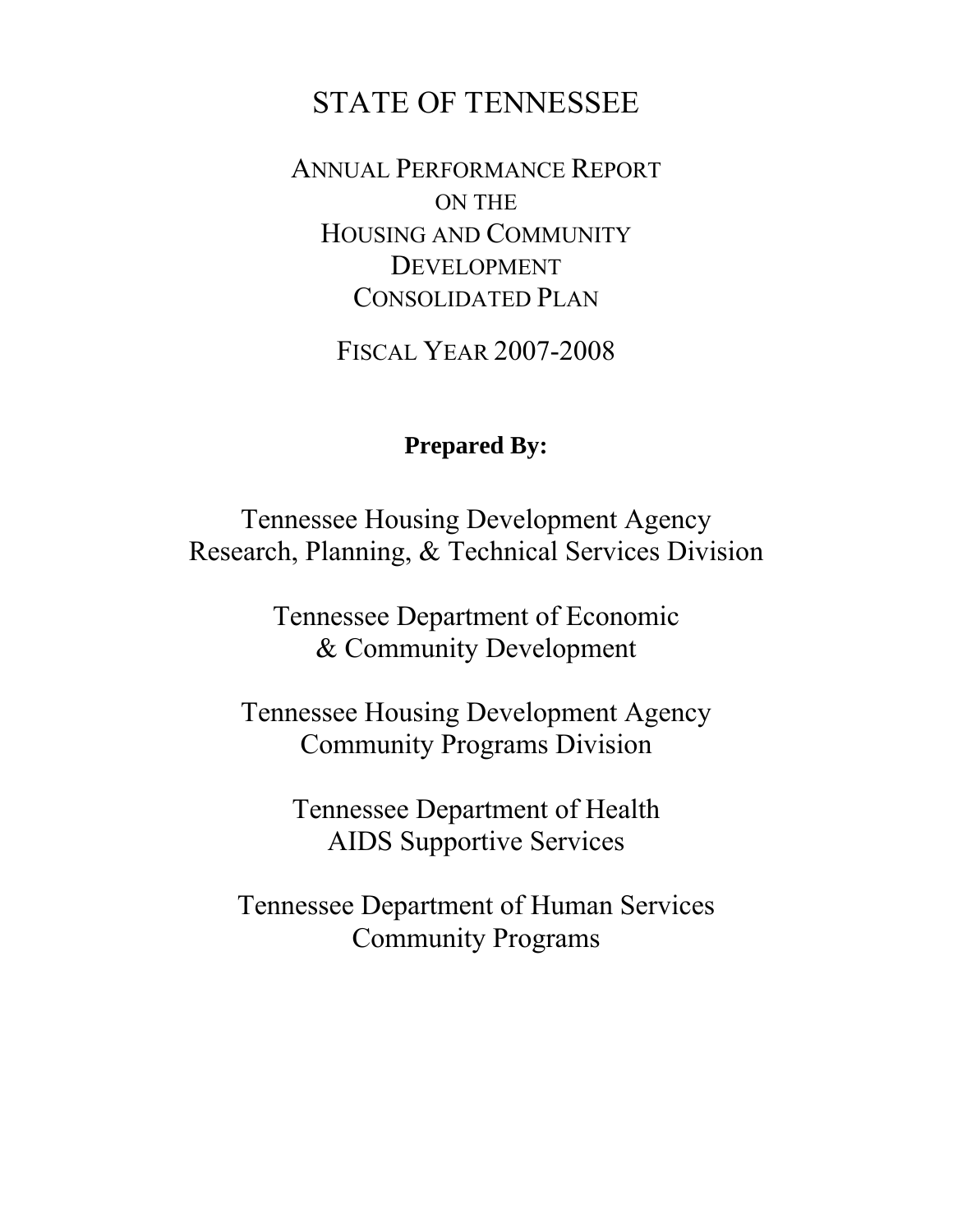# **FY 2007-2008 Annual Performance Report on the Consolidated Plan**

#### **Part I**

#### **Introduction**

On January 5, 1995, a final rule titled Consolidated Submission for Community Planning and Development Programs was published in the Federal Register under the U.S. Department of Housing and Urban Development (HUD). The rule became effective February 5, 1995, and amended HUD's existing regulations to completely replace regulations for Comprehensive Housing Affordability Strategies (CHAS) with a single rule that consolidated into a single submission the planning, application, and reporting aspects of the following formula programs:

| Name of Formula Program                            | Acronym      | <b>Administering State Agency</b>                                    | Acronym     |
|----------------------------------------------------|--------------|----------------------------------------------------------------------|-------------|
| <b>Community Development</b><br><b>Block Grant</b> | <b>CDBG</b>  | Tennessee Department of Economic and<br><b>Community Development</b> | TECD        |
| <b>HOME</b> Investment Partnership                 | HOME         | <b>Tennessee Housing Development Agency</b>                          | THDA        |
| <b>Emergency Shelter Grants</b>                    | ESG          | Tennessee Department of Human Services                               | <b>TDHS</b> |
| Housing Opportunities for<br>Persons with AIDS     | <b>HOPWA</b> | Tennessee Department of Health                                       | TDOH        |

This new consolidated submission replaced the CHAS, the HOME program description, the Community Development Plan and CDBG final statement, and the ESG and HOPWA applications. The consolidated submission is known as the Consolidated Plan and will be referred to as such throughout this document. The rule also consolidated the reporting requirements for these programs, replacing five general performance reports with one performance report, forcing the four state agencies to decide on a coinciding fiscal year. For this year, the annual reports for each program as prepared by each agency in prior years are included as Exhibits to this document. The annual planning and reporting period for this Consolidated Annual Performance Evaluation Report for the State of Tennessee is July 1, 2007 – June 30, 2008.

This document discusses performance by the State of Tennessee utilizing the four HUD programs mentioned above in meeting the policy initiatives contained in the Consolidated Plan. In addition, other resources were made available that also played a role in, or had an impact on, the State's performance. This report is divided into sections which describe the resources made available, the investment of those resources, the geographic distribution of those resources by grand division of the state, and the persons and families who benefit from these programs, including information on race and ethnicity. Each section concludes with a table summarizing the data presented in that section. In addition, this report discusses actions taken to affirmatively further fair housing, and other actions taken toward achieving the goals of the Consolidated Plan. Finally, an assessment of accomplishments is discussed.

#### **Amendments**

No amendments were made to the Consolidated Plan during the fiscal year.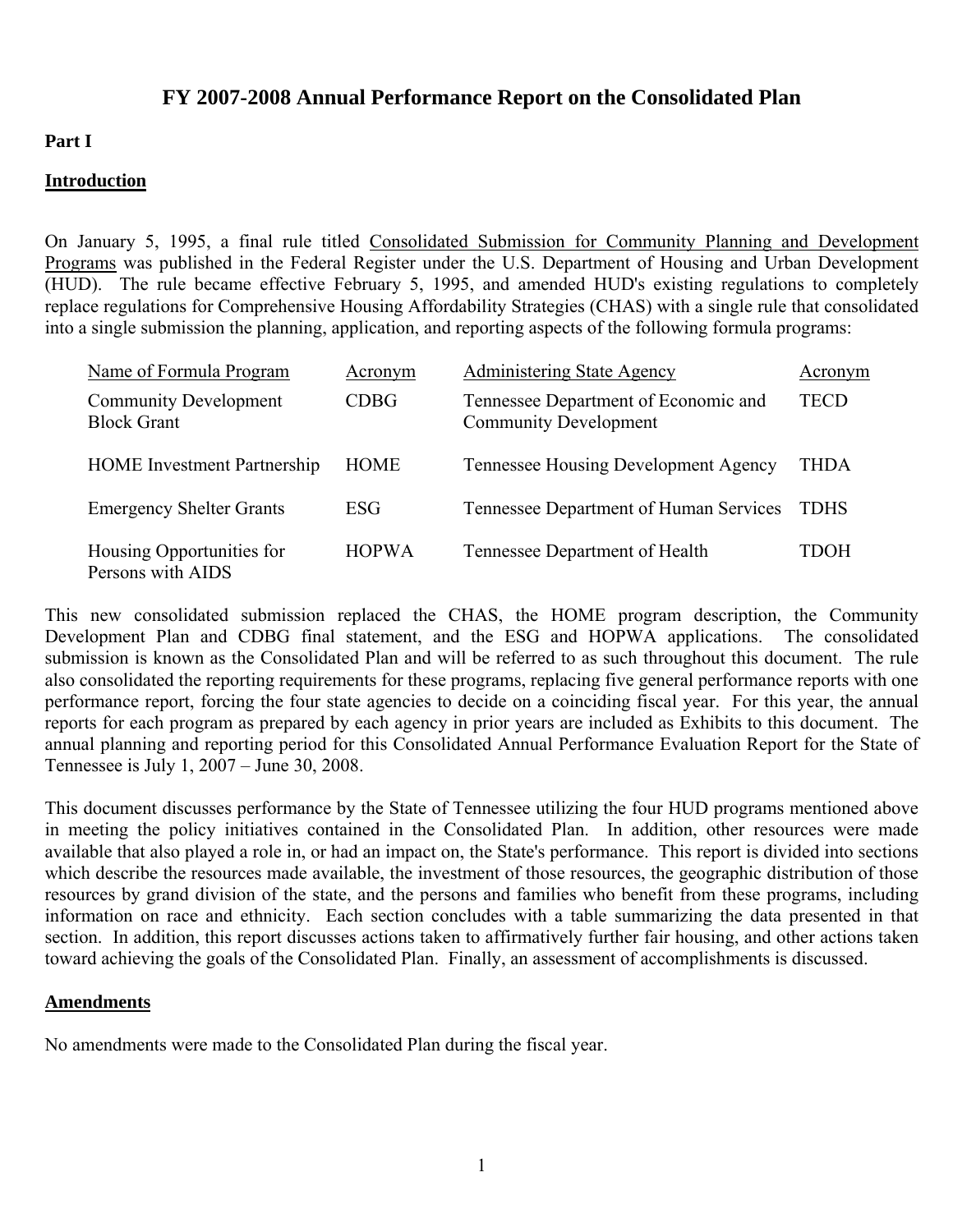# **A) A DESCRIPTION OF THE RESOURCES MADE AVAILABLE**

# **HUD Resources Required Under Consolidating Planning**

# **1. Community Development Block Grant (CDBG) Small Cities Program**

The Community Development Block Grant program is a multi-faceted federal program that allows numerous activities. Each activity conducted must address, at a minimum, one of three national objectives: 1) Benefit to Low and Moderate Income Persons, 2) Prevention or Elimination of Slum and Blight, or 3) Urgent Need. The State, through the Department of Economic and Community Development, administers the Small Cities CDBG program for all jurisdictions in the state except for the thirteen Entitlement areas. The CDBG Small Cities program received a \$26,736,998 allocation from HUD for Fiscal Year 2007-2008. In addition to administering the program, TECD prepares the State Grant Performance/Evaluation Report (PER) each year. TECD prepared this report as in past years and said report is included in this document as Exhibit A.

# **2. HOME Investments Partnership (HOME)**

The HOME program is an affordable housing program that provides federal funds to states and local participating jurisdictions (PJs) to carry out multi-year housing strategies. The purpose of the program is to expand the supply of decent, safe, sanitary, and affordable housing for low-and very-low-income households. In Tennessee, eight (8) local PJs and one consortium receive direct HUD funding for this program, and THDA administers the program for the remainder of the State. For Fiscal Year 2007-2008, the state received \$16,158,053 HOME allocation to use in the competitive annual grant program and for administration. Local governments, public agencies, and private, nonprofit organizations are all eligible applicants for HOME funds.

This fiscal year marked the fourth year of the new Amerian Dream Downpayment Initiative (ADDI), administered as part of the HOME Program and designed to promote homeownership. In this fourth year of the program, the state received \$234,005 in ADDI funds.

As in past years, THDA prepared the HOME annual report which is included in this document as Exhibit B.

# **3. Housing Opportunities for Persons with AIDS (HOPWA)**

The HOPWA program provides funding to nonprofit service providers to assist HIV infected individuals and their family members threatened with homelessness. The Tennessee Department of Health (TDOH) administers the program, and funds are awarded through a competitive application process. HOPWA funds are used to provide funding in five (5) categories. These categories are:

- 1) Housing Information Services
- 2) Housing Assistance
- 3) Supportive Services
- 4) Grantee Administrative Costs
- 5) Project Sponsor Administrative Costs

During the reporting period, HUD made available \$756,000 for the program. TDOH prepared the annual HOPWA report as in past years and said report is included in this document as Exhibit C.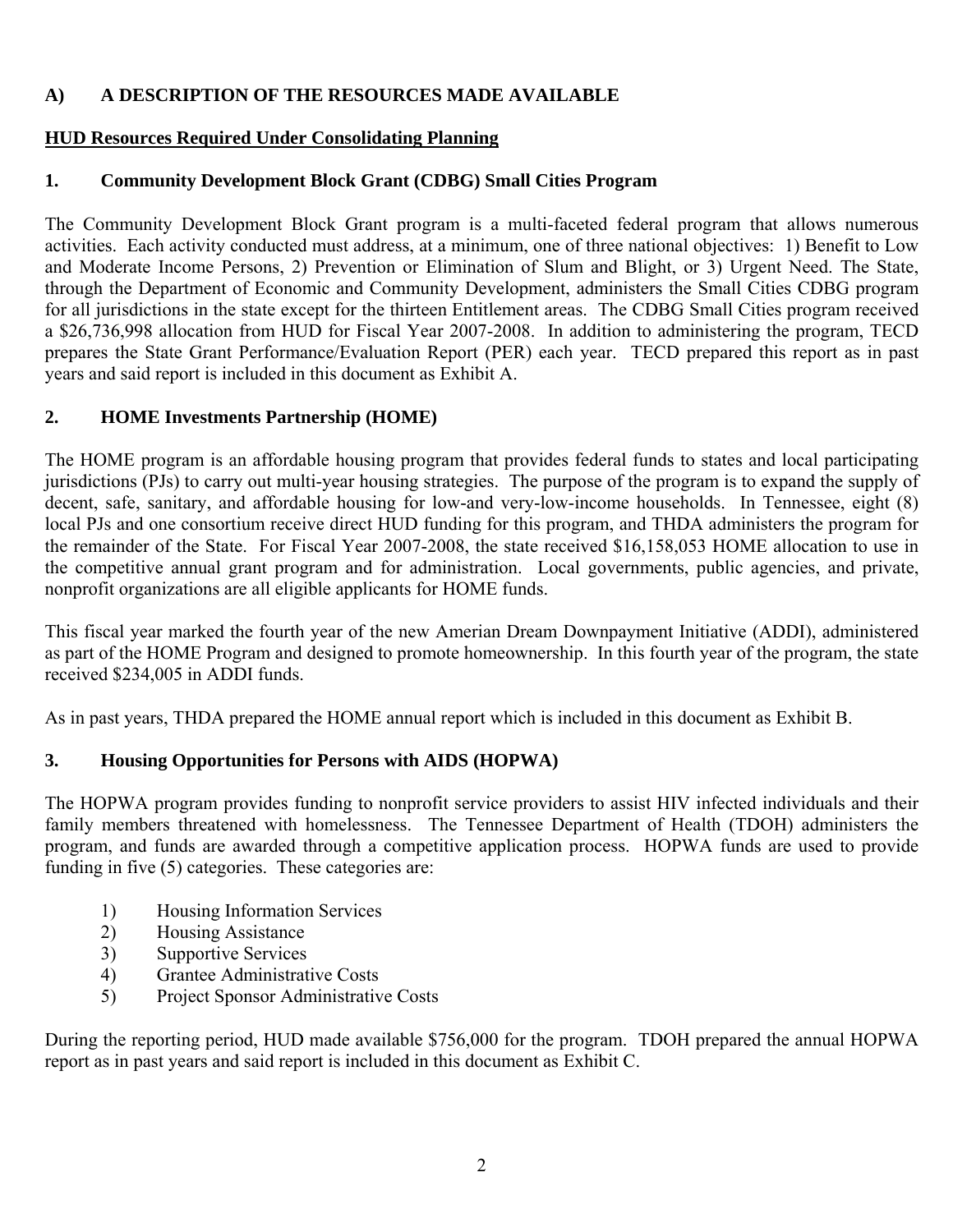#### **4. Emergency Shelter Grants (ESG) Program**

The Emergency Shelter Grants Program provides funding to local governments and private, non-profit service providers to assist homeless persons in Tennessee. The program is administered by the Tennessee Department of Human Services (TDHS) and makes awards on a competitive basis to entities throughout the State. During the reporting period, \$1,428,306 was made available for homeless shelters, service providers, and program administrative costs. TDHS Community Services Section prepared the ESGP report as in past years and said report is included in this document as Exhibit D.

#### **Other Resources Made Available**

#### **5. HUD Section 8 Tenant-Based and Project-Based Rental Assistance Program**

The Section 8 Tenant-Based Rental Assistance Program is administered by THDA and is authorized to operate in all 95 counties in Tennessee. Currently, Tenant-Based Section 8 operates in 74 of the 95 counties. During the reporting period \$30,000,000 was made available for the Section 8 Tenant Based program.

The Contract Administration Division of THDA administers Section 8 Project Based contracts and is responsible for the monthly Housing Assistance Payments (HAP) to Section 8 properties throughout the state. At the end of the reporting period 29,059 units of affordable housing were provided. Housing Assistance Payments for the year were \$128,887,654.

#### **6. THDA Homeownership Programs**

The Great Rate, Great Start, Great Advantage and New Start homeownership programs provide opportunities for low- and moderate-income persons to purchase their first home. Great Rate is the basic homeownership program. Great Start provides four percent of the purchase price in down payment or closing cost assistance in exchange for a slightly higher interest rate. Great Advantage offers a below market interest rate set at one half  $(1/2)$  of a percentage point above Great Rate, and borrowers receive two (2) percent of the mortgage amount to be used for downpayment and/or closing costs. The New Start 0% Mortgage Loan Program is delivered through non-profit organizations that have established programs for the construction of single family housing for low- and very-low income households. It is designed to promote single family construction for very low income families. All four programs include limitations on eligibility based on household income and acquisition costs.

THDA is not a direct lender to borrowers, but works with approximately 90 approved mortgage lenders across the State to originate the loans. THDA either provides funds to approved mortgage lenders to close pre-approved THDA loans, or purchases pre-approved loans from the lenders after the loans are closed.

At the end of the reporting period, THDA mortgage loans totaled \$433,254,673.

## **7. THDA House Repair Program**

During the fiscal year, THDA continued to partner with the Rural Housing Service (RHS) of U. S. Department of Agriculture to provide funds for the Rural Repair Program. During the reporting period, THDA provided \$920,142 to the program to be used with RHS Section 504 program funds. The THDA grant is restricted to 30% of the RHS approved repair costs and cannot exceed \$5,000 per non-elderly or non-disabled household. For elderly or disabled households, the THDA grant is restricted to 50% of the RHS approved repair costs and cannot exceed \$7,500.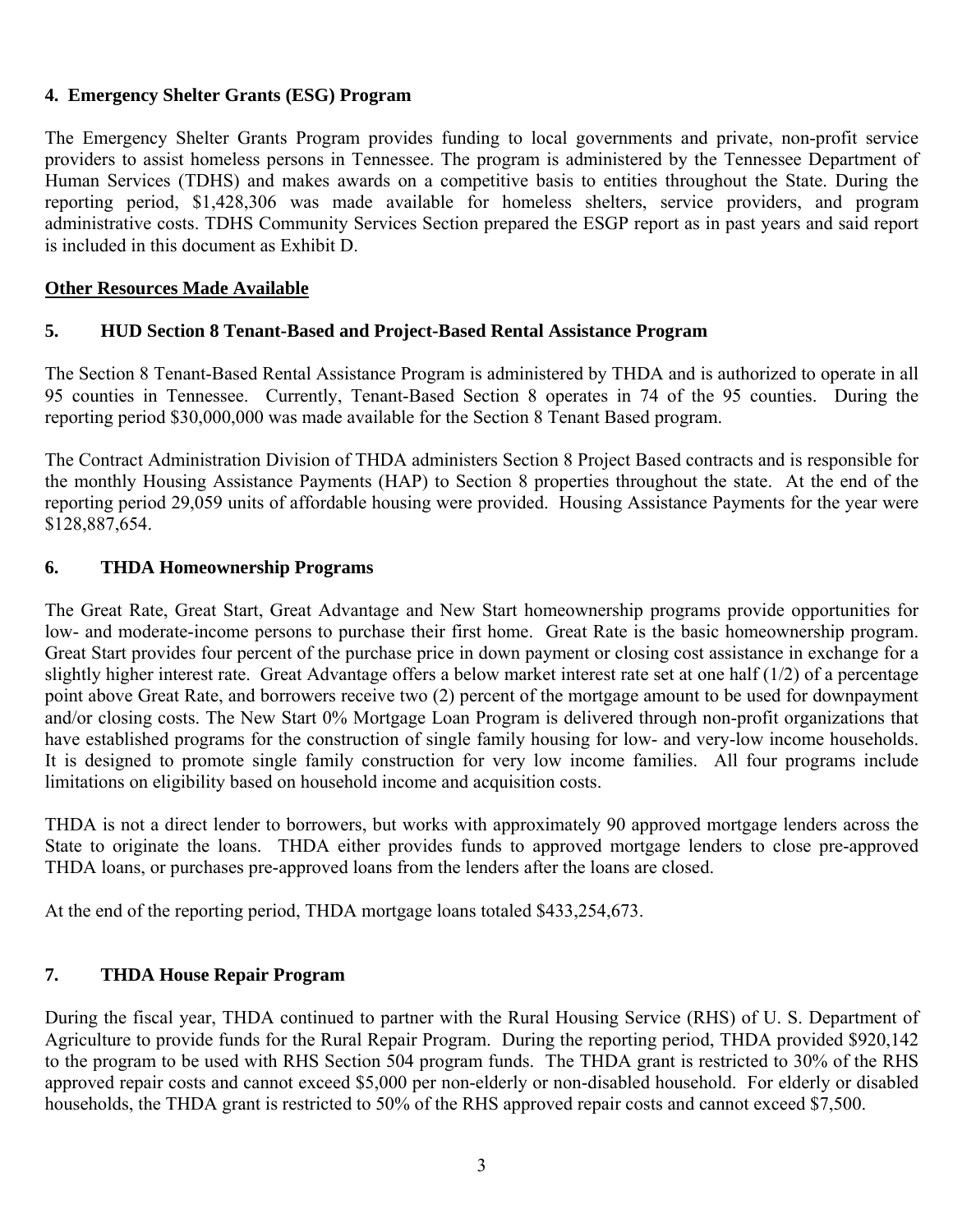# **8. Low Income Housing Tax Credit Program (LIHTC)**

The Low-Income Housing Tax Credit (LIHTC) program is authorized under Section 42 of the Internal Revenue Code, as amended, and is administered by THDA. The program offers owners of and investors in low-income rental housing a reduction in federal income tax liability over a period of ten years. The Internal Revenue Service allocates tax credit authority to states on a calendar year basis. The State of Tennessee does not receive actual dollars but rather receives tax credit authority. In calendar year 2007, the state had tax credit authority in the amount of \$13,307,343 to be issued to for-profit developers of low-income housing. In addition the state had \$6,530,846 available for non-profit developers. The total allocation for the year was \$19,838,189.

## **9. Multi-Family Bond Authority**

THDA authorizes allocation of tax-exempt bond authority to local issuers for permanent financing of multi-family housing units in the state. The authority can be used to provide permanent financing for new construction of affordable rental housing units, conversion of existing properties through adaptive reuse, or acquisition and rehabilitation of rental units. Applications are scored and points are awarded based on certain conditions. In addition, some units must be rented to persons of low income. In calendar year 2007, THDA made \$150,000,000 million of authority available to local issuers.

#### **Summary**

As the following Table 1 demonstrates, the State of Tennessee had over \$808 million available to assist its low- and moderate-income citizens in housing and community development. Federal assistance through the Consolidated Plan programs amounted to over \$45 million. Other resources totaled nearly \$763 million. The following sections of this report will demonstrate how these programs assist low and moderate income citizens in Tennessee.

| PROGRAM                                         | <b>FUNDS MADE AVAILABLE</b> |  |
|-------------------------------------------------|-----------------------------|--|
| HUD RESOURCES REQUIRED IN THE CONSOLIDATED PLAN |                             |  |
| <b>CDBG</b>                                     | \$26,736,998                |  |
| <b>HOME</b>                                     | \$16,158,053                |  |
| <b>ADDI</b>                                     | \$234,005                   |  |
| <b>HOPWA</b>                                    | \$756,000                   |  |
| <b>ESG</b>                                      | \$1,428,306                 |  |
| <b>Subtotal of HUD Resources Required</b>       | \$45,313,362                |  |
| <b>OTHER RESOURCES MADE AVAILABLE</b>           |                             |  |
| <b>Section 8 Rental Assistance</b>              | \$30,000,000                |  |
| <b>Section 8 Contract Administration</b>        | \$128,887,654               |  |
| Homeownership                                   | \$433,254,673               |  |
| THDA Rural Repair Program                       | \$920,142                   |  |
| <b>LIHTC</b>                                    | \$19,838,189                |  |
| Multi-Family Bond Authority                     | \$150,000,000               |  |
| <b>Subtotal Other Resources</b>                 | \$762,900,658               |  |
| <b>Grand Total</b>                              | \$808,214,020               |  |

# **Table 1. Recap of Resources Made Available All Programs: FY 2007-2008**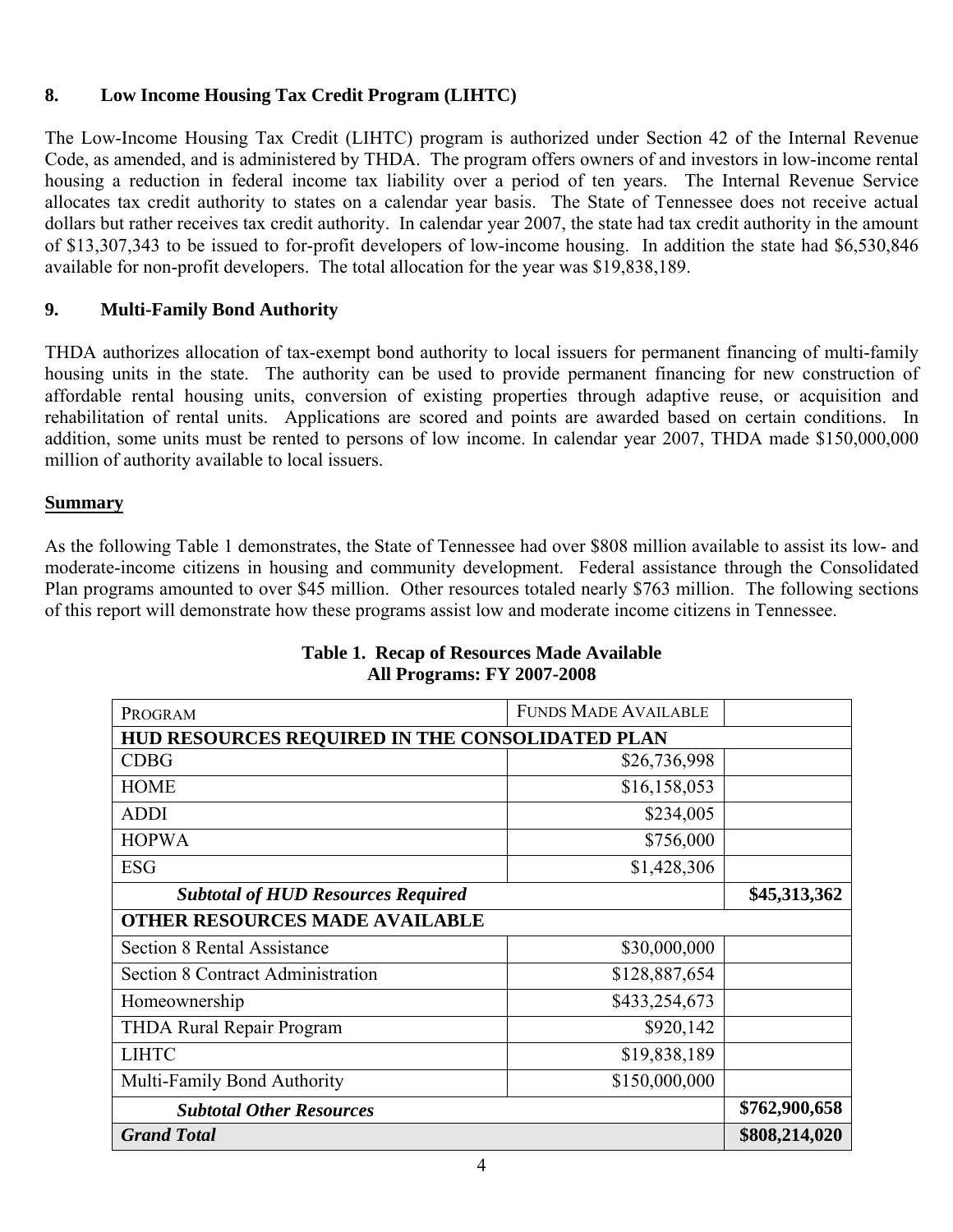# **B) INVESTMENT OF AVAILABLE RESOURCES**

#### **1. Community Development Block Grant (CDBG) Small Cities Program**

During the reporting period, 52 awards were made to new recipients, city or county governments, totaling \$21,341,642. Proposed activities of new recipients are summarized in Table 2 below. Each number in the Frequency column represents a local government recipient carrying out said activity, and each local government may carry out multiple activities. More detailed information is contained in the PER (Exhibit A).

The CDBG program allows contracts between TECD and local governments to vary in term, and many contracts continue into subsequent fiscal years.

|                                               | <b>Activity</b> | <b>Frequency</b> |    | <b>Funds Awarded</b> | % of Total |
|-----------------------------------------------|-----------------|------------------|----|----------------------|------------|
| Public Facilities - Other                     | 6               |                  | D  | 1,390,617            | $6.52\%$   |
| Relocation                                    | 8               |                  | D  | 110,000              | 0.52%      |
| Administration, Planning, & Management        | 13, 13(P)       | 52               | S  | 1,819,313            | 8.52%      |
| Economic Development Activities to For-Profit |                 |                  |    |                      |            |
| Entities                                      | 14B(P)          | $\overline{2}$   |    | 1,257,836            | 5.89%      |
| <b>Public Facilities: Water/Sewer</b>         | 4A, 4B, 4C      | 54               | \$ | 15,643,347           | 73.30%     |
| Rehabilitation: Residential                   | <b>9A</b>       |                  |    | 1,120,500            | 5.25%      |
|                                               |                 | 104              |    | 21,341,612           | 100.00%    |

**Table 2. CDBG Awards by Type of Activity: FY 2007-2008** 

As was the case in previous years, the largest portion of CDBG funds awarded, 79.82% was designated for public facilities improvements.

## **2. HOME Investments Partnership (HOME)**

With the HOME Program, the State may spend up to ten percent of its allocation for administrative and planning expenses. The State will use three percent of these funds for its own administrative expenses. The remaining seven percent is available to pay the administrative cost of local governments and non-profit grant recipients. The State will also allow CHDOs to request up to seven percent for operating expenses. The balance of the State HOME allocation was divided programmatically as follows:

With the addition of reallocated funds from previous years, the HOME program provided \$16,209,945 to fund 42 applicants and to provide or preserve 353 units of affordable housing. The majority of those units, 77%, will be rehabilitated owner occupied units. The following table provides a breakdown by activity of the awards made from 2007 HOME Program funds.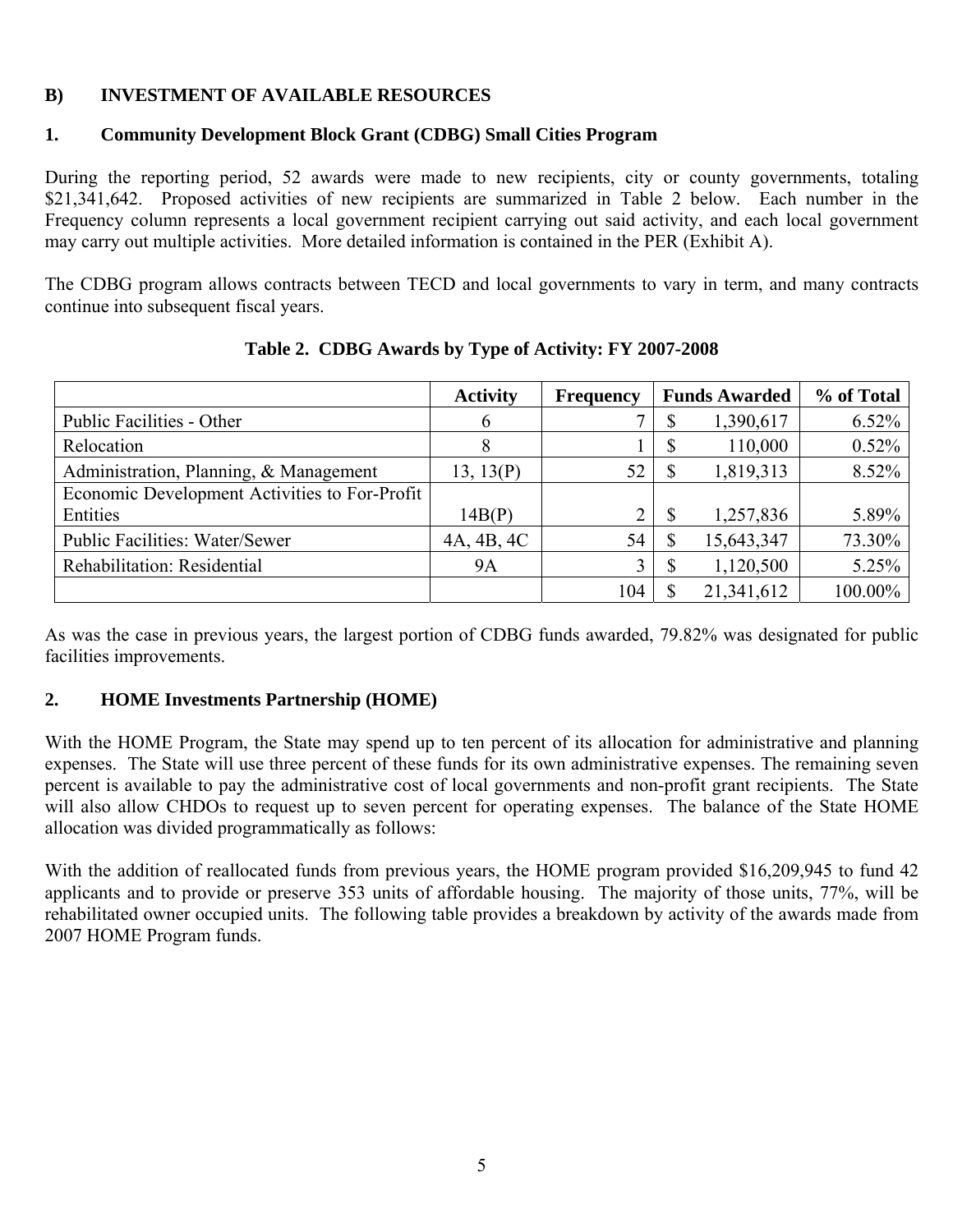| <b>Type of Activity (1 Activity Per Application)</b> | <b>Total Applications Awarded = 42</b> |              |              |
|------------------------------------------------------|----------------------------------------|--------------|--------------|
|                                                      | Apps.                                  | <b>Units</b> | Total \$     |
| Homeownership*                                       | 6                                      | 51           | \$2,547,493  |
| <b>New Construction Rental</b>                       | 4                                      | 22           | \$1,523,055  |
| Owner-Occupied Rehab                                 |                                        | 273          | \$11,639,397 |
|                                                      |                                        |              |              |
| Type of Activity (>1 Activity Per Application)       |                                        |              |              |
| Acquisition & Rental Rehab                           |                                        | 5            | \$324,500    |
| <b>New Construction Rental</b>                       |                                        | 2            | \$175,500    |
| <b>Total</b>                                         |                                        | 353          | \$16,209,945 |

# **Table 3. HOME Awards by Type of Activity: FY 2007-2008**

*\*Homeownership activities may include acquisition and rehabilitation of single family homes for homeownership, new construction, and/or homeownership down payment assistance.* 

The new American Dream Downpayment Initiative (ADDI) is funded by HUD as part of the HOME Program and administered by THDA. During the reporting period, THDA provided \$995 in additional funding plus used \$10,000 from FY 06-07 allocations and loaned a total of \$245,000 to assist 49 first time homebuyers with downpayment and closing cost assistance. Provided the family remains in the home for at least five years, the ADDI loan is forgiven at a rate of 20% per year.

# **3. Housing Opportunities for Persons with AIDS (HOPWA)**

For the Fiscal Year 2007-2008 the State Department of Health awarded \$756,000 to seven nonprofit project sponsors, and retained \$0 for state administration. Contracts between the Department of Health and the project sponsors are for one-year terms and coincide with the state's fiscal year. Table 4 which presents the amount awarded to each sponsor.

| <b>Grand Division</b>                         | <b>Awarded</b> |
|-----------------------------------------------|----------------|
| East                                          |                |
| Chattanooga Cares                             | \$184,400      |
| East TN Human Resource Agency                 | \$212,800      |
| Project HOPE                                  | \$78,000       |
| <b>Total East</b>                             | \$475,200      |
| <b>Middle</b>                                 |                |
| Columbia CARES                                | \$62,200       |
| Nashville CARES                               | \$28,400       |
| <b>Upper Cumberland Human Resource Agency</b> | \$55,100       |
| <b>Total Middle</b>                           | \$145,700      |
| West                                          |                |
| <b>West TN Legal Services</b>                 | \$135,100      |
| <b>Total West</b>                             | \$135,100      |
| <b>Grand Total</b>                            | \$756,000      |

#### **Table 4. HOPWA Awards FY 2007-2008 by Grand Division**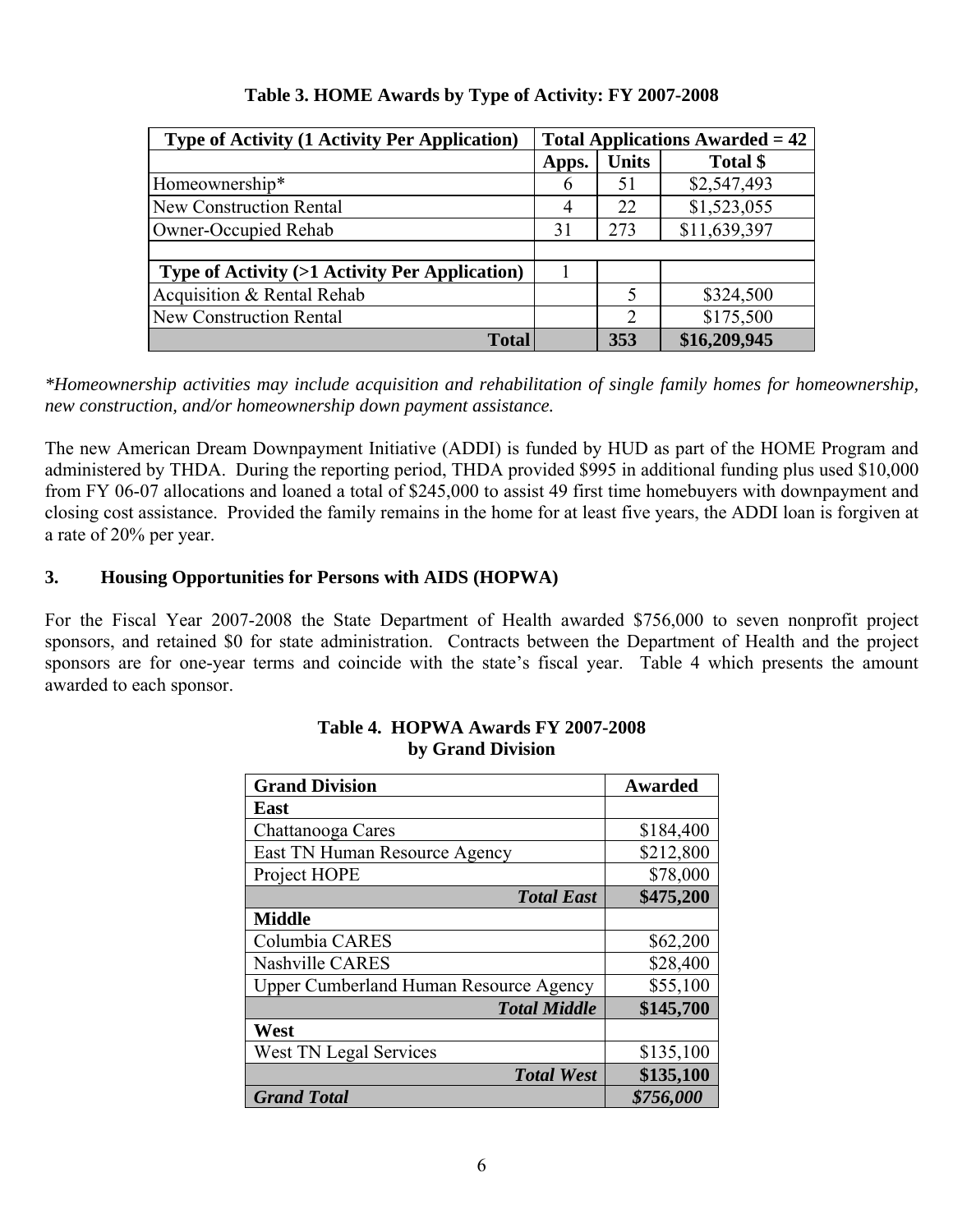#### **4. Emergency Shelter Grants (ESG)**

The State was allocated \$1,428,306 in the FY 2007-2008 for the ESG Program. This amount was subdivided as follows:

| <b>ESG Regular Program</b>       | \$822,489   |
|----------------------------------|-------------|
| <b>Small Cities Set-A-Side</b>   | \$343,000   |
| <b>Prevention Discretionary</b>  | \$99,995    |
| <b>Program Total</b>             | \$1,265,484 |
| <b>State Administration</b>      | \$71,415    |
| Sub-total                        | \$1,336,899 |
| Unobligated This Contract Period | \$91,407    |
| <b>Total FY 2007-2008</b>        | \$1,428,306 |

Contracts between TDHS and eligible entities are for one–year terms and coincides with the State's fiscal year. The State received a total of 49 applications for this fiscal year with requests totaling \$1,962,183. A total of 26 applications were received from the East Region of the State, 16 from the Middle Region of the State and 7 from the West Region. The State completed a total of 40 contracts with 26 private, non profit agencies both providing homeless assistance services through shelter and non-shelter based programs. Each of the seven local government agencies sub-contracted with local non profit agencies. Prevention discretionary funds of \$99,995 (HUD does not require a match) was used for a statewide Homeless Prevention Project through the contracts with 7 Regional Housing Agencies providing housing assistance for persons with mental health issues. This activity will meet HUD's Discharge Planning requirement to ensure that persons being released from hospitals, prisons and mental health facilities are not discharged with no place to go.

There was 1 bed added during the year, leading to a total of 651 beds available at the end of the reporting period. More detailed information can be found in the ESGP Annual Report (Exhibit D).

## **5. HUD Section 8 Tenant-Based and Project-Based Rental Assistance Programs**

The THDA Rental Assistance Division administers the Section 8 Tenant-Based assistance program through nine (9) field offices throughout the State with staff who provide services to families participating in the tenant-based program. In Fiscal Year 2007-2008, the Rental Assistance Division had \$27,926,082 for tenant based assistance.

The THDA Contract Administration division continued administration of project based units during this fiscal year. At the end of the year, the Housing Assistance Payments (HAP) totaled \$128,887,654.

## **6. THDA Homeownership Programs**

During the reporting period, there were 3,954 loans made through the THDA homeownership programs totaling \$433,254,673. The basic homeownership program is known as Great Rate. Great Start offers borrowers an amount equal to 4% of the loan amount for down payment and closing cost, with a higher interest rate applied to the loan. Great Advantage offers a rate set at one half (1/2) of a percentage point above Great Rate and two (2) percent of the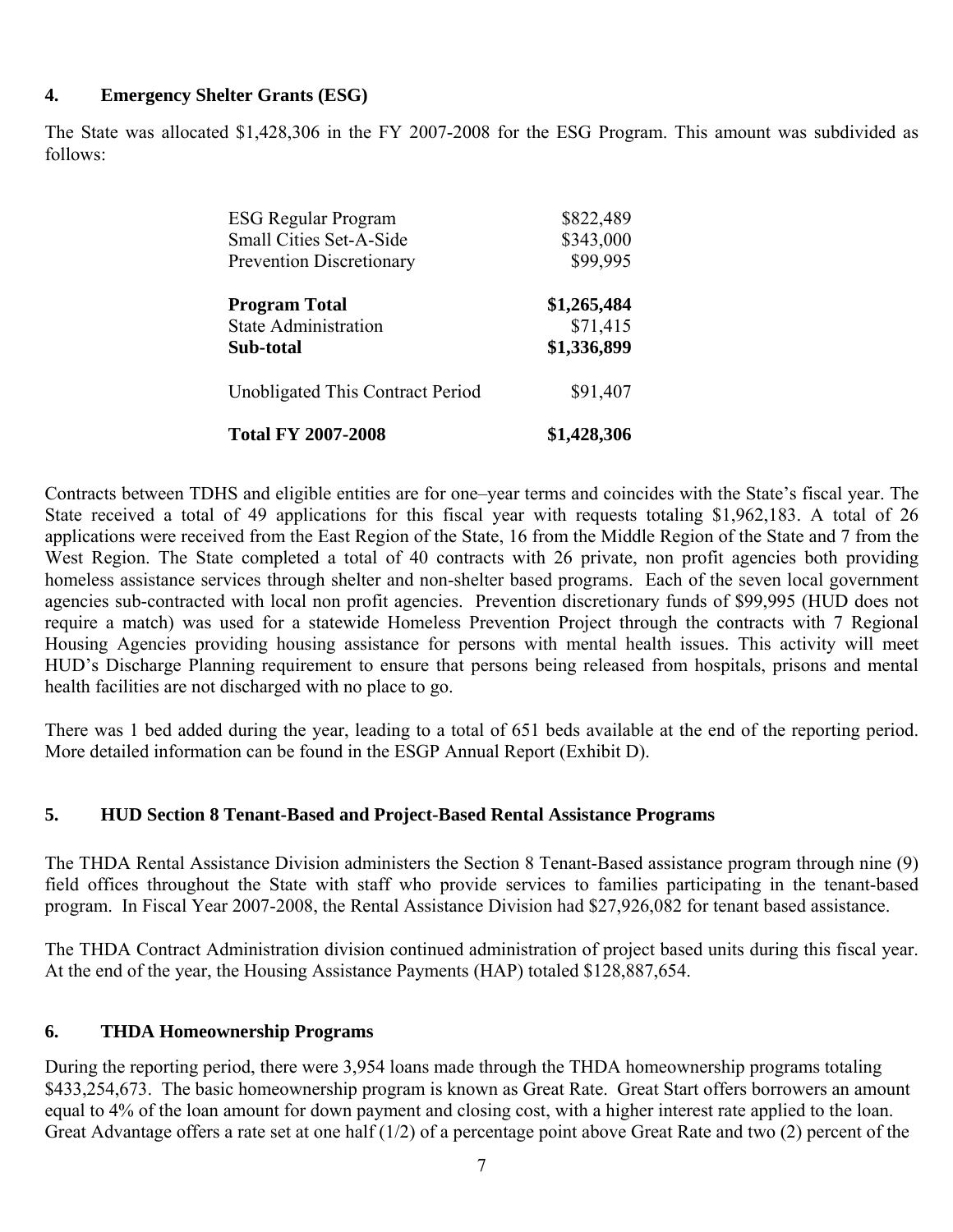mortgage amount to be used for downpayment and/or closing costs. The New Start program, delivered through nonprofit organizations, promotes construction of new homes for very low income Tennesseans. Loans are available to first-time homebuyers for primary residences only, and limits on household income and acquisition price varies by county.

|                        |       | <b>Mortgages</b> | Average       |           |
|------------------------|-------|------------------|---------------|-----------|
| <b>Program</b>         | #     | $\frac{6}{9}$    |               |           |
| Great Start            | 668   | 16.9%            | \$67,837,369  | \$101,553 |
| <b>Great Advantage</b> | 224   | 5.7%             | \$24,460,864  | \$109,200 |
| Great Rate             | 2,957 | 74.8%            | \$332,959,353 | \$112,600 |
| New Start              | 105   | 2.7%             | \$7,997,087   | \$76,163  |
| All                    | 3,954 | $100.0\%$        | \$433,254,673 | \$109,574 |

#### **Table 5. THDA Single Family Loans FY 2007-2008**

# **7. THDA Rural Repair Program**

The THDA Rural Repair Program continued in partnership with the Rural Housing Service (RHS) of the U. S. Department of Agriculture. The program provides funds for the repair of the homes of low-income people. The THDA grant is restricted to 30% of the RHS approved repair costs and cannot exceed \$5,000 per non-elderly or non-disabled household. For elderly or disabled households, the THDA grant is restricted to 50% of the RHS approved repair costs and cannot exceed \$7,500. Provided the family remains in the home, the THDA loan is forgiven at the rate of one-third per year. During the fiscal year, THDA made 197 loans totaling \$920,142.

## **8. Low Income Housing Tax Credit Program (LIHTC)**

The State of Tennessee received tax credit authority (not actual dollars) in calendar year 2007 in the amount of \$13,307,343 to be allocated to for-profit and non-profit developers of low-income housing. Applications were received from throughout the State requesting \$35,837,403 in tax credit authority. The State's tax credit authority covered 37% of the requests, based on dollars. In addition the state allocated a total of \$6,530,846 in non-competitive tax credits. The competitive and non-competitive LIHTCs totaled \$19,838,189.

## **9. Multi-Family Bond Authority**

THDA allocates a maximum of \$11,500,000 of tax-exempt bond authority to a development. The cost per unit must not exceed \$126,500. Points are awarded to applications demonstrating that developments address certain conditions – meeting housing needs, meeting energy/maintenance standards, serving special populations, and increasing housing stock. In calendar year 2007, a total of \$120,554,922 was allocated.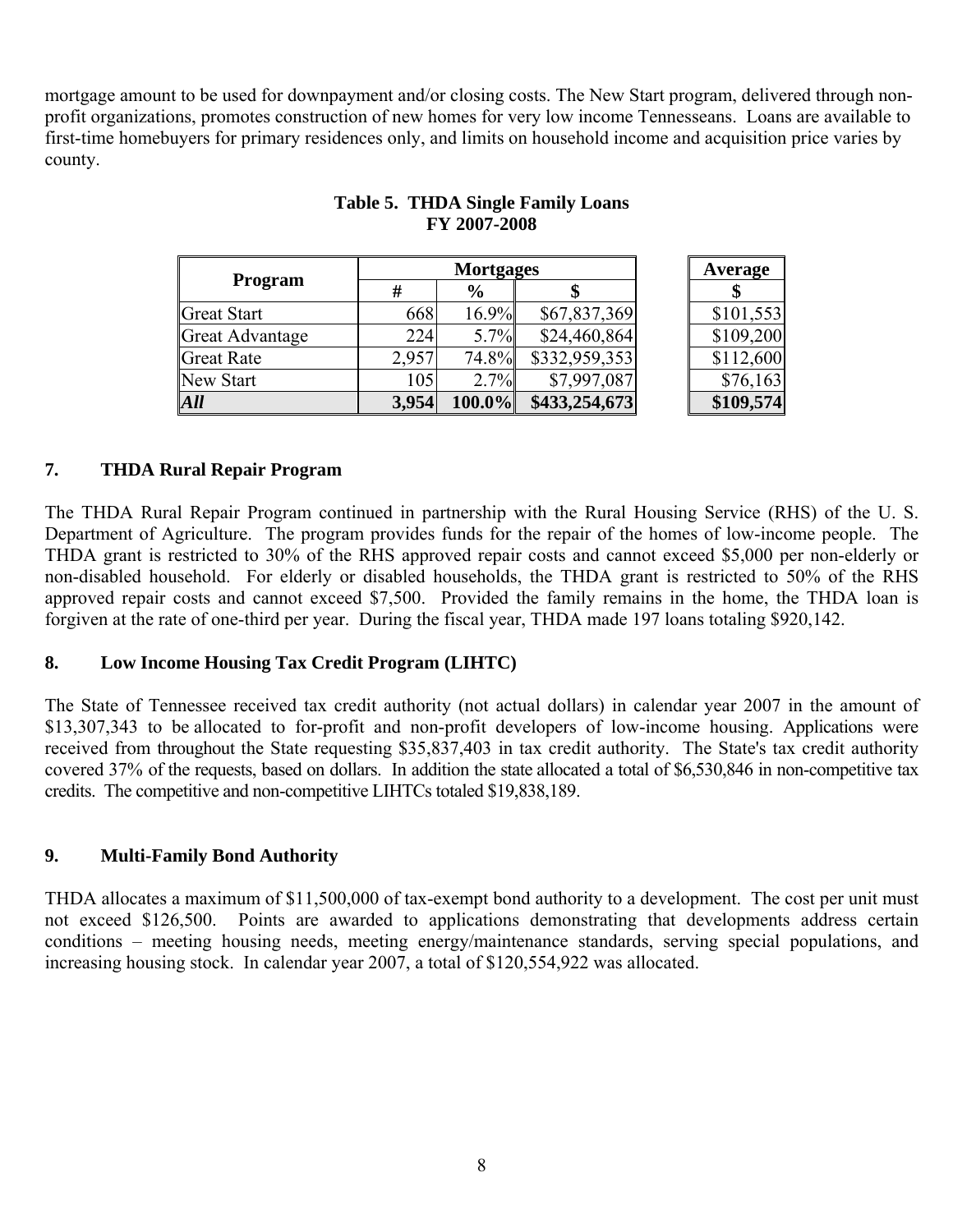# **Summary – All Programs**

For Fiscal Year 2007-2008, the State expended a total of \$771,362,525 in funds for community development and housing programs in Tennessee.

| PROGRAM                                                              | FUNDS AWARDED/GRANTED/LOANED |               |  |  |
|----------------------------------------------------------------------|------------------------------|---------------|--|--|
| <b>INVESTMENT OF HUD RESOURCES REQUIRED IN THE CONSOLIDATED PLAN</b> |                              |               |  |  |
| <b>CDBG</b>                                                          | \$21,341,612                 |               |  |  |
| <b>HOME</b>                                                          | \$16,209,945                 |               |  |  |
| <b>ADDI</b>                                                          | \$245,000                    |               |  |  |
| <b>HOPWA</b>                                                         | \$756,000                    |               |  |  |
| <b>ESG</b>                                                           | \$1,428,306                  |               |  |  |
| <b>Subtotal</b>                                                      | \$39,980,863                 |               |  |  |
| <b>INVESTMENT OF OTHER RESOURCES MADE AVAILABLE</b>                  |                              |               |  |  |
| <b>Section 8 Rental Assistance</b>                                   | \$27,926,082                 |               |  |  |
| <b>Section 8 Contract Administration</b>                             | \$128,887,654                |               |  |  |
| Homeownership                                                        | \$433,254,673                |               |  |  |
| THDA House Repair Program                                            | \$920,142                    |               |  |  |
| <b>LIHTC</b>                                                         | \$19,838,189                 |               |  |  |
| Multi-Family Bond Authority                                          | \$120,554,922                |               |  |  |
| <b>Subtotal</b>                                                      | \$731,381,662                |               |  |  |
| <b>Grand Total</b>                                                   |                              | \$771,362,525 |  |  |

# **Table 6. Recap of Investments All Programs: FY 2007-2008**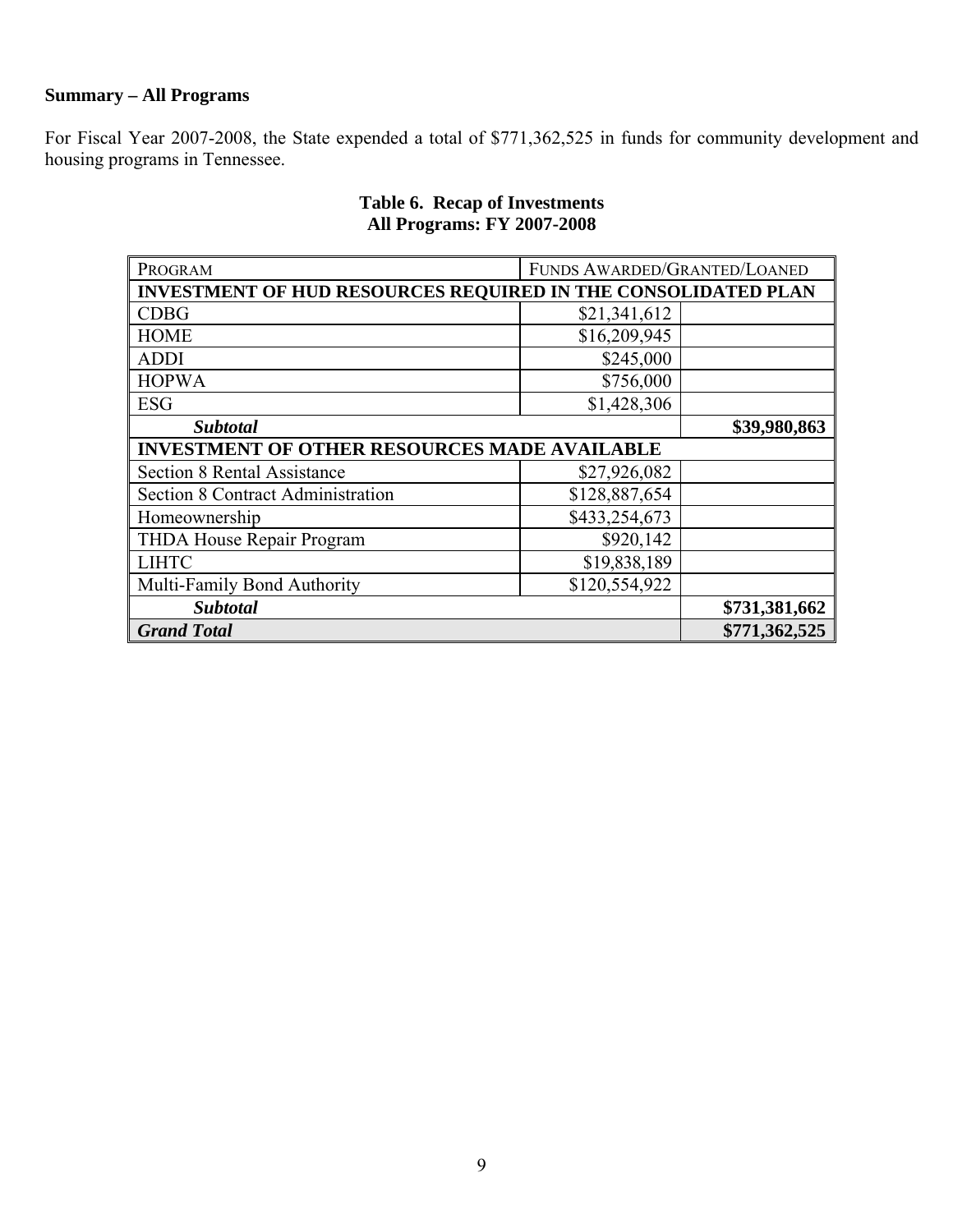#### **C) GEOGRAPHIC DISTRIBUTION AND LOCATION OF INVESTMENTS**

# **1. Community Development Block Grant (CDBG) Small Cities Program**

ECD administers the CDBG program and prepared the state PER which is presented in Exhibit A. The following table, derived from the PER, summarizes information on the location of new recipients and on funding amounts by grand division. An expanded version of this table is presented in Exhibit A.

| <b>Grand Division</b> | <b>New Recipients</b> | <b>Total Dollars</b> | $\frac{6}{9}$ |
|-----------------------|-----------------------|----------------------|---------------|
|                       |                       |                      |               |
| <b>Total East</b>     | 17                    | \$7,109,668          | 33.3%         |
|                       |                       |                      |               |
| <b>Total Middle</b>   | 19                    | \$8,185,183          | 38.4%         |
|                       |                       |                      |               |
| Total West            | 16                    | \$6,046,761          | 28.3%         |
|                       |                       |                      |               |
| <b>GRAND TOTAL</b>    |                       | \$21,341,612         | 100.00%       |

**Table 7. CDBG Funding By Grand Divisions: FY 2007-2008**

# **2. HOME Investments Partnership (HOME)**

During the reporting period, THDA awarded HOME funds in the amount of \$16,209,945 to 42 grantees which propose to construct or improve 353 housing units. The following table presents the geographic distribution of HOME awards for the CHDO, Special Needs (SN), and Regional categories. The total award to CHDOs was \$2,935,150, the total award to Special Needs was \$1,635,398, and the total of the Regional award was \$11,639,397.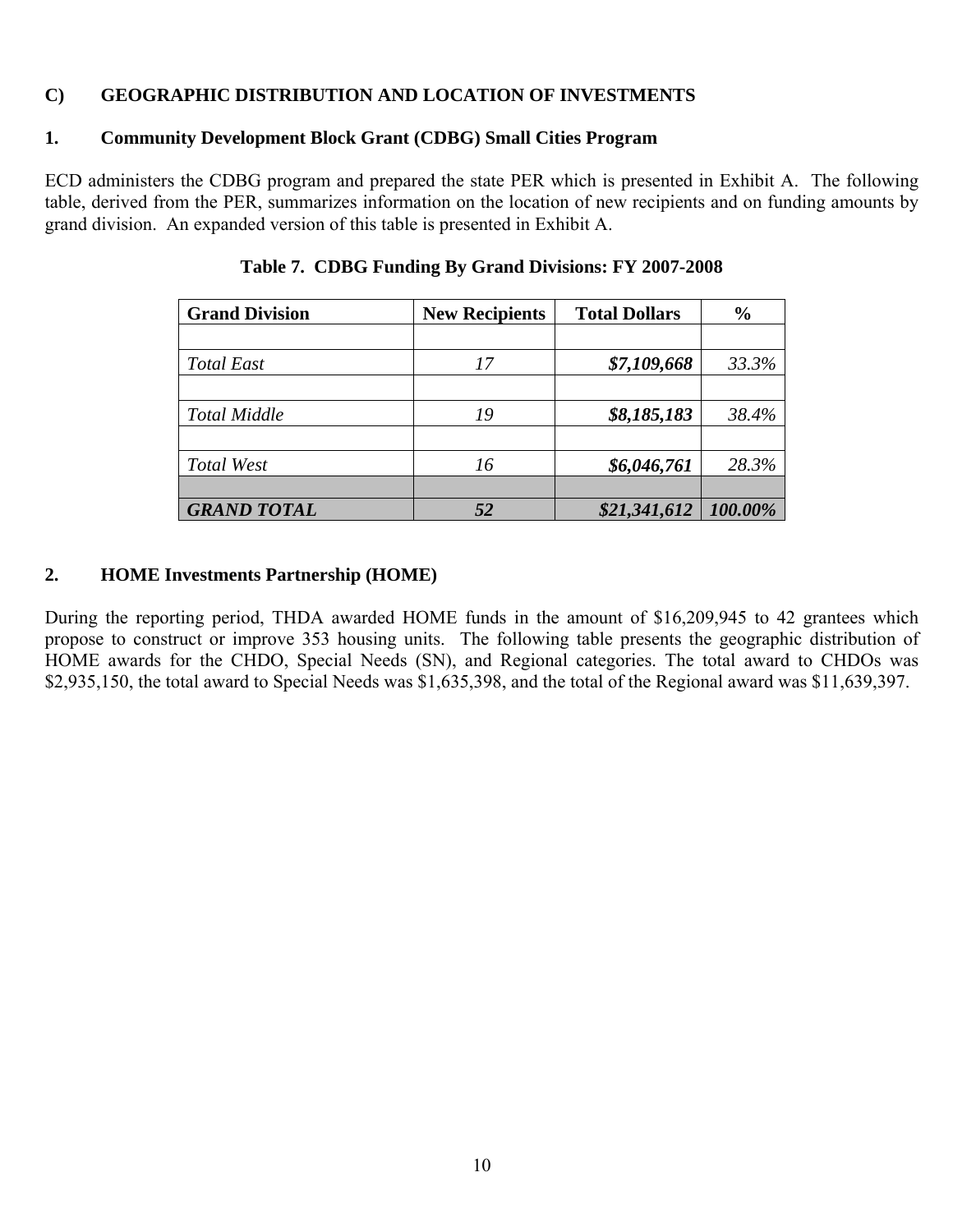| <b>Grand</b><br><b>Division</b> | Program      | <b>Activity</b>                                         | # of Apps<br><b>Funded</b> | <b>Total</b><br><b>Units</b> | Total \$     |
|---------------------------------|--------------|---------------------------------------------------------|----------------------------|------------------------------|--------------|
| East                            | <b>CHDO</b>  | Acq/Rehab Rental,<br>Homeownership,<br><b>NC</b> Rental | 4                          | 26                           | \$1,961,800  |
|                                 | <b>SN</b>    | <b>NC</b> Rental                                        | $\overline{2}$             | 10                           | \$798,168    |
|                                 | Regional     | Owner Rehab                                             | 15                         | 118                          | \$4,862,121  |
|                                 | <b>Total</b> |                                                         | 21                         | 154                          | \$7,622,089  |
| <b>Middle</b>                   | <b>CHDO</b>  | Homeownership                                           | $\overline{2}$             | 25                           | \$973,350    |
|                                 | <b>SN</b>    | <b>NC</b> Rental                                        |                            | 8                            | \$439,176    |
|                                 | Regional     | Owner Rehab                                             | 12                         | 120                          | \$4,777,276  |
|                                 | <b>Total</b> |                                                         | 15                         | 153                          | \$6,189,802  |
| West                            | <b>CHDO</b>  |                                                         | $\theta$                   | $\theta$                     | \$0          |
|                                 | <b>SN</b>    | Homeownership,<br><b>NC</b> Rental                      | $\overline{2}$             | 11                           | \$398,054    |
|                                 | Regional     | Owner Rehab                                             | 4                          | 35                           | \$2,000,000  |
|                                 | <b>Total</b> |                                                         | 6                          | 46                           | \$2,398,054  |
| <b>Funded Apps Total</b>        |              |                                                         | 42                         | 353                          | \$16,209,945 |

#### **Table 8. HOME Awards FY 2007-2008 Type of Activity & Dollar Amount by Grand Division**

The American Dream Downpayment Initiative (ADDI) program makes funds available for downpayment and closing cost assistance to first time homebuyers. The following table presents program activity at the end of the reporting period. Loans were made in 21 of the 95 counties in the State with the greatest number of loans, 59%, made in Middle Tennessee. An expanded version of this table is presented in Exhibit B.

|                     | # of  |           |
|---------------------|-------|-----------|
| <b>County</b>       | Loans | Total \$  |
| <b>Total East</b>   | Ľ     | \$85,000  |
| <b>Total Middle</b> | 29    | \$145,000 |
| <b>Total West</b>   |       | \$15,000  |
| <b>Grand Total</b>  | 49    | \$245,000 |

#### **Table 9. ADDI Program Activity by Grand Division FY 2007-2008**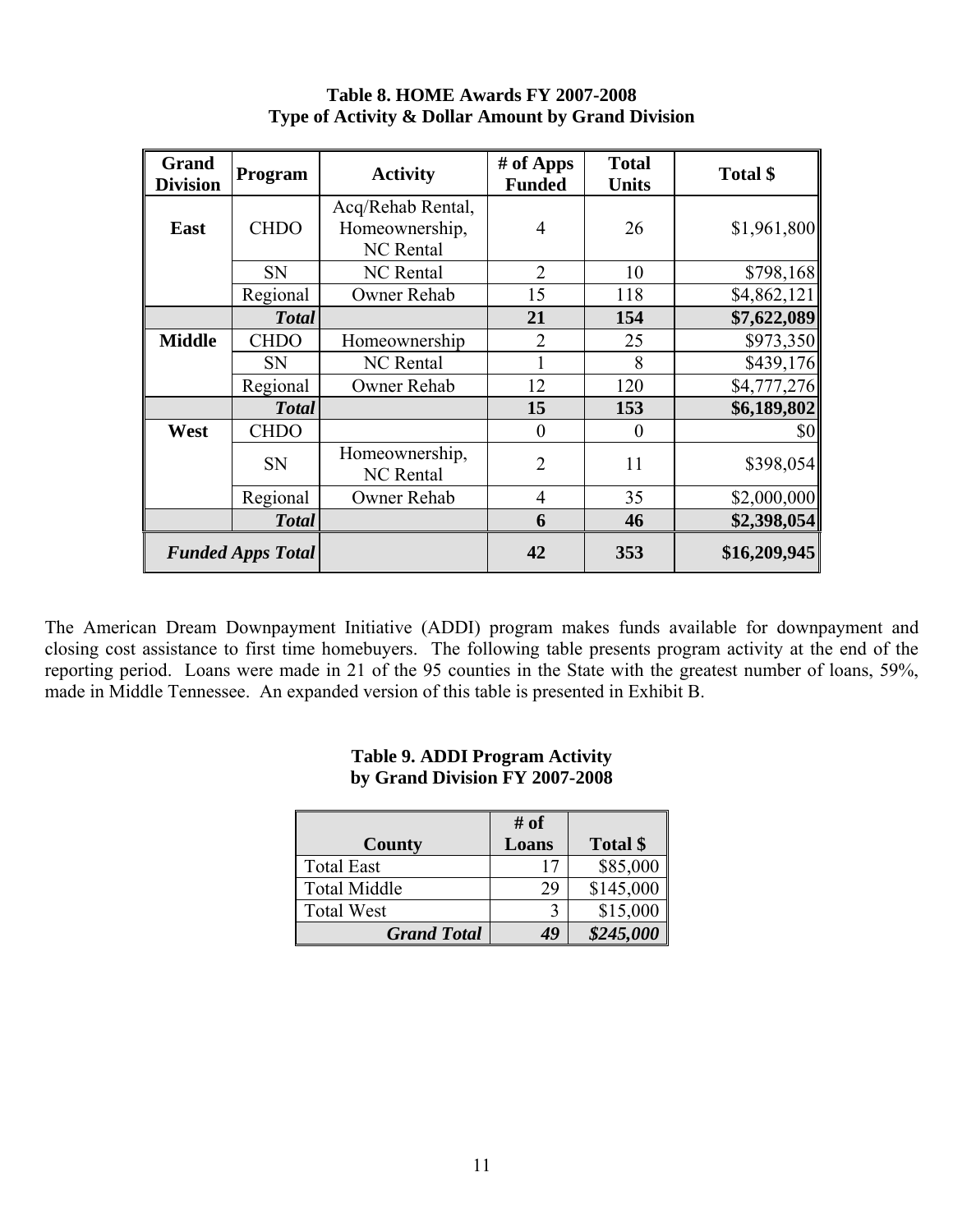# **3. Housing Opportunities for Persons with AIDS (HOPWA)**

The State Department of Health provided \$756,000 to seven project sponsors covering 77 counties in Tennessee. At the end of the reporting period, the project sponsors had expended \$756,000 with the majority of funds, 54.29%, on Supportive Services, and 35.79% of the funds for Housing Assistance. Awards are made to sponsors in each of the three grand divisions, based on the number of clients to be served. East Tennessee received 62.86%, Middle Tennessee, 19.27%, and West Tennessee, 17.87%. The following table presents, by grand division, the amount expended by each project sponsor in each service category.

| <b>Grand Division</b>  | <b>Housing</b><br><b>Info</b> | <b>Housing</b><br><b>Assistance</b> | <b>Supportive</b><br><b>Services</b> | <b>Sponsor</b><br>Admin. | <b>Total</b> |
|------------------------|-------------------------------|-------------------------------------|--------------------------------------|--------------------------|--------------|
| <b>EAST</b>            |                               |                                     |                                      |                          |              |
| Chattanooga Cares      | \$0                           | \$34,402                            | \$139,548                            | \$10,450                 | \$184,400    |
| ETHRA / PL             | \$0                           | \$83,900                            | \$100,779                            | \$28,121                 | \$212,800    |
| Project HOPE           | \$0                           | \$37,700                            | \$35,200                             | \$5,100                  | \$78,000     |
| <b>Total East</b>      | \$0                           | \$156,002                           | \$275,527                            | \$43,671                 | \$475,200    |
| <b>MIDDLE</b>          |                               |                                     |                                      |                          |              |
| Columbia CARES         | \$0                           | \$21,742                            | \$36,590                             | \$3,868                  | \$62,200     |
| Nashville CARES        | \$0                           | \$17,901                            | \$9,228                              | \$1,271                  | \$28,400     |
| <b>UCHRA</b>           | \$0                           | \$17,700                            | \$33,600                             | \$3,800                  | \$55,100     |
| <b>Total Middle</b>    | \$0                           | \$57,343                            | \$79,418                             | \$8,939                  | \$145,700    |
| <b>WEST</b>            |                               |                                     |                                      |                          |              |
| West TN Legal Services | \$0                           | \$57,200                            | \$55,500                             | \$22,400                 | \$135,100    |
| <b>Total West</b>      | \$0                           | \$57,200                            | \$55,500                             | \$22,400                 | \$135,100    |
| <b>Grand Total</b>     | \$0                           | \$270,545                           | \$410,445                            | \$75,010                 | \$756,000    |

#### **Table 10. HOPWA Program – FY 2007-2008 Types of Services by Grand Division**

**\*These expended amounts may not match the awarded amounts depending upon whether the grantee spent the entire amount awarded.** 

#### **4. Emergency Shelter Grants (ESG)**

During the reporting period, there were 40 contracts completed for the ESG Program. Of these, twenty (20) were located in East Tennessee; fourteen (14) were in Middle Tennessee and six (6) in the West Tennessee Region. Of the total amount of ESG funds, 48% were awarded in East Tennessee, 38% were in Middle Tennessee and 14% in West Tennessee. Table 11 shows amounts and location of awards. Greater detail is provided in Exhibit D.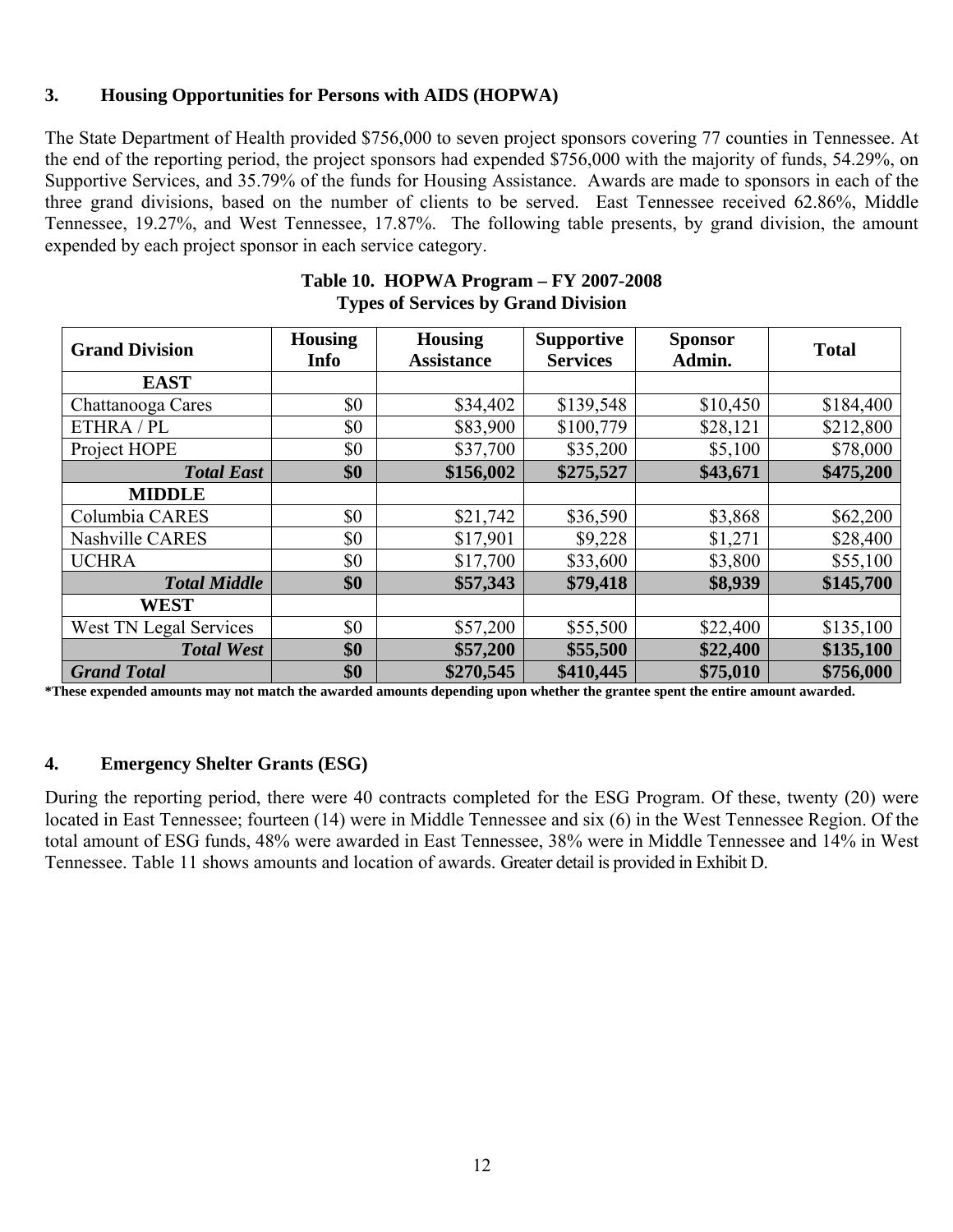| <b>East Tennessee</b>                       | <b>Amount of Award</b> |
|---------------------------------------------|------------------------|
| <b>AIM</b>                                  | \$14,285               |
| Catholic Charities of East TN               | \$38,842               |
| <b>CEASE</b>                                | \$36,210               |
| Cleveland Emergency Shelter                 | \$30,256               |
| <b>Family Resource Agency</b>               | \$21,289               |
| <b>Frontier Health</b>                      | \$14,285               |
| Genesis House                               | \$14,577               |
| Greeneville Greene County Ministries        | \$22,500               |
| H.O.P.E. Center                             | \$10,584               |
| <b>Interfaith Hospitality</b>               | \$39,434               |
| <b>Johnson County Safe Haven</b>            | \$42,716               |
| M.A.T.S., Inc                               | \$59,587               |
| Partnership for Adults, Families & Children | \$26,661               |
| <b>REACHES</b>                              | \$21,000               |
| Ridgeview                                   | \$14,285               |
| Youth Emergency Shelter                     | \$50,631               |
| City of Bristol                             | \$37,000               |
| City of Johnson City                        | \$48,000               |
| City of Kingsport                           | \$43,000               |
| City of Oak Ridge                           | \$24,000               |
| <b>Total For East Tennessee</b>             | \$609,142              |

**Table 11. ESG Recipients by Grand Division: FY 2007-2008** 

| <b>Middle Tennessee</b>              | <b>Amount of Award</b> |
|--------------------------------------|------------------------|
| Avalon                               | \$41,587               |
| Bridges of Williamson County         | 15,048<br>\$           |
| <b>Buffalo Valley</b>                | 45,155<br>\$           |
| Centerstone                          | 14,285                 |
| Good Neighbor Mission                | \$<br>19,094           |
| Gracemoor, Inc.                      | 10,000<br>\$           |
| Haven of Hope                        | \$22,977               |
| HomeSafe, Inc.                       | 36,105<br>\$           |
| Park Center                          | \$14,285               |
| The Next Door, Inc.                  | \$56,621               |
| The Shelter                          | \$27,398               |
| <b>Upper Cumberland Dismas House</b> | 48,116                 |
| The City of Clarksville              | \$<br>78,000           |
| The City of Murfreesboro             | 46,000                 |
| <b>Total For Middle Tennessee</b>    | \$474,671              |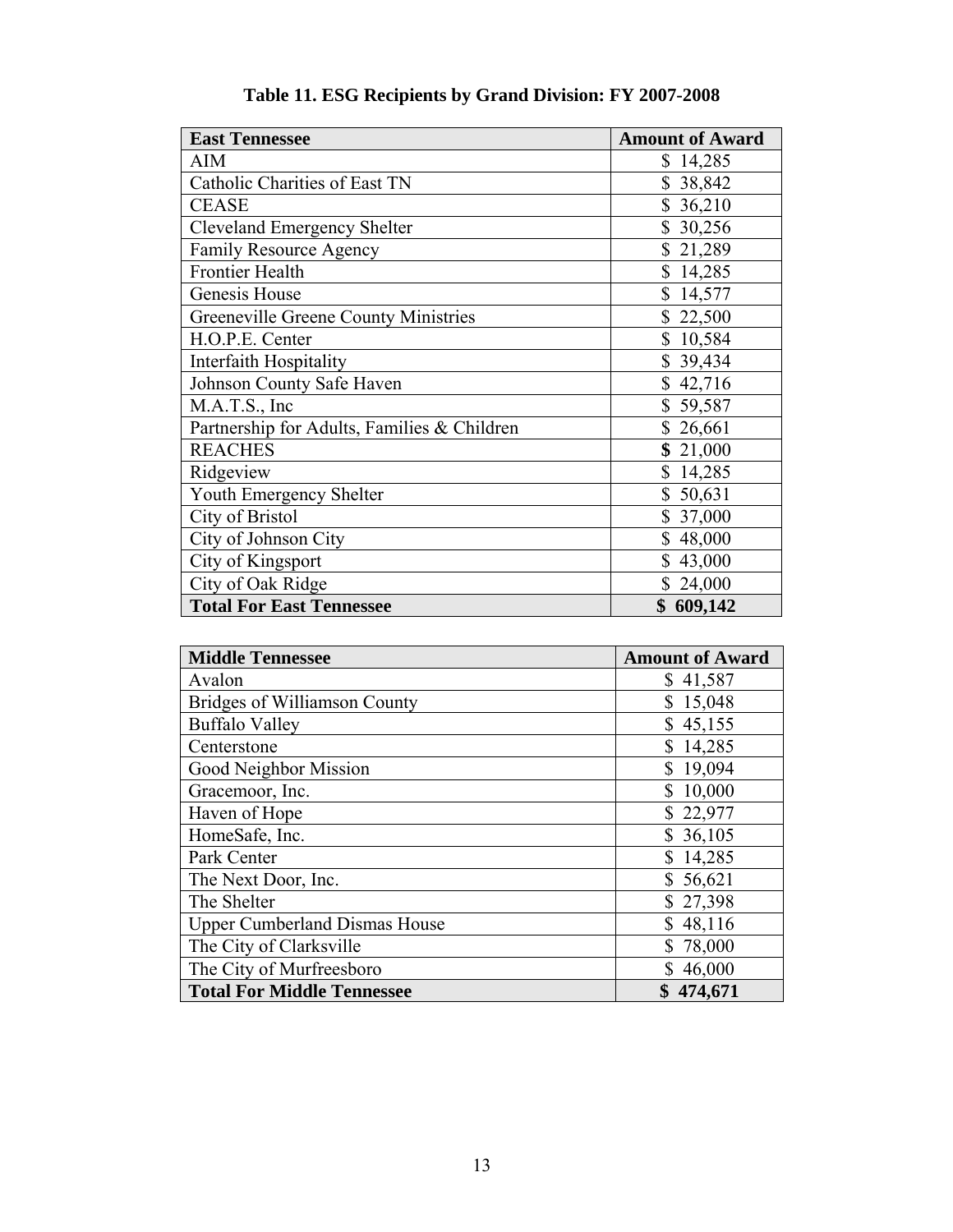| <b>West Tennessee</b>                   | <b>Amount of Award</b> |
|-----------------------------------------|------------------------|
| Behavioral Health Initiative (BHI)      | \$14,285               |
| Carey Counseling                        | \$14,285               |
| Damascus Road Inc                       | \$50,470               |
| Matthew 25:40                           | \$20,157               |
| Northwest Safeline                      | \$15,474               |
| City of Jackson                         | \$67,000               |
| <b>Total For West Tennessee</b>         | \$181,671              |
| <b>TOTAL FOR ALL GRANTS</b>             | \$1,265,484            |
| <b>State Administration Funds</b>       | \$71,415               |
| <b>Unobligated This Contract Period</b> | \$91,407               |
| <b>TOTAL FUNDS ALLOCATED</b>            | 1,428,306              |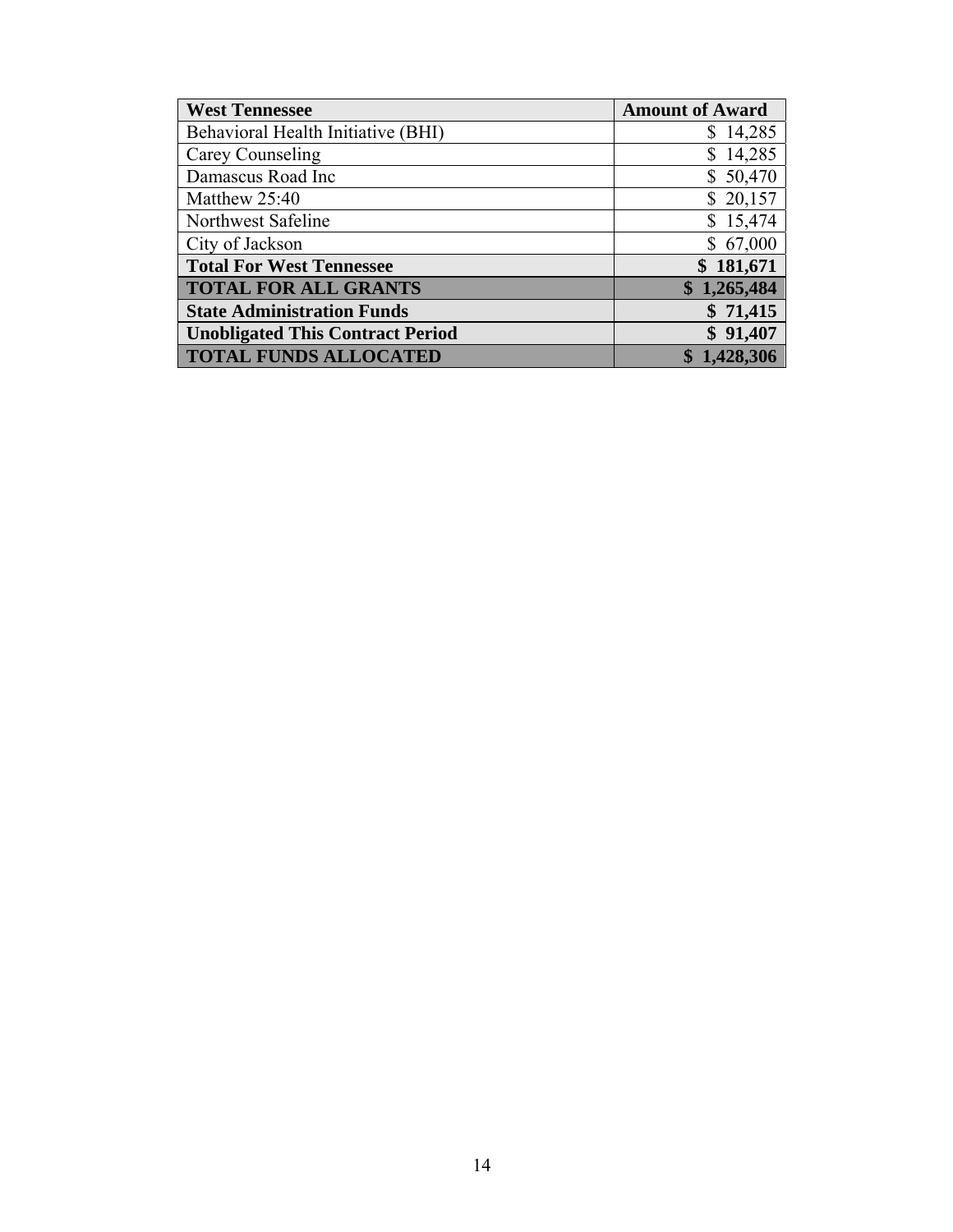## **5. HUD Section 8 Tenant-Based Rental Assistance and Section 8 Contract Administration**

During the reporting period, \$27,926,082 was made available for the Section 8 Tenant Based program.

THDA Contract Administration Division has the responsibility for the administration of Section 8 Project Based contracts throughout the state. At the end of the fiscal year, the Division reported 29,059 units under contract, 36% in East Tennessee, 33% in Middle Tennessee, and 31% in West Tennessee. Table 12 presents the location of these units. HAPs by grand division are not available.

| <b>East TN</b>  | <b>Contract</b>  | <b>Middle TN</b> | Contract         |
|-----------------|------------------|------------------|------------------|
| <b>Counties</b> | <b>Units</b>     | <b>Counties</b>  | <b>Units</b>     |
| Anderson        | 415              | Bedford          | 108              |
| <b>Bledsoe</b>  | 119              | Coffee           | 396              |
| <b>Blount</b>   | 310              | Davidson         | 5,382            |
| <b>Bradley</b>  | 430              | DeKalb           | 72               |
| Campbell        | 286              | Dickson          | 131              |
| Carter          | 316              | Franklin         | 152              |
| Claiborne       | 30               | Giles            | 181              |
| Cocke           | 144              | Grundy           | $\overline{30}$  |
| Cumberland      | 66               | Hickman          | $\overline{75}$  |
| Grainger        | 24               | Humphreys        | 92               |
| Greene          | 314              | Lewis            | $\overline{36}$  |
| Hamblen         | 266              | Lincoln          | $\overline{53}$  |
| Hamilton        | 1,467            | Marshall         | 203              |
| Hancock         | 50               | Maury            | 155              |
| Hawkins         | 119              | Montgomery       | 334              |
| Jefferson       | 45               | Overton          | 50               |
| Johnson         | 123              | Perry            | 24               |
| Knox            | 3,170            | Pickett          | 24               |
| Loudon          | 250              | Putnam           | 80               |
| Marion          | 60               | Robertson        | 99               |
| McMinn          | 218              | Rutherford       | 786              |
| Meigs           | $\overline{24}$  | Sequatchie       | 50               |
| Monroe          | 139              | Stewart          | 17               |
| Morgan          | 54               | Sumner           | 419              |
| Polk            | 24               | Van Buren        | $\overline{25}$  |
| Rhea            | $\boldsymbol{0}$ | Warren           | $\overline{252}$ |
| Roane           | $\overline{321}$ | White            | 48               |
| Scott           | 39               | Williamson       | $\overline{50}$  |
| Sevier          | 87               | <b>TOTAL</b>     | 9,450            |
| Sullivan        | 784              |                  |                  |
| <b>TOTAL</b>    | 10,461           |                  |                  |

| <b>Table 12. Section 8 Contract Administration Units</b> |  |
|----------------------------------------------------------|--|
| By Grand Division and County FY 2007-2008                |  |

| <b>East TN</b>  | <b>Contract</b>  | <b>Middle TN</b> | Contract        | <b>West TN</b>  | <b>Contract</b> |
|-----------------|------------------|------------------|-----------------|-----------------|-----------------|
| <b>Counties</b> | <b>Units</b>     | <b>Counties</b>  | <b>Units</b>    | <b>Counties</b> | <b>Units</b>    |
| Anderson        | 415              | Bedford          | 108             | Benton          | 60              |
| <b>Bledsoe</b>  | 119              | Coffee           | 396             | Carroll         | 40              |
| Blount          | 310              | Davidson         | 5,382           | Chester         | 195             |
| <b>Bradley</b>  | 430              | DeKalb           | 72              | Crockett        | 24              |
| Campbell        | 286              | Dickson          | 131             | Decatur         | 50              |
| Carter          | 316              | Franklin         | 152             | Dyer            | 335             |
| Claiborne       | 30               | Giles            | 181             | Fayette         | 217             |
| Cocke           | 144              | Grundy           | 30              | Gibson          | 199             |
| Cumberland      | 66               | Hickman          | 75              | Hardeman        | 47              |
| Grainger        | 24               | Humphreys        | 92              | Hardin          | 50              |
| Greene          | 314              | Lewis            | 36              | Haywood         | 50              |
| Hamblen         | 266              | Lincoln          | $\overline{53}$ | Henderson       | 110             |
| Hamilton        | 1,467            | Marshall         | 203             | Henry           | 244             |
| Hancock         | 50               | Maury            | 155             | Lake            | 227             |
| Hawkins         | 119              | Montgomery       | 334             | Lauderdale      | 145             |
| Jefferson       | 45               | Overton          | 50              | Madison         | 408             |
| Johnson         | 123              | Perry            | $\overline{24}$ | McNairy         | 105             |
| Knox            | 3,170            | Pickett          | $\overline{24}$ | Obion           | 316             |
| Loudon          | 250              | Putnam           | 80              | Shelby          | 6,061           |
| Marion          | 60               | Robertson        | 99              | Tipton          | 237             |
| McMinn          | 218              | Rutherford       | 786             | Weakley         | 28              |
| Meigs           | 24               | Sequatchie       | 50              | <b>TOTAL</b>    | 9,148           |
| Monroe          | 139              | <b>Stewart</b>   | 17              |                 |                 |
| Morgan          | 54               | Sumner           | 419             |                 |                 |
| Polk            | 24               | Van Buren        | 25              |                 |                 |
| Rhea            | $\boldsymbol{0}$ | Warren           | 252             |                 |                 |
| Roane           | 321              | White            | 48              |                 |                 |
| Scott           | 39               | Williamson       | 50              | <b>GRAND</b>    |                 |
| Sevier          | 87               | <b>TOTAL</b>     | 9,450           | <b>TOTAL</b>    | 29,059          |
| $\alpha$ 11.    | $\overline{501}$ |                  |                 |                 |                 |

| <b>West TN</b>  | <b>Contract</b> |
|-----------------|-----------------|
| <b>Counties</b> | <b>Units</b>    |
| Benton          | 60              |
| Carroll         | 40              |
| Chester         | 195             |
| Crockett        | 24              |
| Decatur         | 50              |
| Dyer            | 335             |
| Fayette         | 217             |
| Gibson          | 199             |
| Hardeman        | 47              |
| Hardin          | 50              |
| Haywood         | 50              |
| Henderson       | 110             |
| Henry           | 244             |
| Lake            | 227             |
| Lauderdale      | 145             |
| Madison         | 408             |
| McNairy         | 105             |
| Obion           | 316             |
| Shelby          | 6,061           |
| Tipton          | 237             |
| Weakley         | 28              |
| <b>TOTAL</b>    | 9,148           |

| <b>GRAND</b> |        |
|--------------|--------|
| <b>TOTAL</b> | 29,059 |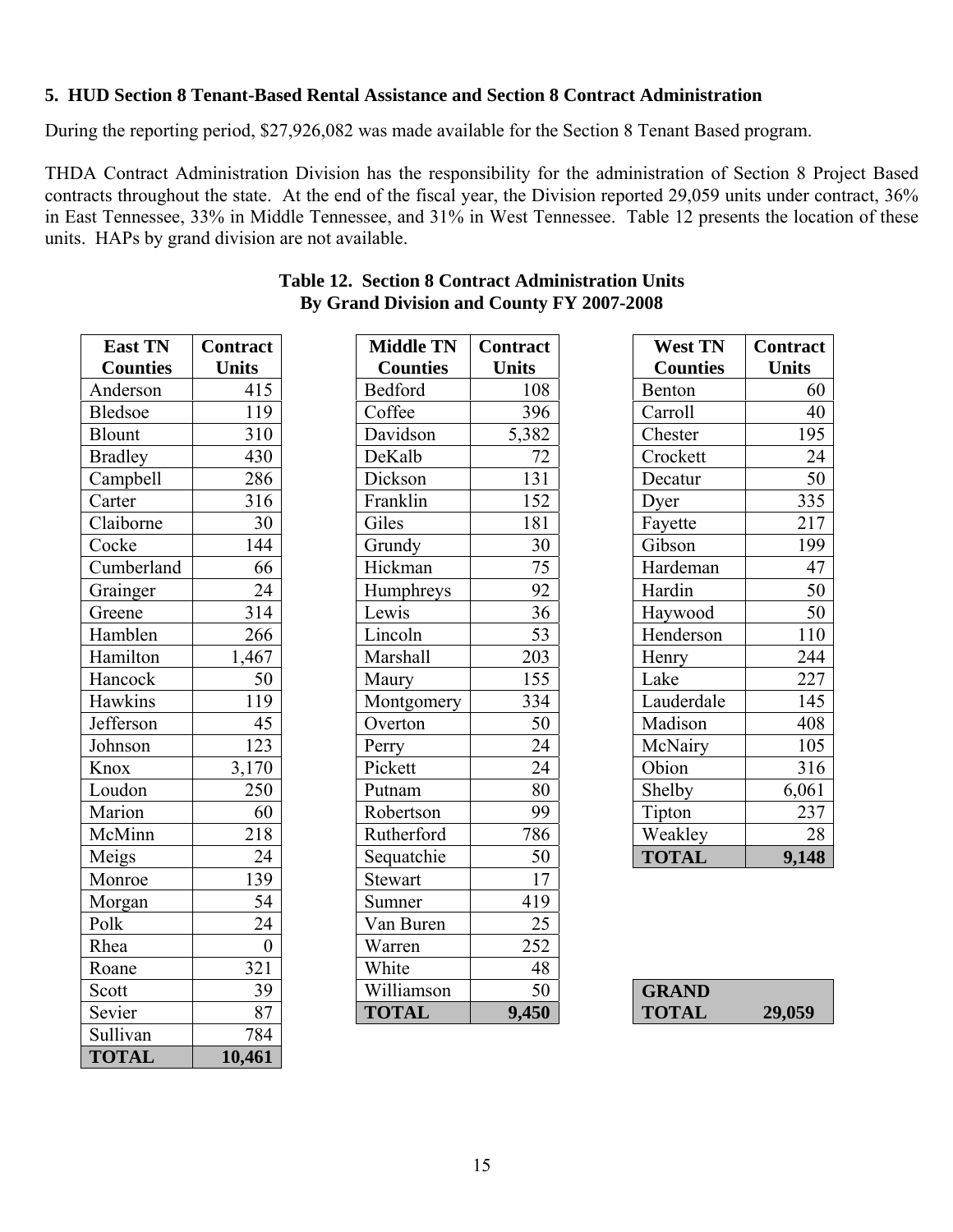#### **6. THDA Homeownership Programs**

Loans were made in 90 of the 95 counties in the State with the greatest number of loans, 49.5%, made in Middle Tennessee. The breakdown by Grand Division is shown in Table 13.

| <b>Grand Division</b> | % of Loans | # of Loans | <b>Amount of</b><br>Loans |
|-----------------------|------------|------------|---------------------------|
| East                  | 28.7%      | 1,137      | \$114,725,637             |
| Middle                | 49.5%      | 1,959      | \$233,814,169             |
| West                  | 21.7%      | 858        | \$84,714,867              |
| <b>Total</b>          | 100.0%     | 3,954      | \$433,254,673             |

#### **Table 13. THDA Homeownership By Grand Division – FY 2007-2008**

## **7. THDA Rural Repair Program**

The THDA Rural Repair Program is a partnership with the Rural Housing Service (RHS) of the U. S. Department of Agriculture to provide forgiveable loans for the repair of the homes of low-income people. The following table presents program activity by grand division at the end of the reporting period.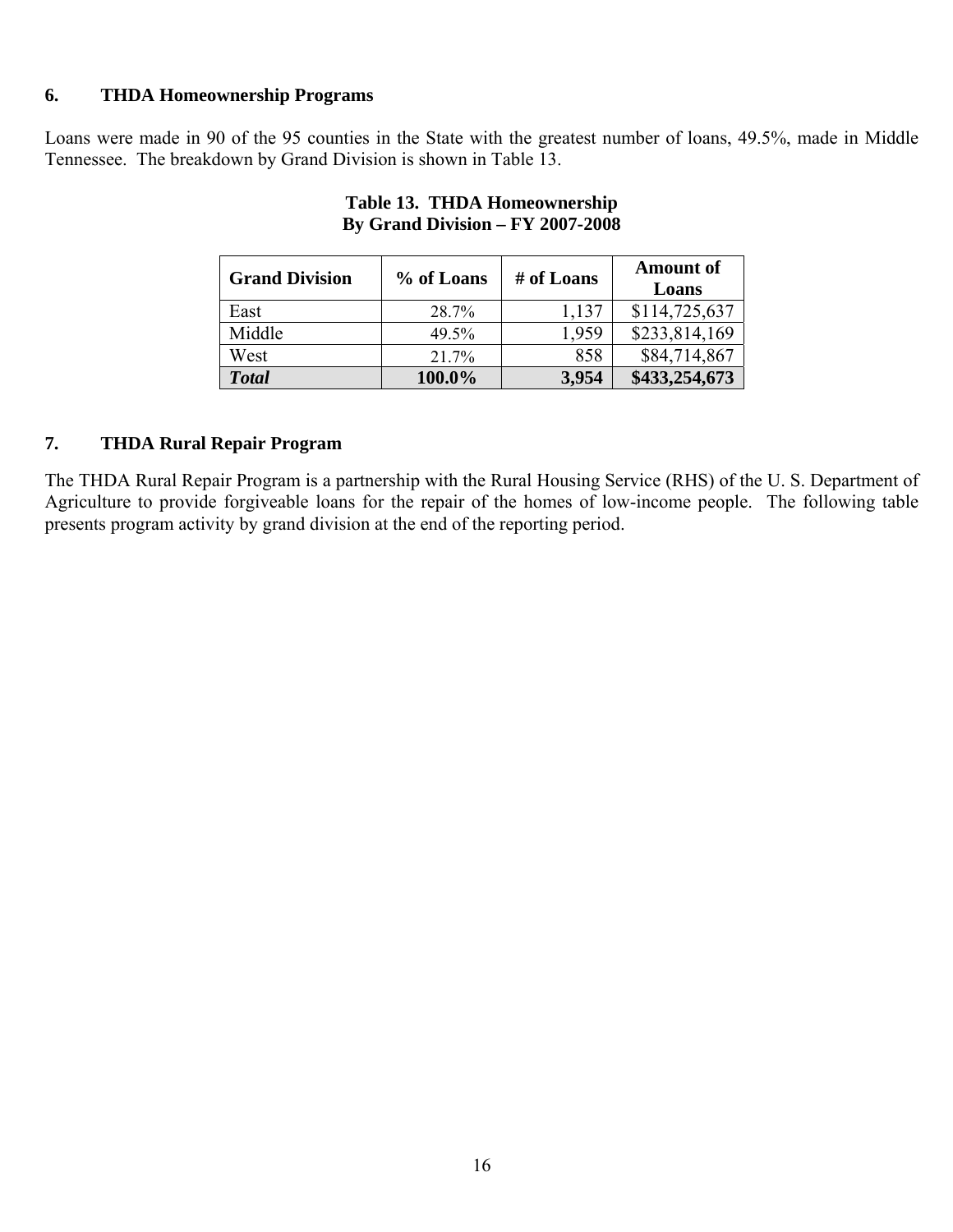|                   | <b>EAST</b>    |           |                     | <b>MIDDLE</b>  |           |                    | <b>WEST</b>             |           |
|-------------------|----------------|-----------|---------------------|----------------|-----------|--------------------|-------------------------|-----------|
| County            | #Loan          | Total \$  | County              | #Loan          | Total \$  | County             | #Loan                   | Total \$  |
| <b>Anderson</b>   |                | \$4,040   | <b>Cannon</b>       |                | \$5,414   | <b>Benton</b>      |                         | \$6,566   |
| <b>Bledsoe</b>    | $\overline{2}$ | \$2,950   | <b>Clay</b>         | $\overline{2}$ | \$15,000  | <b>Carroll</b>     | 5                       | \$24,069  |
| <b>Blount</b>     |                | \$5,240   | <b>Coffee</b>       | $\overline{2}$ | \$10,441  | <b>Chester</b>     | $\overline{\mathbf{3}}$ | \$10,467  |
| <b>Bradley</b>    |                | \$510     | <b>Cumberland</b>   | $\overline{3}$ | \$14,135  | <b>Crockett</b>    | $\overline{2}$          | \$5,592   |
| <b>Campbell</b>   |                | \$7,050   | <b>Dekalb</b>       |                | \$4,440   | Fayette            | 4                       | \$17,326  |
| <b>Carter</b>     | $\overline{2}$ | \$6,525   | <b>Fentress</b>     | 1              | \$4,475   | <b>Gibson</b>      | 4                       | \$27,159  |
| <b>Claiborne</b>  | 19             | \$97,828  | Franklin            | $\overline{2}$ | \$9,040   | <b>Hardeman</b>    | $\overline{3}$          | \$13,125  |
| <b>Cocke</b>      |                | \$1,150   | <b>Giles</b>        | 3              | \$12,722  | Haywood            | 9                       | \$32,384  |
| <b>Grainger</b>   | $\overline{4}$ | \$13,586  | <b>Hickman</b>      |                | \$7,500   | Henderson          | $\overline{c}$          | \$8,800   |
| <b>Greene</b>     | $\overline{3}$ | \$10,010  | <b>Jackson</b>      |                | \$6,047   | <b>Henry</b>       | $\overline{c}$          | \$8,907   |
| Grundy            | 6              | \$25,179  | <b>Lawrence</b>     | $\overline{2}$ | \$5,856   | Lake               | $\mathbf{1}$            | \$5,000   |
| <b>Hamblen</b>    | 6              | \$27,517  | Lewis               | $\overline{2}$ | \$3,288   | Lauderdale         | $\overline{4}$          | \$15,685  |
| <b>Hamilton</b>   | $\overline{3}$ | \$12,150  | <b>Macon</b>        | $\overline{2}$ | \$1,950   | <b>Madison</b>     | $\overline{\mathbf{3}}$ | \$13,410  |
| <b>Hancock</b>    | $\overline{5}$ | \$17,548  | <b>Marshall</b>     |                | \$6,229   | Obion              | $\overline{2}$          | \$9,362   |
| <b>Hawkins</b>    | $\overline{3}$ | \$16,396  | <b>Maury</b>        | 4              | \$22,655  | <b>Tipton</b>      | 6                       | \$39,337  |
| <b>Jefferson</b>  | $\overline{3}$ | \$11,300  | Overton             | $\overline{2}$ | \$13,499  | Weakley            | 5                       | \$16,605  |
| <b>Johnson</b>    | $\mathbf{1}$   | \$3,915   | <b>Perry</b>        |                | \$3,118   | <b>Total West</b>  | 56                      | \$253,794 |
| Loudon            | $\overline{2}$ | \$9,240   | <b>Pickett</b>      | 5              | \$29,077  | <b>GRAND TOTAL</b> | 197                     | \$920,142 |
| <b>Marion</b>     | $\overline{3}$ | \$12,312  | <b>Putnam</b>       | 4              | \$20,020  |                    |                         |           |
| <b>McMinn</b>     | 9              | \$36,695  | <b>Smith</b>        | $\overline{2}$ | \$14,328  |                    |                         |           |
| <b>Monroe</b>     | $\overline{4}$ | \$25,850  | <b>Van Buren</b>    | $\overline{2}$ | \$12,399  |                    |                         |           |
| Rhea              | $\overline{2}$ | \$12,397  | <b>Warren</b>       |                | \$5,000   |                    |                         |           |
| <b>Scott</b>      | $\overline{3}$ | \$19,630  | <b>White</b>        | $\overline{c}$ | \$10,147  |                    |                         |           |
| <b>Sullivan</b>   | $\overline{2}$ | \$10,684  | Williamson          |                | \$3,082   |                    |                         |           |
| <b>Unicoi</b>     |                | \$4,074   | <b>Total Middle</b> | 48             | \$239,862 |                    |                         |           |
| <b>Union</b>      | $\overline{5}$ | \$32,710  |                     |                |           |                    |                         |           |
| <b>Total East</b> | 93             | \$426,486 |                     |                |           |                    |                         |           |

**Table 14. FY 2007-2008 Rural Repair Program Activity by Grand Division** 

# **8. Low Income Housing Tax Credit Program (LIHTC)**

Low Income Housing Tax Credits are allocated on a calendar year basis. During CY 2007, projects in 13 Tennessee counties received allocations for LIHTC, creating 4,867 units of affordable housing. Geographically, allocations were made in 5 East Tennessee counties, utilizing 14.75% of the total dollar allocation. In Middle Tennessee, allocations were made in 5 counties, utilizing 46.61% of the total dollar allocation, and in West Tennessee, allocations were made in 3 counties, utilizing 38.64% of the total allocations.

The following table presents additional information. It should be noted that a portion of the projects represented below will include Multi-Family Bond Authority allocation as well as LIHTC and that 3,277 units are also included in the subsequent Multi-Family Bond Authority section which follows.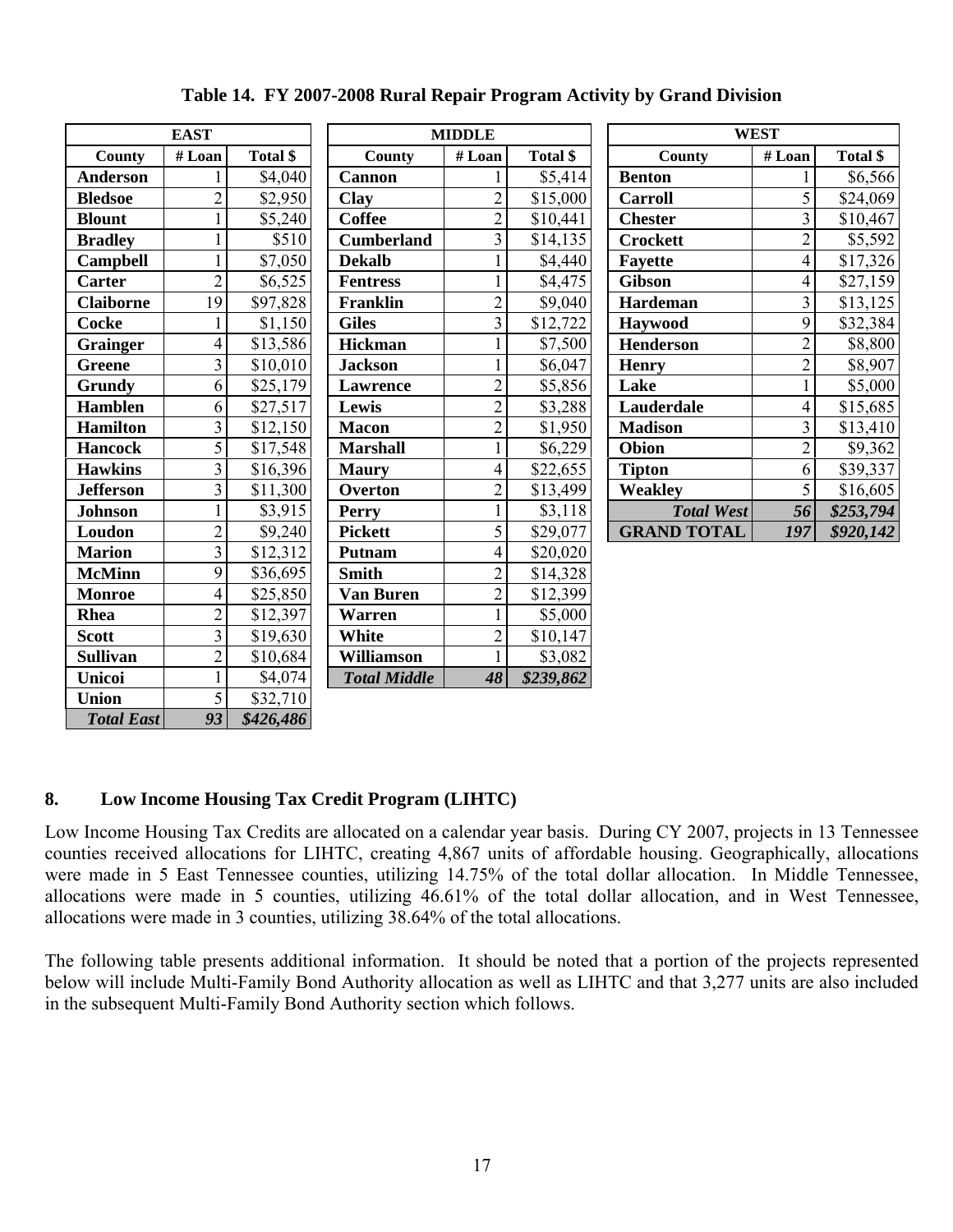| <b>Grand Division</b> | County              | <b>Units</b> | \$ Allocation |
|-----------------------|---------------------|--------------|---------------|
| East                  | Anderson            | 60           | \$402,900     |
|                       | Hamblen             | 80           | \$111,054     |
|                       | Hamilton            | 95           | \$227,605     |
|                       | Knox                | 216          | \$1,114,409   |
|                       | Sullivan            | 108          | \$1,069,837   |
|                       | <b>Total East</b>   | 559          | \$2,925,805   |
| Middle                | Coffee              | 48           | \$371,032     |
|                       | Davidson            | 1,295        | \$4,588,540   |
|                       | Lawrence            | 99           | \$1,002,497   |
|                       | Putnam              | 76           | \$692,436     |
|                       | Rutherford          | 396          | \$2,591,618   |
|                       | <b>Total Middle</b> | 1,914        | \$9,246,123   |
| West                  | Haywood             | 60           | \$618,000     |
|                       | Madison             | 124          | \$575,565     |
|                       | Shelby              | 2,210        | \$6,472,596   |
|                       | <b>Total West</b>   | 2,394        | \$7,666,161   |
|                       | <b>GRAND TOTAL</b>  | 4,867        | \$19,838,089  |

#### **Table 15. Low Income Housing Tax Credit Allocations by Grand Division: CY 2007**

# **9. THDA Tax-Exempt Multi-Family Bond Authority**

In calendar year 2007, tax-exempt bond authority was reallocated to provide permanent financing for developments in 6 counties, which will result in a total of 3,277 units. Allocations were made in 3 East Tennessee counties, 1 Middle Tennessee county, and 2 West Tennessee counties. The following table presents additional data.

#### **Table 16. Tax-Exempt Multi-Family Bond Authority by Grand Division: CY 2007**

| <b>Grand Division</b> | County              | # of Units | <b>Amount Allocated</b> |
|-----------------------|---------------------|------------|-------------------------|
| East                  | Hamblen             | 80         | \$2,368,000             |
|                       | Hamilton            | 95         | \$5,340,000             |
|                       | Knox                | 144        | \$5,920,000             |
|                       | <b>Total East</b>   | 319        | \$13,628,000            |
| Middle                | Davidson            | 1,008      | \$41,320,000            |
|                       | <b>Total Middle</b> | 1,008      | \$41,320,000            |
| West                  | Madison             | 124        | \$6,702,249             |
|                       | Shelby              | 1,826      | \$58,904,673            |
|                       | <b>Total West</b>   | 1,950      | \$65,606,922            |
| <b>Total Awarded</b>  |                     | 3,277      | \$120,554,922           |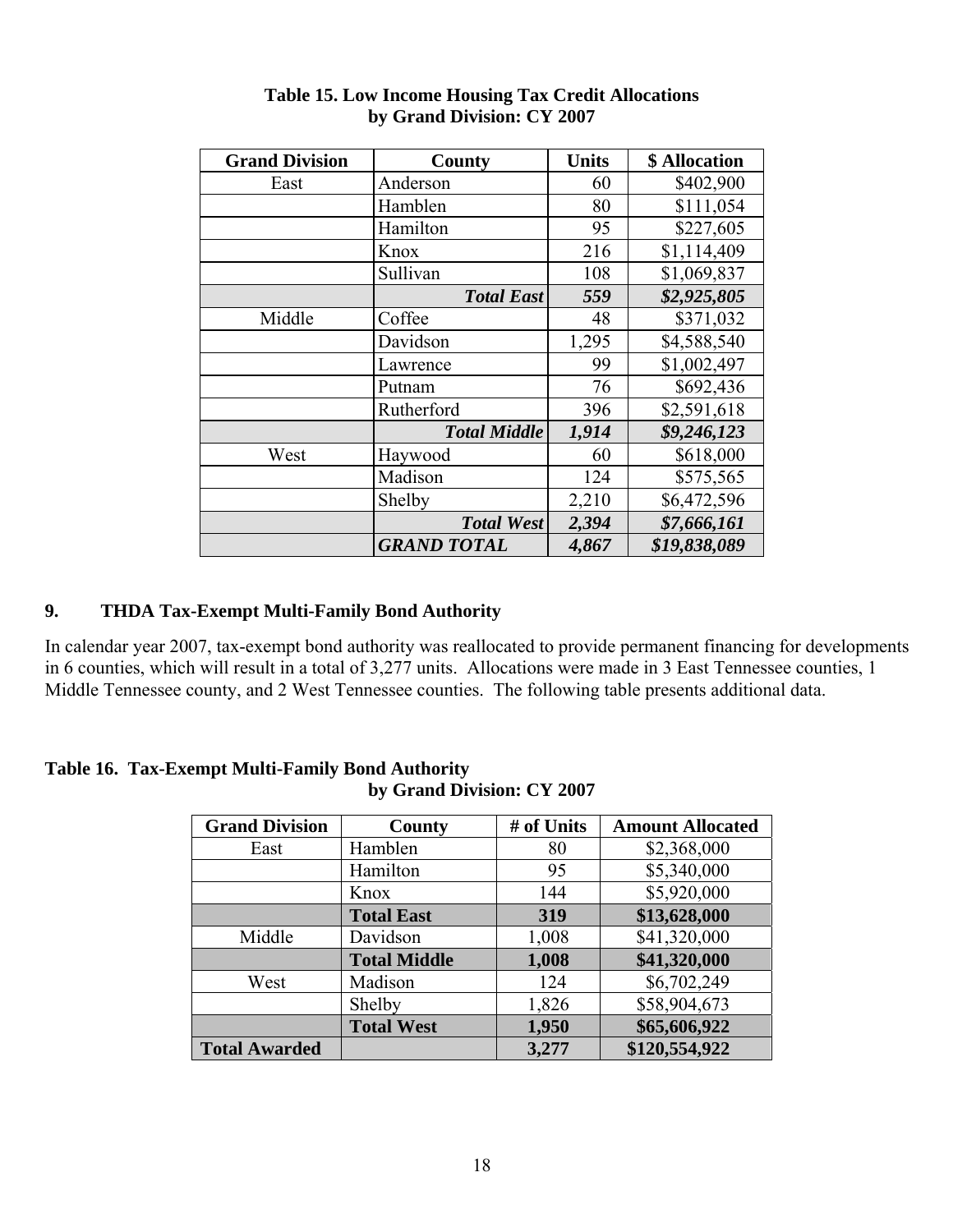#### **Summary**

Overall, Middle Tennessee received the largest portion of funds largely because of THDA's homeownership program. Table 17 provides greater details of the amount of funds awarded in each program.

| <b>PROGRAM</b>                                                               | <b>EAST TN</b> | <b>MIDDLE TN</b> | <b>WEST TN</b> | <b>TOTAL</b>  |  |  |  |  |  |
|------------------------------------------------------------------------------|----------------|------------------|----------------|---------------|--|--|--|--|--|
| GEOGRAPHIC DISTRIBUTION OF HUD INVESTMENTS REQUIRED IN THE CONSOLIDATED PLAN |                |                  |                |               |  |  |  |  |  |
| <b>CDBG</b>                                                                  | \$7,109,668    | \$8,185,183      | \$6,046,761    | \$21,341,612  |  |  |  |  |  |
| <b>HOME</b>                                                                  | \$7,622,089    | \$6,189,802      | \$2,398,054    | \$16,209,945  |  |  |  |  |  |
| <b>ADDI</b>                                                                  | \$85,000       | \$145,000        | \$15,000       | \$245,000     |  |  |  |  |  |
| <b>HOPWA</b>                                                                 | \$475,200      | \$145,700        | \$135,100      | \$756,000     |  |  |  |  |  |
| ESG*                                                                         | \$609,142      | \$474,671        | \$181,671      | \$1,265,484   |  |  |  |  |  |
| <b>Total</b>                                                                 | \$15,901,099   | \$15,140,356     | \$8,776,586    | \$39,818,041  |  |  |  |  |  |
| % of Total                                                                   | 40%            | 38%              | 22%            | 100%          |  |  |  |  |  |
| <b>GEOGRAPHIC DISTRIBUTION OF OTHER INVESTMENTS</b>                          |                |                  |                |               |  |  |  |  |  |
| Section 8 Tenant Based**                                                     |                |                  |                | \$27,926,082  |  |  |  |  |  |
| Section 8 Project Based**                                                    |                |                  |                | \$128,887,654 |  |  |  |  |  |
| Homeownership                                                                | \$114,725,63   | \$233,814,169    | \$84,714,867   | \$433,254,673 |  |  |  |  |  |
| THDA Rural Repair Program                                                    | \$426,486      | \$239,862        | \$253,794      | \$920,142     |  |  |  |  |  |
| <b>LIHTC</b>                                                                 | \$2,925,805    | \$9,246,123      | \$7,666,161    | \$19,838,089  |  |  |  |  |  |
| Multi-Family Bond                                                            | \$13,628,000   | \$41,320,000     | \$65,606,922   | \$120,554,922 |  |  |  |  |  |
| Total-(GD Not Including Sec. 8)                                              | \$131,705,92   | \$284,620,154    | \$158,241,744  | \$731,381,562 |  |  |  |  |  |
| % of Total (GD Not Including Sec. 8)                                         | 18%            | 39%              | 22%            |               |  |  |  |  |  |
| Grand Total-(GD Not Including Sec. 8)                                        | \$147,607,02   | \$299,760,510    | \$167,018,330  | \$771,199,603 |  |  |  |  |  |
| % of Total                                                                   | 19%            | 39%              | 22%            |               |  |  |  |  |  |

|  |  | Table 17. Recap of Geographic Distribution - All Programs: FY 2007-2008 |
|--|--|-------------------------------------------------------------------------|
|  |  |                                                                         |

**\*There is an additional \$162,822 that has either been used for State administrative fees or has remained unobligated. When added, the new total is \$1,428,306.** 

**\*\*Payment information by Grand Division is not available.** 

## **D) FAMILIES AND PERSONS ASSISTED INCLUDING RACIAL AND ETHNIC STATUS**

## **1. Community Development Block Grant (CDBG) Small Cities Program**

The following table summarizes the data from the 2007 PER Part III: Civil Rights which reports on the CDBG Applicants and Beneficiaries, by race and gender characteristics. (Exhibit A) The racial categories are those reported in the PER. For the reporting period, the total for Applicants and Beneficiaries is 245,212 persons, with 26,399 minorities and 44,624 female heads of household.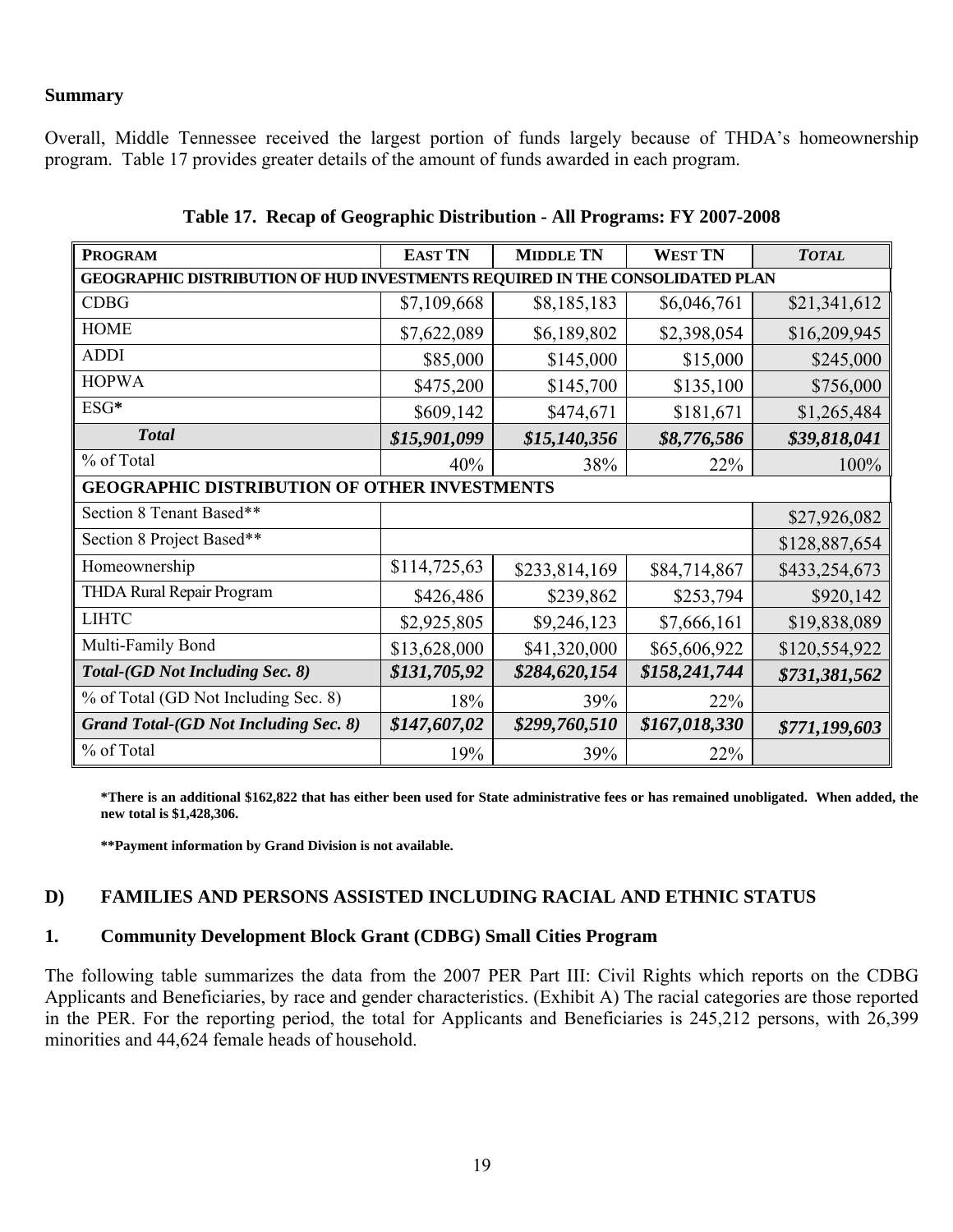| <b>Racial Category</b>                                  | <b>Total Served</b> | $\frac{6}{9}$ |
|---------------------------------------------------------|---------------------|---------------|
| White                                                   | 218,813             | 89.23%        |
| Black/African American                                  | 22,171              | 9.04%         |
| Asian                                                   | 106                 | 0.04%         |
| American Indian/Alaskan Native                          | 244                 | 0.10%         |
| Native Hawaiian/Other Pacific Islander                  | 14                  | 0.01%         |
| American Indian/Alaskan Native & White                  | 312                 | 0.13%         |
| Asian & White                                           | 345                 | 0.14%         |
| Black/African American & White                          | 207                 | 0.08%         |
| American Indian/Alaskan Native & Black/African American | 15                  | 0.01%         |
| Other Multi-Racial                                      | 2,985               | 1.22%         |
| <b>Total</b>                                            | 245,212             | 100.00%       |
| <b>Gender Characteristics</b>                           |                     |               |
| Female Head of Household                                | 44,624              | 18.20%        |

**Table 18. CDBG Program Demographics by Grant Year: FY 2007-2008** 

Information on benefit to low- and moderate-income persons is also reported in the PER. The following table presents a summary of that information derived from CDBG contract closeouts. An expanded table is presented in Exhibit A. Based on that information, 3,065,677 persons are reported as beneficiaries, and of that number, 2,249,139 or 74% are low- and moderate-income persons.

# **Table 19**. **CDBG Benefit to Low and Moderate Income Persons By Projects Pending Final Audit: FY 2007-2008**

| <b>Purpose</b>                    | Total # of<br><b>Persons</b> | Total # of<br><b>LMI Persons</b> | $%$ of<br>LMI |
|-----------------------------------|------------------------------|----------------------------------|---------------|
|                                   |                              |                                  |               |
| <b>Total Economic Development</b> | 9,607                        | 5,661                            | 59%           |
| Total Housing                     | 5,363                        | 5,047                            | 94%           |
| <b>Total Public Facilities</b>    | 3,050,707                    | 2,249,139                        | 74%           |
| <b>GRAND TOTAL</b>                | 3,065,677                    | 2,259,847                        | 74%           |

# **2. HOME Investments Partnership (HOME)**

For the HOME and ADDI programs, beneficiary information is obtained when the project completion report is entered into IDIS. During the reporting period, the HOME program assisted 471 units, with East Tennessee and Middle Tennessee each having 268 and 132 beneficiaries, respectively. Sixty percent of the households were very low income. Through the ADDI program, 49 first time homebuyers received downpayment and closing cost assistance. The majority of ADDI households, 78%, were classified as low income.

The following two tables provide further information, by program and income categories.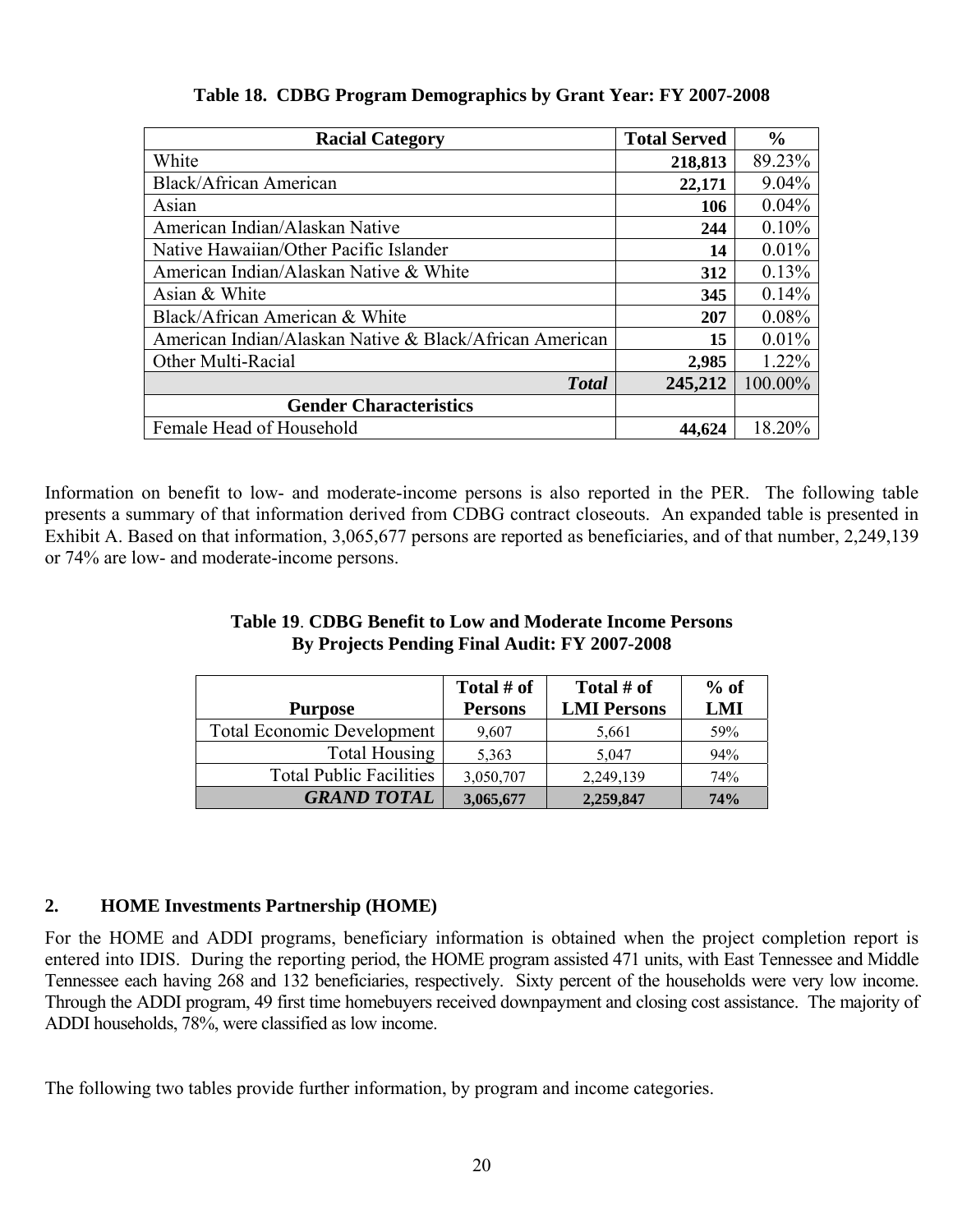| % of Median         | <b>East TN</b> |             | <b>Middle TN</b> |             | <b>West TN</b> |             | <b>Totals</b> |             |              |               |
|---------------------|----------------|-------------|------------------|-------------|----------------|-------------|---------------|-------------|--------------|---------------|
|                     | <b>HOME</b>    | <b>ADDI</b> | <b>HOME</b>      | <b>ADDI</b> | <b>HOME</b>    | <b>ADDI</b> | <b>HOME</b>   | <b>ADDI</b> | <b>Total</b> | $\frac{6}{6}$ |
| $0\% - 30\%$        | 128            |             | 31               |             |                |             | 176           |             | 176          | 34%           |
| 31%-50%             | 76             |             | 35               |             | 15             |             | 126           | 11          | 137          | 26%           |
| 51%-60%             | 31             |             | 22               |             |                |             | 61            | 8           | 69           | 13%           |
| 61%-80%             | 30             | 10          | 44               | 19          | 31             |             | 105           | 30          | 135          | 26%           |
| Vacant              |                |             |                  |             |                |             | 3             |             |              | $1\%$         |
| <b>Totals</b>       | 268            | 17          | 132              | 29          | 71             |             | 471           | 49          | 520          | 100%          |
| <b>Grand Totals</b> | 285            |             | 161              |             | 74             |             | 520           |             |              |               |

#### **Table 20. Income Characteristics of HOME Beneficiaries: FY 2007-2008**

**Table 21. Household Income of HOME Beneficiaries: FY 2007-2008** 

| % of Median         | <b>East TN</b> |             | <b>Middle TN</b> |             | <b>West TN</b> |   | <b>Totals</b>         |             |       |               |
|---------------------|----------------|-------------|------------------|-------------|----------------|---|-----------------------|-------------|-------|---------------|
|                     | <b>HOME</b>    | <b>ADDI</b> | <b>HOME</b>      | <b>ADDI</b> |                |   | <b>HOME ADDI HOME</b> | <b>ADDI</b> | Total | $\frac{6}{9}$ |
| Very Low-0-50 $%$   | 204            |             | 66               |             | 32             |   | 302                   |             | 313   | 60%           |
| $Low-51-80%$        | 61             | 12          | 66               | 24          | 39             |   | 166                   | 38          | 204   | 39%           |
| Vacant              |                |             |                  |             |                |   |                       |             |       | $1\%$         |
| <b>Totals</b>       | 268            | 17          | 132              | 29          | 71             | 3 | 471                   | 49          | 520   | 100%          |
| <b>Grand Totals</b> | 285            |             | 161              |             | 74             |   | 520                   |             |       |               |

Of the households served by the HOME program, 16% were minority; while in the ADDI program, 14% were minority. Table 22 reflects this information.

| Race                               | <b>East TN</b>          |                | <b>Middle TN</b>        |                  | <b>West TN</b>   |                  |                  | <b>Totals</b>    |                  |               |
|------------------------------------|-------------------------|----------------|-------------------------|------------------|------------------|------------------|------------------|------------------|------------------|---------------|
|                                    | <b>HOME</b>             | <b>ADDI</b>    | <b>HOME</b>             | <b>ADDI</b>      | <b>HOME</b>      | <b>ADDI</b>      | <b>HOME</b>      | <b>ADDI</b>      | <b>Total</b>     | $\frac{6}{6}$ |
| White                              | 249                     | 17             | 97                      | 24               | 40               |                  | 386              | 42               | 428              | 82.3%         |
| <b>Black</b>                       | 16                      | $\theta$       | 34                      | 4                | 31               | $\overline{2}$   | 81               | 6                | 87               | 16.7%         |
| Asian                              | $\boldsymbol{0}$        | $\theta$       | $\overline{0}$          |                  | $\theta$         | $\boldsymbol{0}$ | $\boldsymbol{0}$ |                  |                  | 0.2%          |
| American Indian/Alaskan<br>& White | $\boldsymbol{0}$        | $\theta$       |                         | $\boldsymbol{0}$ | $\boldsymbol{0}$ | $\boldsymbol{0}$ | 1                | 0                | $\mathbf{I}$     | 0.2%          |
| Hawaiian/Pacific<br>Islander       | $\boldsymbol{0}$        | $\overline{0}$ | $\boldsymbol{0}$        | $\boldsymbol{0}$ | $\boldsymbol{0}$ | $\boldsymbol{0}$ | $\boldsymbol{0}$ | $\boldsymbol{0}$ | $\boldsymbol{0}$ | 0%            |
| Other Multi Racial                 | $\overline{0}$          | $\theta$       | $\overline{0}$          | $\theta$         | $\overline{0}$   | $\overline{0}$   | $\overline{0}$   | 0                | $\overline{0}$   | 0%            |
| Vacant                             | 3                       |                | 0                       | 0                | 0                | $\overline{0}$   | 3                | 0                | 3                | 0.6%          |
| <b>Totals</b>                      | 268                     | 17             | 132                     | 29               | 71               | 3                | 471              | 49               | 520              | 100%          |
| <b>Grand Totals</b>                |                         |                |                         |                  |                  |                  |                  |                  |                  |               |
| <b>Ethnicity</b>                   | <b>East TN</b>          |                | <b>Middle TN</b>        |                  | <b>West TN</b>   |                  |                  | <b>Totals</b>    |                  |               |
|                                    | <b>HOME</b>             | <b>ADDI</b>    | <b>HOME</b>             | <b>ADDI</b>      | <b>HOME</b>      | <b>ADDI</b>      | <b>HOME</b>      | <b>ADDI</b>      | <b>Total</b>     | $\frac{0}{0}$ |
| Hispanic                           | 2                       | $\overline{2}$ |                         | 3                | $\theta$         | 0                | 3                | 5                | 8                | 1.5%          |
| <b>Totals</b>                      | $\overline{\mathbf{4}}$ |                | $\overline{\mathbf{4}}$ |                  | $\boldsymbol{0}$ |                  | 8                |                  |                  |               |

**Table 22. Race/Ethnicity Characteristics of HOME Beneficiaries: FY 2007-2008**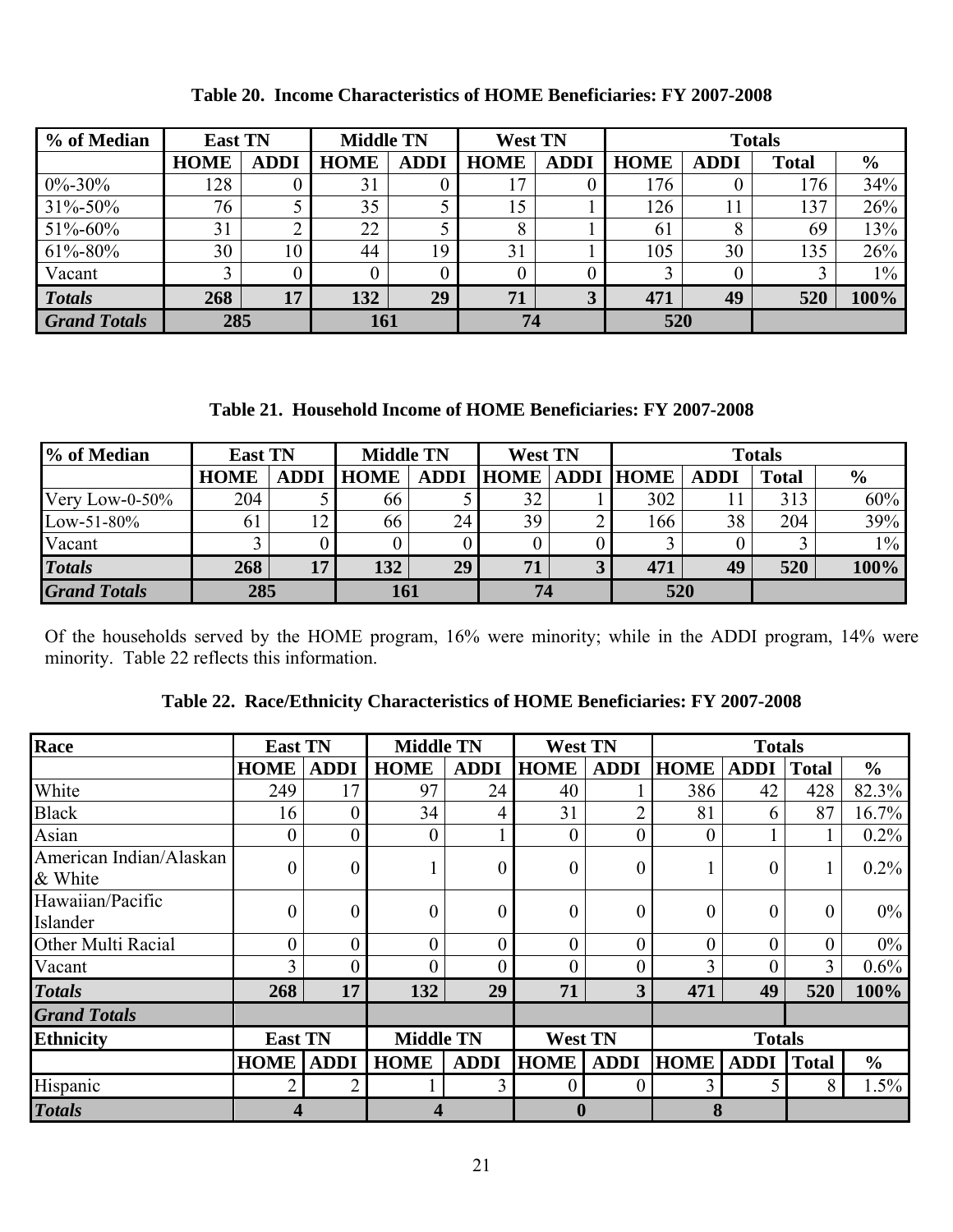The following two tables present household size and household type of HOME and ADDI beneficiaries. Fifty-three percent of households assisted with HOME funds were one-person households. In the ADDI program, 35% were one-person households.

| <b>HH</b> Size      | <b>East TN</b> |                | <b>Middle TN</b> |             | <b>West TN</b> |             |             |             | <b>Totals</b> |               |
|---------------------|----------------|----------------|------------------|-------------|----------------|-------------|-------------|-------------|---------------|---------------|
|                     | <b>HOME</b>    | <b>ADDI</b>    | <b>HOME</b>      | <b>ADDI</b> | <b>HOME</b>    | <b>ADDI</b> | <b>HOME</b> | <b>ADDI</b> | <b>Total</b>  | $\frac{0}{0}$ |
|                     | 169            | 5              | 58               | 11          | 24             |             | 251         | 17          | 268           | 51.5%         |
| ∍                   | 50             | 6              | 20               | ⇁           | 22             | っ           | 92          | 15          | 107           | 20.6%         |
|                     | 21             | 4              | 18               | 7           | 14             | $\theta$    | 53          | 11          | 64            | 12.3%         |
| 4                   | 16             |                | 19               | ↑           | ⇁              | 0           | 42          | 3           | 45            | 8.6%          |
|                     | 5              | 0              | 13               |             | 3              | 0           | 21          |             | 22            | 4.2%          |
| 6                   | 3              | $\theta$       | ↑                | 0           |                | 0           | 6           | $\theta$    | 6             | 1.2%          |
|                     |                |                | ↑                | 0           | 0              | 0           | 3           |             | 4             | 0.8%          |
| 8                   | $\overline{0}$ | $\overline{0}$ | 0                | 0           | 0              | 0           | $\theta$    | $\theta$    | 0             | 0%            |
| 9                   | $\overline{0}$ | $\overline{0}$ | 0                |             | 0              | $\theta$    | $\theta$    |             |               | $0.2\%$       |
| Vacant              | 3              | 0              |                  | 0           | 0              | 0           | 3           | $\theta$    | 3             | 0.6%          |
| <b>Totals</b>       | 268            | 17             | 132              | 29          | 71             | 3           | 471         | 49          | 520           | 100%          |
| <b>Grand Totals</b> | 285            |                | 161              |             | 74             |             | 520         |             |               |               |

#### **Table 23. Household Size of HOME Beneficiaries: FY 2007-2008**

Household Type also differs between the HOME and the ADDI programs. However, the most frequent household type of HOME beneficiaries as well as ADDI was Single/Non-Elderly with each having 34% and 35%, respectively. **Table 24. Type of HOME Beneficiary Households: FY 2007-2008** 

| <b>HH</b> Type        | <b>East TN</b> |             |             | <b>Middle TN</b> |             | <b>West TN</b> |                  | <b>Totals</b>   |              |               |  |
|-----------------------|----------------|-------------|-------------|------------------|-------------|----------------|------------------|-----------------|--------------|---------------|--|
|                       | <b>HOME</b>    | <b>ADDI</b> | <b>HOME</b> | <b>ADDI</b>      | <b>HOME</b> | <b>ADDI</b>    | <b>HOME</b> ADDI |                 | <b>Total</b> | $\frac{6}{6}$ |  |
| Single/Non-Elderly    | 115            |             | 39          |                  | 21          |                | 175              | $\mathcal{I}$   | 192          | 37%           |  |
| Elderly               | 99             |             | 41          |                  | 20          |                | 160              |                 | 161          | 31%           |  |
| Related/Single Parent | 21             | 4           | 18          |                  | q           |                | 48               | 13              | 61           | 12%           |  |
| Related/Two Parent    | 20             |             | 21          |                  | 15          | 0              | 56               |                 | 61           | 12%           |  |
| Other                 | 10             | 8           | 13          |                  | 16          |                | 29               | $\overline{13}$ | 42           | 8%            |  |
| Vacant                |                |             |             |                  | 0           |                |                  |                 |              | $1\%$         |  |
| <b>Totals</b>         | 268            | 18          | 132         | 28               | 71          |                | 471              | 49              | 520          | 100%          |  |
| <b>Grand Totals</b>   | 285            |             | 161         |                  | 74          |                | 520              |                 |              |               |  |

## **3. Housing Opportunities for Persons with AIDS (HOPWA)**

During the grant year, the HOPWA program reported 362 individuals with HIV/AIDS and 290 affected family members' as beneficiaries of Short Term Rent, Mortgage and Utility payments.

The race/ethnicity of the beneficiaries is as follows: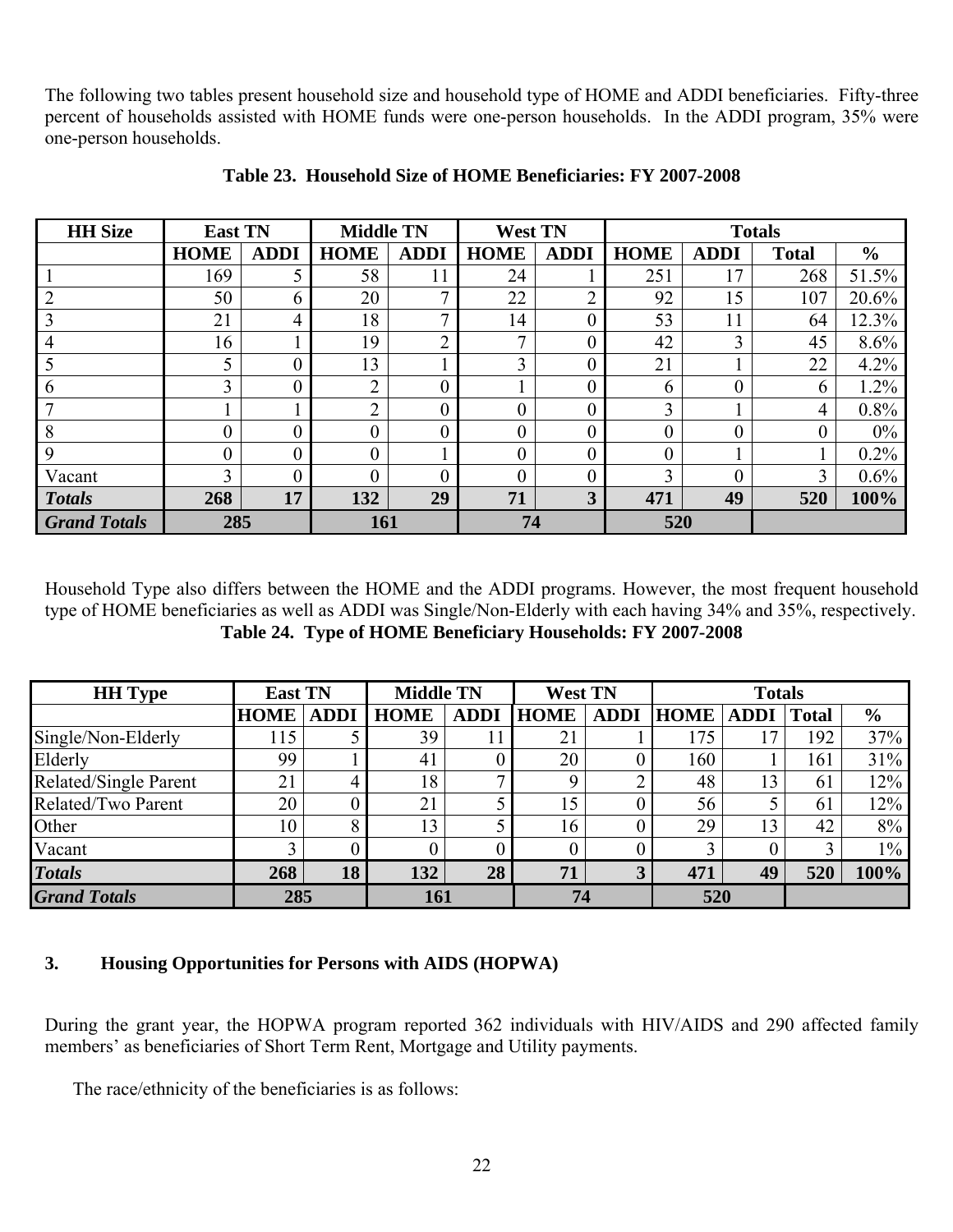| Caucasian                              | $60.59\%$ of which 5.45% are Hispanic |
|----------------------------------------|---------------------------------------|
| Black/African American                 | 32.84% of which 0.08% are Hispanic    |
| American Indian/Alaskan Native         | $0.02\%$                              |
| Black/African American & Caucasian     | 4.29%                                 |
| Native Hawaiian/Other Pacific Islander | $0.0\%$                               |
| Other Multi Racial                     | $2.26\%$ of which 100% are Hispanic   |

Hispanic comprises 0.04% of the total number served through Short Term, Rent, Mortgage and Utility payments.

Of the 652 persons who received housing assistance, 71.32% were male and 28.68% were female. The majority were between 31 and 50 years old, equaling 62.57%.

#### **4. Emergency Shelter Grants (ESG)**

Information contained in Exhibit D was summarized into Table 25 to show demographic information on Emergency Shelter Grant Activity. Overall numbers indicate that more females than males received assistance across the state. This is probably reflective of the number of domestic violence programs receiving funding through the grant. Agencies continue to report the increasing incidents of families with young children becoming homeless. The increasingly diverse population is also becoming a part of the homeless population as the immigrant population in the State continues to grow. Most of the shelters in Tennessee cannot accommodate family units and thus the families continue to encounter further disruption when fathers/ husbands must be sheltered apart from the wives and children. Agencies also report increasing numbers of homeless persons with physical disabilities, mental illness and drug/ alcohol problems for which placement options are limited.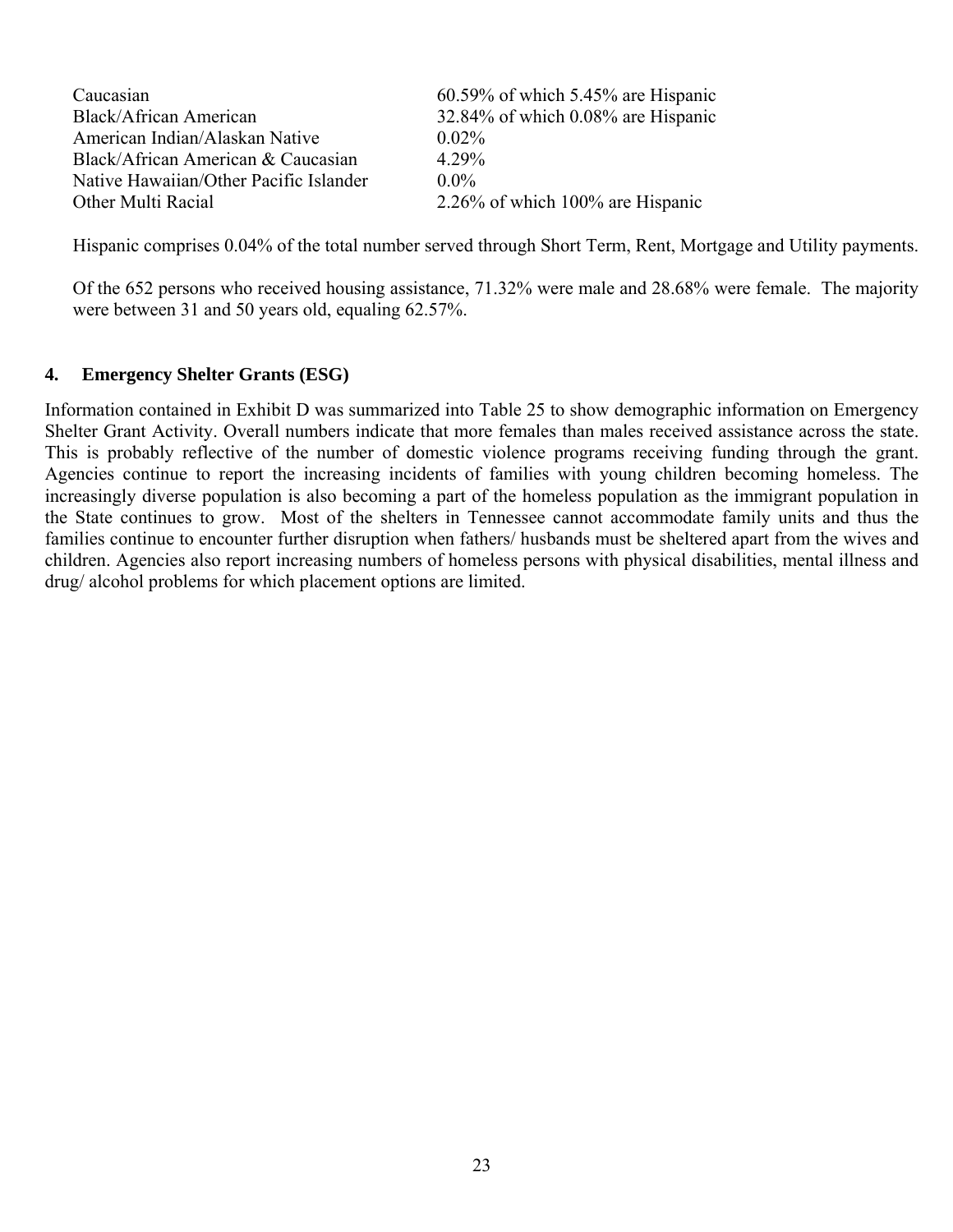|                                          | <b>EAST</b>      |               |                  |                 |  |  |  |  |  |  |
|------------------------------------------|------------------|---------------|------------------|-----------------|--|--|--|--|--|--|
| Agency                                   | <b>Male</b>      | <b>Female</b> | Unavailable      | <b>Total</b>    |  |  |  |  |  |  |
| <b>AIM Center</b>                        | 23               | 28            | 0                | 51              |  |  |  |  |  |  |
| <b>Catholic Charities</b>                | 23               | 32            | $\overline{0}$   | 55              |  |  |  |  |  |  |
| <b>CEASE</b>                             | 145              | 1,130         | $\boldsymbol{0}$ | 1,275           |  |  |  |  |  |  |
| <b>Cleveland Emergency Shelter</b>       | 1,530            | 1,115         | $\boldsymbol{0}$ | 2,645           |  |  |  |  |  |  |
| <b>Family Resource Agency</b>            | 105              | 447           | $\overline{0}$   | 552             |  |  |  |  |  |  |
| <b>Frontier Health</b>                   | 18               | 26            | $\boldsymbol{0}$ | 44              |  |  |  |  |  |  |
| Genesis House                            | 31               | 170           | $\boldsymbol{0}$ | 201             |  |  |  |  |  |  |
| Greeneville Green Co Ministries          | 112              | 164           | $\overline{0}$   | 276             |  |  |  |  |  |  |
| H.O.P.E. Center                          | 324              | 830           | $\overline{0}$   | 1,154           |  |  |  |  |  |  |
| Interfaith Hospitality, Inc.             | 148              | 200           | $\boldsymbol{0}$ | 348             |  |  |  |  |  |  |
| Johnson County Safe Haven                | 88               | 262           | $\boldsymbol{0}$ | 350             |  |  |  |  |  |  |
| M.A.T.S.                                 | 187              | 146           | $\overline{0}$   | 333             |  |  |  |  |  |  |
| Partnership for Adults, Family, Children | 44               | 133           | $\boldsymbol{0}$ | 177             |  |  |  |  |  |  |
| <b>REACHS</b>                            | 142              | 342           | $\boldsymbol{0}$ | 484             |  |  |  |  |  |  |
| Ridgeview, Inc.                          | 12               | 20            | $\overline{0}$   | 32              |  |  |  |  |  |  |
| Youth Emergency Shelter                  | 271              | 182           | $\overline{0}$   | 453             |  |  |  |  |  |  |
| City of Bristol                          | 4,637            | 5,270         | $\mathbf{0}$     | 9,907           |  |  |  |  |  |  |
| City of Johnson City                     | 765              | 380           | 677              | 1,822           |  |  |  |  |  |  |
| City of Kingsport*                       | $\boldsymbol{0}$ | $\theta$      | $\overline{0}$   | $\Omega$        |  |  |  |  |  |  |
| City of Oak Ridge                        | 424              | 629           | $\boldsymbol{0}$ | 1,053           |  |  |  |  |  |  |
| <b>Total For East Tennessee</b>          | 9,029            | 11,506        | 677              | 21,212          |  |  |  |  |  |  |
|                                          | <b>MIDDLE</b>    |               |                  |                 |  |  |  |  |  |  |
| Avalon                                   | 38               | 119           | $\boldsymbol{0}$ | 157             |  |  |  |  |  |  |
| <b>Bridges of Williamson County</b>      | 484              | 987           | $\overline{0}$   | 1,471           |  |  |  |  |  |  |
| <b>Buffalo Valley</b>                    | 295              | $\theta$      | $\boldsymbol{0}$ | 295             |  |  |  |  |  |  |
| Centerstone                              | 20               | 35            | $\overline{0}$   | 55              |  |  |  |  |  |  |
| Good Neighbor Mission                    | 23               | 31            | $\boldsymbol{0}$ | 54              |  |  |  |  |  |  |
| Gracemoor, Inc.                          | 5                | 29            | $\overline{0}$   | $\overline{34}$ |  |  |  |  |  |  |
| Haven of Hope                            | 8                | 77            | $\overline{0}$   | 85              |  |  |  |  |  |  |
| Home Safe Inc                            | 46               | 127           | $\overline{0}$   | 173             |  |  |  |  |  |  |
| Park Center                              | $\overline{20}$  | $\mathbf{I}$  | $\boldsymbol{0}$ | $\overline{21}$ |  |  |  |  |  |  |
| The Next Door                            | $\boldsymbol{0}$ | 125           | $\overline{0}$   | 125             |  |  |  |  |  |  |
| The Shelter                              | 132              | 635           | 41               | 808             |  |  |  |  |  |  |
| <b>Upper Cumberland Dismas House</b>     | 48               | 4             | $\boldsymbol{0}$ | 52              |  |  |  |  |  |  |
| The City of Clarksville                  | 517              | 1,350         | $\boldsymbol{0}$ | 1,867           |  |  |  |  |  |  |
| The City of Murfreesboro                 | 808              | 494           | 5                | 1,307           |  |  |  |  |  |  |
| <b>Total for Middle Tennessee</b>        | 2,444            | 4,014         | 46               | 6,504           |  |  |  |  |  |  |
| <b>WEST</b>                              |                  |               |                  |                 |  |  |  |  |  |  |
| <b>Behavioral Health Initiatives</b>     | 17               | 14            | $\boldsymbol{0}$ | 31              |  |  |  |  |  |  |
| Carey Counseling, Inc.                   | 22               | 37            | $\mathbf{0}$     | 59              |  |  |  |  |  |  |
| Damascus Road Inc                        | 242              | 300           | $\boldsymbol{0}$ | 542             |  |  |  |  |  |  |
| Matthew 25:40                            | 303              | 365           | $\boldsymbol{0}$ | 668             |  |  |  |  |  |  |
| Northwest Safeline                       | 317              | 719           | $\boldsymbol{0}$ | 1,036           |  |  |  |  |  |  |
| City of Jackson                          | 392              | 2,297         | $\boldsymbol{0}$ | 2,689           |  |  |  |  |  |  |
| <b>Total For West Tennessee</b>          | 1,293            | 3,732         | $\boldsymbol{0}$ | 5,052           |  |  |  |  |  |  |
| <b>Grand Total</b>                       | 12,766           | 19,252        | 723              | 32,741          |  |  |  |  |  |  |

# **Table 25. Emergency Shelter Grant Program Participants by Gender - FY 2007-2008**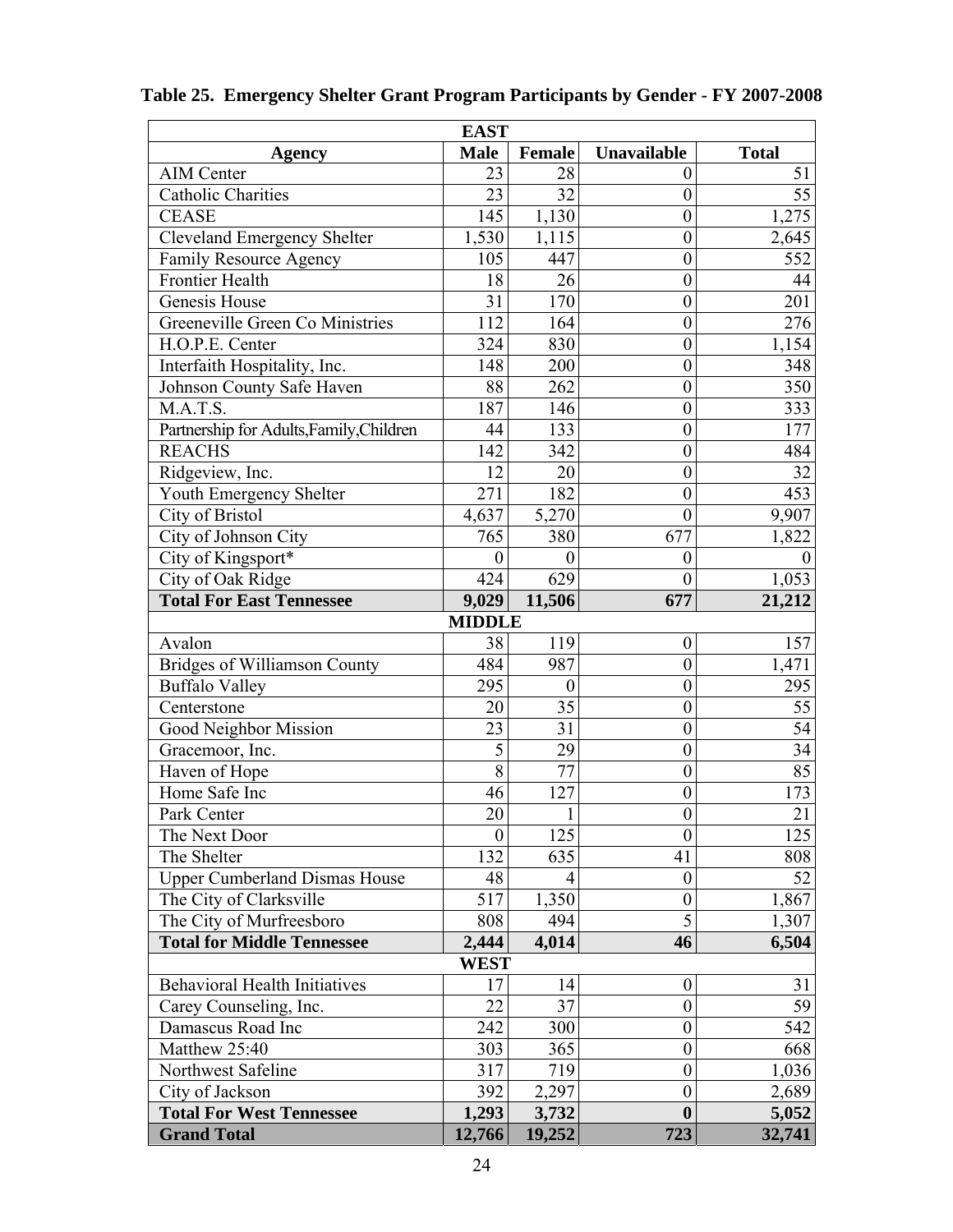| Table 26. Emergency Shelter Grant Program Participants by Race/Ethnicity, FY 2007-2008 |  |  |  |
|----------------------------------------------------------------------------------------|--|--|--|
|                                                                                        |  |  |  |

| Agency                               | White    | <b>Black</b><br><b>African</b><br>American | <b>Black</b><br>African<br>American<br>/White | <b>Native</b><br>Hawaiian<br>Pacific<br><b>Islander</b> | Asian            | Asian<br>&<br>White | American<br>Indian<br><b>Alaskan</b><br><b>Native</b> | American<br>Indian<br>Alaskan<br><b>Native</b><br>White | American<br>Indian/<br><b>Alaskan</b><br>Native/Black/<br>Af. American | <b>Balance/</b><br><b>Other</b> | <b>Total</b> |
|--------------------------------------|----------|--------------------------------------------|-----------------------------------------------|---------------------------------------------------------|------------------|---------------------|-------------------------------------------------------|---------------------------------------------------------|------------------------------------------------------------------------|---------------------------------|--------------|
| <b>Grand Division: East</b>          |          |                                            |                                               |                                                         |                  |                     |                                                       |                                                         |                                                                        |                                 |              |
| Aim                                  | 24       | 23                                         | $\boldsymbol{0}$                              | $\theta$                                                | $\overline{0}$   | $\theta$            | $\boldsymbol{0}$                                      | $\theta$                                                | $\boldsymbol{0}$                                                       | 4                               | 51           |
| <b>Catholic Charities</b>            | 49       | 6                                          | $\theta$                                      | $\theta$                                                | $\theta$         | $\theta$            | 0                                                     | $\boldsymbol{0}$                                        | $\boldsymbol{0}$                                                       | $\theta$                        | 55           |
| <b>CEASE</b>                         | 1,129    | 36                                         | $\boldsymbol{0}$                              | $\theta$                                                | $\boldsymbol{0}$ | $\boldsymbol{0}$    | $\overline{c}$                                        | 1                                                       | $\boldsymbol{0}$                                                       | 107                             | 1,275        |
| Cleveland Emergency Shelter          | 2,370    | 123                                        | 47                                            | $\theta$                                                | $\theta$         | $\boldsymbol{0}$    | 9                                                     | $\overline{4}$                                          | 6                                                                      | 86                              | 2,645        |
| Family Resource Agency               | 482      | 53                                         | $\boldsymbol{0}$                              | $\theta$                                                | 3                | $\boldsymbol{0}$    | 5                                                     | $\boldsymbol{0}$                                        | $\boldsymbol{0}$                                                       | 9                               | 552          |
| Fronter Health                       | 42       | $\overline{c}$                             | $\boldsymbol{0}$                              | $\boldsymbol{0}$                                        | $\boldsymbol{0}$ | $\boldsymbol{0}$    | $\boldsymbol{0}$                                      | $\boldsymbol{0}$                                        | $\boldsymbol{0}$                                                       | $\boldsymbol{0}$                | 44           |
| Genesis House                        | 179      | 12                                         | $\boldsymbol{0}$                              | $\theta$                                                | $\boldsymbol{0}$ | $\boldsymbol{0}$    | $\boldsymbol{0}$                                      | $\boldsymbol{0}$                                        | $\boldsymbol{0}$                                                       | 10                              | 201          |
| Greeneville Greene Co Ministries     | 230      | 29                                         | $\overline{c}$                                | $\theta$                                                | $\boldsymbol{0}$ | $\boldsymbol{0}$    | $\boldsymbol{0}$                                      | $\boldsymbol{0}$                                        | $\boldsymbol{0}$                                                       | 15                              | 276          |
| H.O.P.E. Center                      | 1,076    | 49                                         | $\boldsymbol{0}$                              | $\theta$                                                | 8                | $\theta$            | 3                                                     | $\boldsymbol{0}$                                        | $\boldsymbol{0}$                                                       | 18                              | 1,154        |
| Interfaith Hospitality Network       | 316      | 13                                         | 7                                             | $\theta$                                                | $\boldsymbol{0}$ | $\boldsymbol{0}$    | 4                                                     | $\boldsymbol{0}$                                        | $\boldsymbol{0}$                                                       | 8                               | 348          |
| Johnson County Safe Haven            | 338      | $\overline{c}$                             | $\boldsymbol{0}$                              | $\overline{2}$                                          | $\boldsymbol{0}$ | $\boldsymbol{0}$    | $\overline{c}$                                        | $\boldsymbol{0}$                                        | $\boldsymbol{0}$                                                       | 6                               | 350          |
| M.A.T.S.                             | 302      | 11                                         | $\boldsymbol{0}$                              | $\boldsymbol{0}$                                        | $\boldsymbol{0}$ | $\boldsymbol{0}$    |                                                       | $\mathbf{1}$                                            | $\boldsymbol{0}$                                                       | 19                              | 333          |
| Partnership for Adults, Fam, Child   | 55       | 110                                        | $\boldsymbol{0}$                              | $\theta$                                                | $\overline{2}$   | $\boldsymbol{0}$    | 6                                                     | $\boldsymbol{0}$                                        | $\boldsymbol{0}$                                                       | 4                               | 177          |
| <b>REACHES</b>                       | 474      | 5                                          | $\mathbf{0}$                                  | $\theta$                                                | $\boldsymbol{0}$ | $\boldsymbol{0}$    |                                                       | $\boldsymbol{0}$                                        | $\boldsymbol{0}$                                                       | 3                               | 484          |
| Ridgeview, Inc.                      | 31       |                                            | $\boldsymbol{0}$                              | $\theta$                                                | $\boldsymbol{0}$ | $\boldsymbol{0}$    | $\boldsymbol{0}$                                      | $\boldsymbol{0}$                                        | $\boldsymbol{0}$                                                       | $\theta$                        | 32           |
| Youth Emergency Shelter              | 363      | 29                                         | 11                                            | $\theta$                                                | $\boldsymbol{0}$ | $\theta$            | $\theta$                                              | $\boldsymbol{0}$                                        | $\boldsymbol{0}$                                                       | 50                              | 453          |
| City of Bristol                      | 9,091    | 638                                        | 101                                           | $\theta$                                                | 11               | $\boldsymbol{0}$    | 18                                                    | $\boldsymbol{0}$                                        | $\boldsymbol{0}$                                                       | 48                              | 9,907        |
| City of Johnson City                 | 556      | 466                                        | 0                                             | $\boldsymbol{0}$                                        | $\boldsymbol{0}$ | $\boldsymbol{0}$    | $\boldsymbol{0}$                                      | $\boldsymbol{0}$                                        | $\boldsymbol{0}$                                                       | 800                             | 1,822        |
| City of Kingsport*                   | $\Omega$ | $\overline{0}$                             | $\boldsymbol{0}$                              | $\theta$                                                | $\boldsymbol{0}$ | $\boldsymbol{0}$    | $\boldsymbol{0}$                                      | $\boldsymbol{0}$                                        | $\boldsymbol{0}$                                                       | $\theta$                        | $\mathbf{0}$ |
| City of Oak Ridge                    | 601      | 407                                        | $\theta$                                      | $\theta$                                                | $\boldsymbol{0}$ | $\boldsymbol{0}$    | 8                                                     | $\boldsymbol{0}$                                        | $\boldsymbol{0}$                                                       | 37                              | 1,053        |
| <b>Total For East Tennessee</b>      | 17,708   | 2,015                                      | 168                                           | $\overline{2}$                                          | 24               | $\boldsymbol{0}$    | 59                                                    | 6                                                       | 6                                                                      | 1,224                           | 21,212       |
| *Data not available.                 |          |                                            |                                               |                                                         |                  |                     |                                                       |                                                         |                                                                        |                                 |              |
| <b>Grand Division: Middle</b>        |          |                                            |                                               |                                                         |                  |                     |                                                       |                                                         |                                                                        |                                 |              |
| Avalon                               | 152      | 3                                          | $\boldsymbol{0}$                              | $\mathbf{0}$                                            | $\boldsymbol{0}$ | $\boldsymbol{0}$    |                                                       | $\boldsymbol{0}$                                        | $\boldsymbol{0}$                                                       |                                 | 157          |
| Bridges of Williamson County         | 1,142    | 203                                        | $\boldsymbol{0}$                              | 9                                                       | 21               | $\boldsymbol{0}$    |                                                       | $\boldsymbol{0}$                                        | $\boldsymbol{0}$                                                       | 95                              | 1,471        |
| <b>Buffalo Valley</b>                | 187      | 104                                        | $\overline{0}$                                | $\boldsymbol{0}$                                        | $\boldsymbol{0}$ | $\boldsymbol{0}$    | $\boldsymbol{0}$                                      | $\mathbf{0}$                                            | $\boldsymbol{0}$                                                       | $\overline{4}$                  | 295          |
| Centerstone                          | 31       | 24                                         | $\overline{0}$                                | $\mathbf{0}$                                            | $\mathbf{0}$     | $\boldsymbol{0}$    | 0                                                     | $\boldsymbol{0}$                                        | $\boldsymbol{0}$                                                       | $\mathbf{0}$                    | 55           |
| Good Neighbor Mission                | 24       | 29                                         |                                               | $\mathbf{0}$                                            | $\mathbf{0}$     | $\boldsymbol{0}$    | $\boldsymbol{0}$                                      | $\mathbf{0}$                                            | $\boldsymbol{0}$                                                       | $\mathbf{0}$                    | 54           |
| Gracemoor, Inc.                      | 34       | $\boldsymbol{0}$                           | $\overline{0}$                                | $\mathbf{0}$                                            | $\mathbf{0}$     | 0                   | $\boldsymbol{0}$                                      | $\boldsymbol{0}$                                        | $\boldsymbol{0}$                                                       | $\mathbf{0}$                    | 34           |
| Haven of Hope                        | 74       | 9                                          | $\overline{0}$                                | $\theta$                                                | $\boldsymbol{0}$ | $\boldsymbol{0}$    | $\boldsymbol{0}$                                      | $\boldsymbol{0}$                                        | $\,1$                                                                  |                                 | 85           |
| Home Safe Inc                        | 112      | 17                                         | $\overline{0}$                                | $\boldsymbol{0}$                                        | $\boldsymbol{0}$ | $\boldsymbol{0}$    | $\overline{0}$                                        | $\theta$                                                | $\boldsymbol{0}$                                                       | 44                              | 173          |
| Park Center                          | 3        | 16                                         | 0                                             | $\mathbf{0}$                                            | $\boldsymbol{0}$ | $\theta$            | 2                                                     | $\boldsymbol{0}$                                        | $\boldsymbol{0}$                                                       | $\bf{0}$                        | 21           |
| The Next Door                        | 81       | 41                                         | $\overline{0}$                                | $\boldsymbol{0}$                                        | $\boldsymbol{0}$ | $\boldsymbol{0}$    | $\overline{0}$                                        | $\boldsymbol{0}$                                        | $\boldsymbol{0}$                                                       | 3                               | 125          |
| The Shelter                          | 765      | 26                                         | 9                                             | 5                                                       | $\mathbf{0}$     | $\boldsymbol{0}$    | $\overline{0}$                                        | $\boldsymbol{0}$                                        | $\boldsymbol{0}$                                                       | 3                               | 808          |
| <b>Upper Cumberland Dismas House</b> | 34       | 17                                         |                                               | $\mathbf{0}$                                            | $\boldsymbol{0}$ | $\boldsymbol{0}$    | $\boldsymbol{0}$                                      | $\boldsymbol{0}$                                        | $\boldsymbol{0}$                                                       | $\mathbf{0}$                    | 52           |
| The City of Clarksville              | 1,087    | 745                                        | $\boldsymbol{0}$                              | 4                                                       | 4                | $\boldsymbol{0}$    | 6                                                     | $\boldsymbol{0}$                                        | $\boldsymbol{0}$                                                       | 21                              | 1,867        |
| The City of Murfreesboro             | 745      | 353                                        | 50                                            | $\mathbf{0}$                                            | 13               | $\boldsymbol{0}$    | 10                                                    | 11                                                      | $\boldsymbol{7}$                                                       | 118                             | 1,307        |
| <b>Total for Middle Tennessee</b>    | 4,471    | 1,587                                      | 61                                            | 18                                                      | 38               | $\bf{0}$            | 20                                                    | 11                                                      | $\bf{8}$                                                               | 290                             | 6,504        |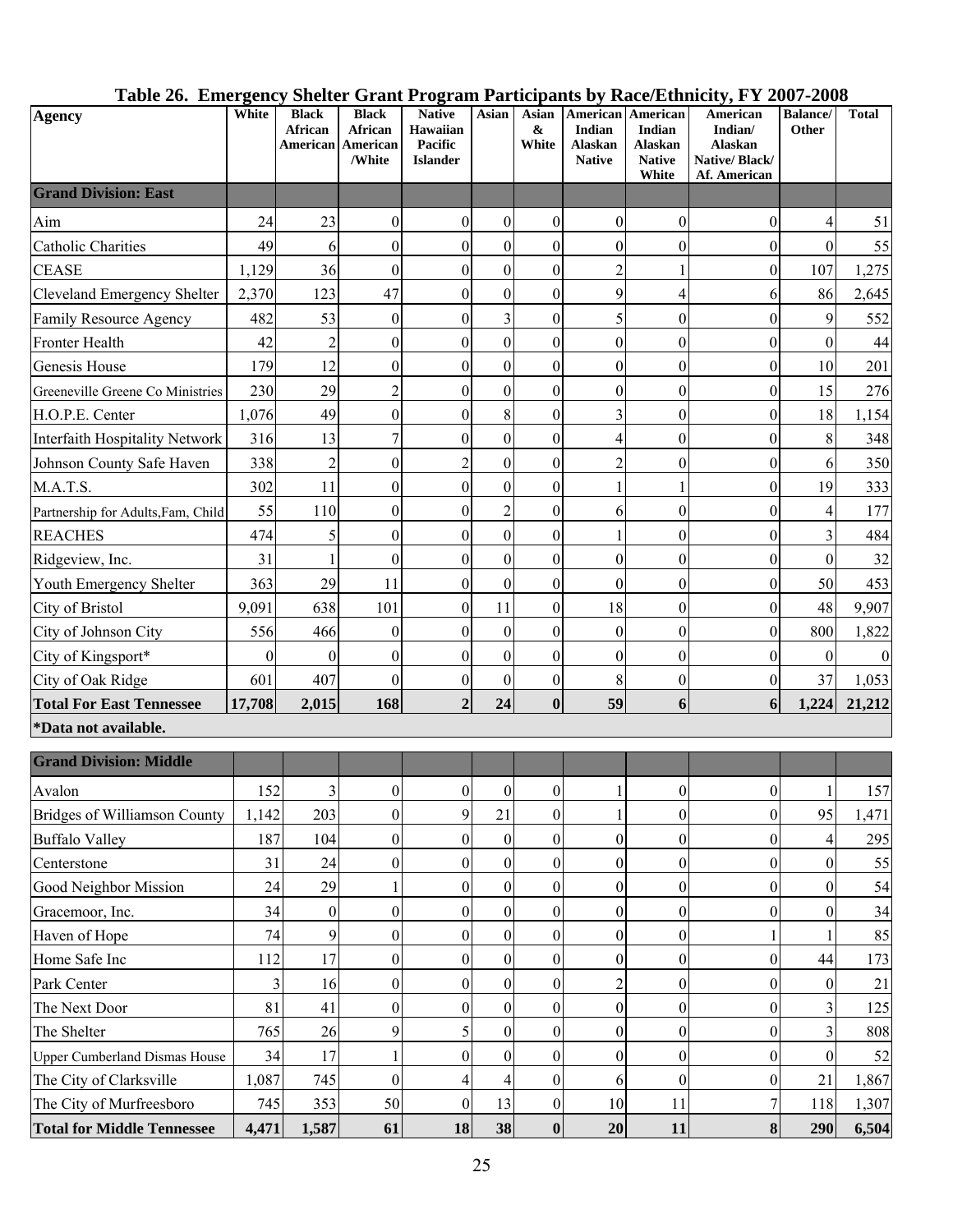| Agency                          | White | <b>Black</b><br><b>African</b><br>American | <b>Black</b><br><b>African</b><br>American<br>/White | <b>Native</b><br><b>Hawaiian</b><br>Pacific<br><b>Islander</b> | <b>Asian</b> | <b>Asian</b><br>&<br>White | American<br><b>Indian</b><br><b>Alaskan</b><br><b>Native</b> | <b>American</b><br><b>Indian</b><br><b>Alaskan</b><br><b>Native</b><br>White | <b>American</b><br>Indian/<br><b>Alaskan</b><br>Native/Black/<br>Af. American | <b>Balance</b> /<br><b>Other</b> | <b>Total</b> |
|---------------------------------|-------|--------------------------------------------|------------------------------------------------------|----------------------------------------------------------------|--------------|----------------------------|--------------------------------------------------------------|------------------------------------------------------------------------------|-------------------------------------------------------------------------------|----------------------------------|--------------|
| <b>Grand Division: West</b>     |       |                                            |                                                      |                                                                |              |                            |                                                              |                                                                              |                                                                               |                                  |              |
| Behavioral Health Initiatives   |       | 25                                         | O                                                    |                                                                |              |                            |                                                              | 0                                                                            |                                                                               |                                  | 31           |
| Carey Counseling                | 41    | 15                                         |                                                      |                                                                |              | $\Omega$                   |                                                              | 0                                                                            |                                                                               |                                  | 59           |
| Damascus Road Inc               | 278   | 189                                        | 53                                                   |                                                                |              |                            | h.                                                           | 0                                                                            |                                                                               | 16 <sup> </sup>                  | 542          |
| Matthew 25:40                   | 449   | 203                                        | 12                                                   |                                                                |              |                            |                                                              |                                                                              |                                                                               |                                  | 668          |
| Northwest Safe line             | 839   | 185                                        |                                                      |                                                                |              |                            |                                                              |                                                                              |                                                                               |                                  | 1,036        |
| City of Jackson                 | .308  | 1,229                                      | 8                                                    |                                                                |              |                            | 0                                                            | $\theta$                                                                     | 0                                                                             | 140                              | 2,689        |
| <b>Total For West Tennessee</b> | 2,921 | 1,846                                      | 76                                                   |                                                                | 6            |                            | 6                                                            | $\boldsymbol{0}$                                                             | $\mathbf{0}$                                                                  | 168                              | 5,025        |
| <b>Grand Total 25,100</b>       |       | 5.448                                      | 305                                                  | 21                                                             | 68           |                            | 85                                                           | 17                                                                           | 14                                                                            | 1,682                            | 32,741       |

Because clients may indicate more than one race/ethnicity category, the totals do not agree with gender totals and are not representative of totals of individuals.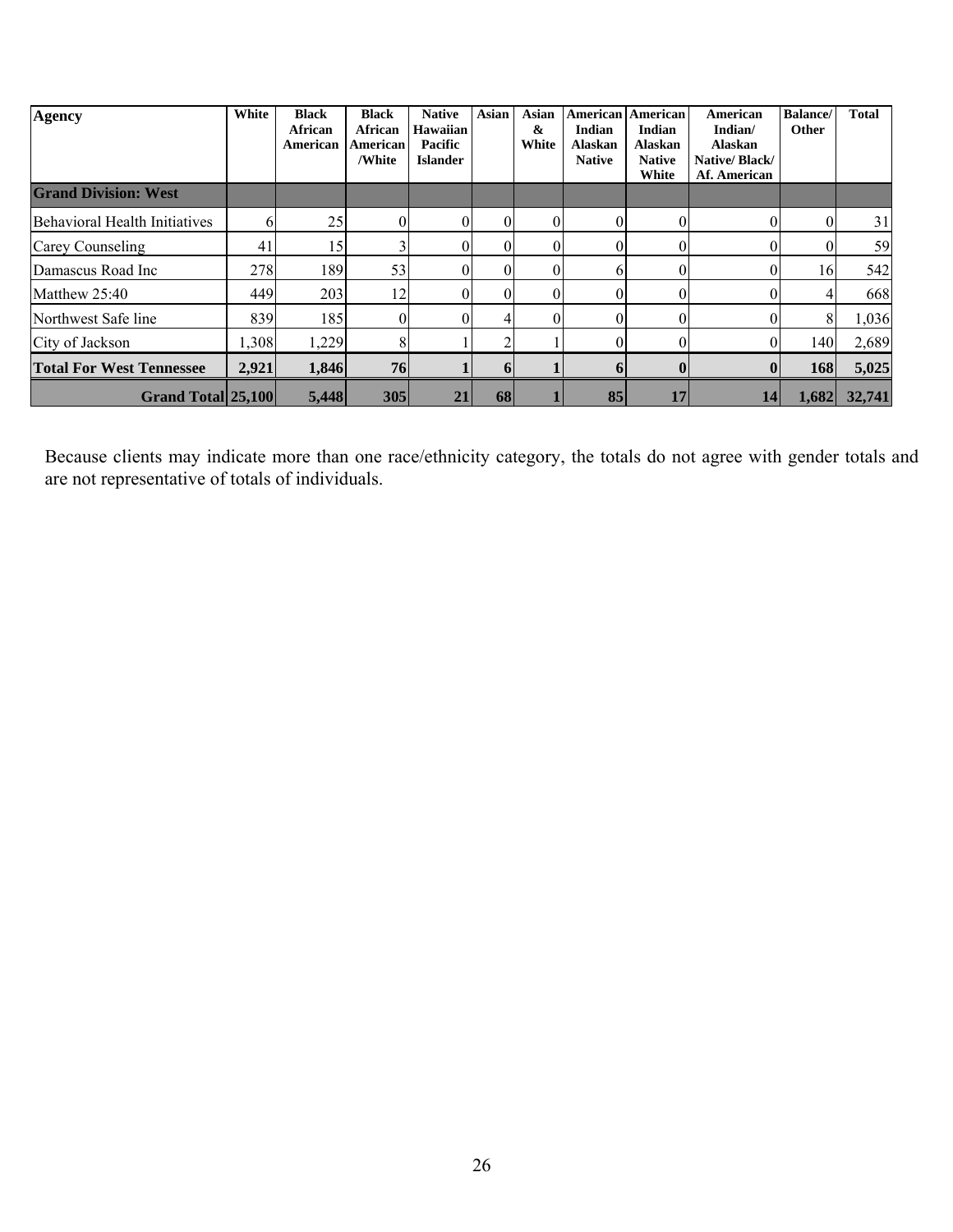# **5. HUD Section 8 Tenant-Based and Project-Based Rental Assistance Program**

In the fiscal year, THDA managed both Tenant-Based and Project-Based Section 8 programs through the Divisions of Rental Assistance and Contract Administration, respectively. The following two tables present various demographic information about the tenants assisted in the programs.

| <b>Total Participants for Fiscal Year</b> | 7,002    |  |  |  |  |
|-------------------------------------------|----------|--|--|--|--|
| <b>Household Income*</b>                  |          |  |  |  |  |
| With any wages                            | 36.30%   |  |  |  |  |
| With any TANF                             | 21.09%   |  |  |  |  |
| With any SS/SSI                           | 47.33%   |  |  |  |  |
| With any Child Support                    | 26.95%   |  |  |  |  |
| With any Other Income                     | 21.08%   |  |  |  |  |
|                                           |          |  |  |  |  |
| <b>Section 8 Rental Assistance</b>        |          |  |  |  |  |
| <b>Annual Income*</b>                     |          |  |  |  |  |
| \$0                                       | 1.30%    |  |  |  |  |
| $\overline{$}1$ to \$5,000                | 17.10%   |  |  |  |  |
| \$5,001 to \$10,000                       | 38.00%   |  |  |  |  |
| \$10,001 to \$15000                       | 20.00%   |  |  |  |  |
| \$15,001 to \$20,000                      | 12.30%   |  |  |  |  |
| \$20,001 to \$25,000                      | $6.00\%$ |  |  |  |  |
| $>$ \$25,000                              | 5.30%    |  |  |  |  |
|                                           |          |  |  |  |  |
| <b>Family Type**</b>                      |          |  |  |  |  |
| Age $62+$                                 | 11.18%   |  |  |  |  |
| Age<62, with Disability                   | 28.39%   |  |  |  |  |
| Families with Dependants                  | 64.45%   |  |  |  |  |
| <b>Race/Ethnicity</b>                     |          |  |  |  |  |
| Minority                                  | 58.03%   |  |  |  |  |
| Non-Minority                              | 41.97%   |  |  |  |  |
|                                           |          |  |  |  |  |
| <b>Household Size</b>                     |          |  |  |  |  |
| 0 Bedroom                                 | 2.46%    |  |  |  |  |
| 1 Bedroom                                 | 10.35%   |  |  |  |  |
| 2 Bedrooms                                | 37.38%   |  |  |  |  |
| 3 Bedrooms                                | 43.70%   |  |  |  |  |
| 4 Bedrooms                                | 5.71%    |  |  |  |  |
| > 4 Bedrooms                              | 0.41%    |  |  |  |  |

#### **Table 27. Section 8 Tenant Based Rental Assistance Program Selected Demographic Information FY 2007-2008**

\* Household income includes the income for all household members.

\*\*The family type categories of age 62 and over and less than age 62 with a disability include only those families where the head of household or spouse is either age 62 or over or has a disability.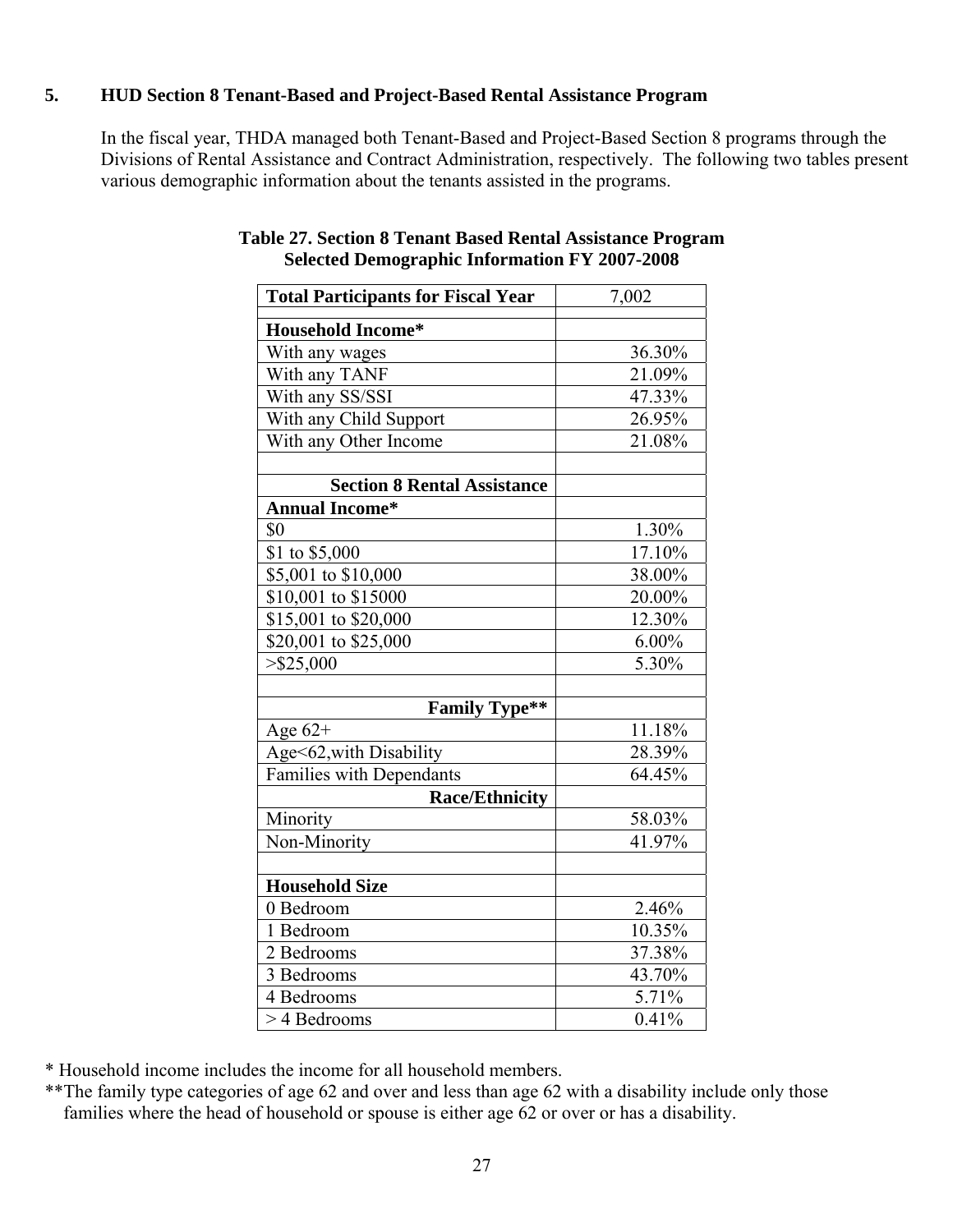The following tables present Section 8 Project-Based tenant information which encompasses all households benefiting from this program throughout the fiscal year, including move-ins and move-outs. Note that the total may vary from the previous section which presented the location of units by county, whereas the following tables are based upon actual participants. Table 29 represents those units financed with THDA mortgages.

|                                                   |         | <b>Grand Division</b> |         |              |
|---------------------------------------------------|---------|-----------------------|---------|--------------|
|                                                   | East    | <b>Middle</b>         | West    | <b>TOTAL</b> |
| <b>Total Project-based Section 8 Participants</b> | 9,965   | 9,186                 | 9,405   | 28,556       |
| <b>Income Category</b>                            |         |                       |         |              |
| $<$ 30.1% of median                               | 70.6%   | 72.9%                 | 75.3%   | 72.9%        |
| 30.1% - 50% of median                             | 24.0%   | 21.4%                 | 19.4%   | 21.6%        |
| 50.1% - 80% of median                             | 5.4%    | 5.7%                  | 5.3%    | 5.5%         |
| $> 80\%$ of median                                | $0.0\%$ | $0.0\%$               | $0.0\%$ | $0.0\%$      |
| <b>Elderly</b>                                    | 39.0%   | 41.5%                 | 33.9%   | 38.2%        |
| Race                                              |         |                       |         |              |
| White                                             | 79.2%   | 60.5%                 | 29.3%   | 56.3%        |
| <b>Black</b>                                      | 20.1%   | 35.5%                 | 70.2%   | 41.9%        |
| Other                                             | $0.7\%$ | 4.0%                  | $0.6\%$ | 1.8%         |
| <b>Ethnicity</b>                                  |         |                       |         |              |
| Hispanic                                          | 0.8%    | 1.2%                  | 0.7%    | $0.9\%$      |
| Metro / Non-Metro Areas                           |         |                       |         |              |
| Metro                                             | 72.9%   | 77.8%                 | 80.6%   | 77.1%        |
| Non-Metro                                         | 27.1%   | 22.2%                 | 19.4%   | 22.9%        |
|                                                   |         |                       |         |              |

# **Table 28. Non-THDA Financed Section 8 Project-Based Tenant Characteristics FY 2007-2008 by Grand Division**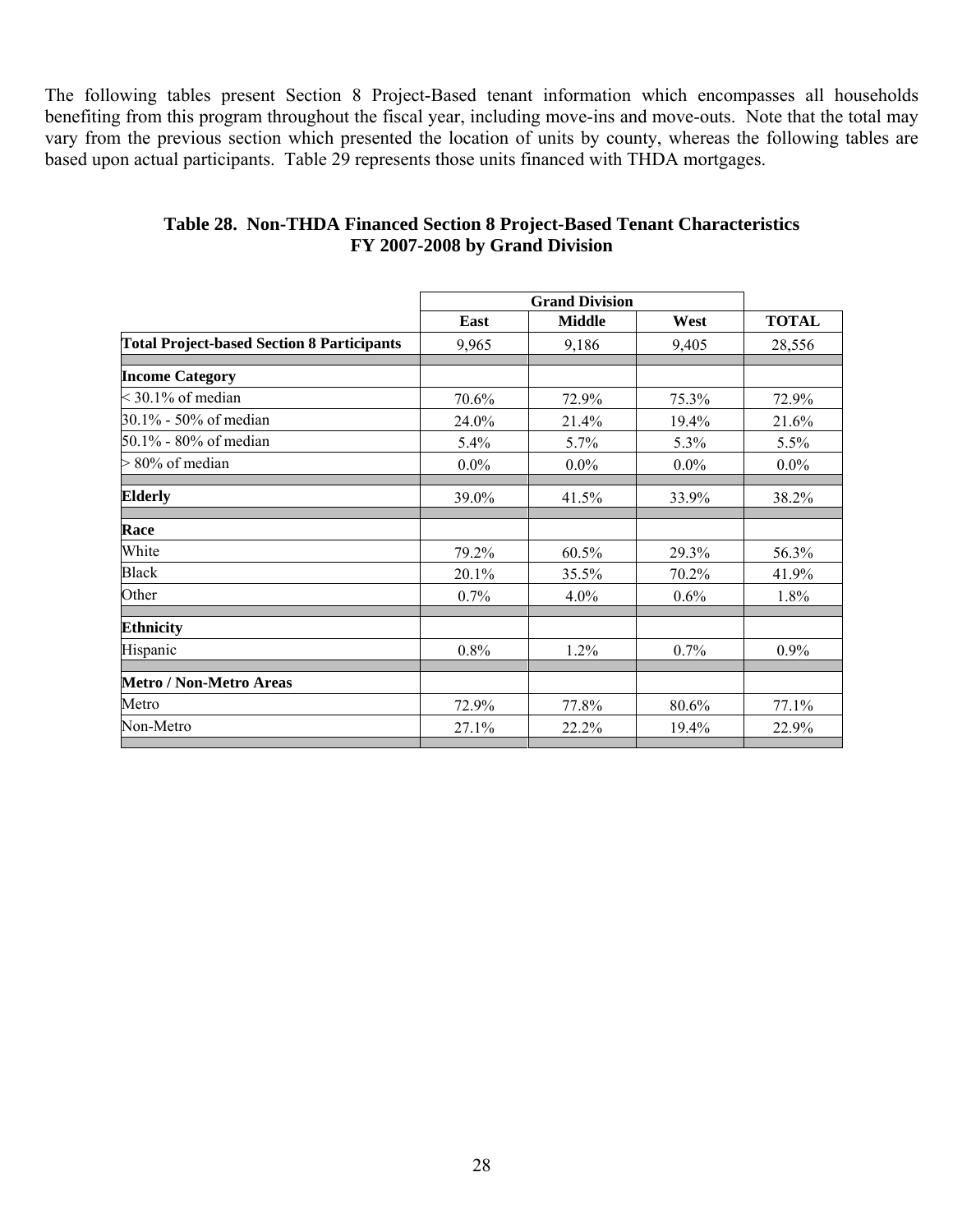#### **Table 29. THDA Financed Section 8 Project-Based Tenant Characteristics FY 2007-2008 by Grand Division**

|                                                   | <b>TOTAL</b> |
|---------------------------------------------------|--------------|
| <b>Total Project-based Section 8 Participants</b> | 1,394        |
|                                                   |              |
| <b>Income Category</b>                            |              |
| $<$ 30.1% of median                               | 93.90%       |
| 30.1% - 50% of median                             | 5.67%        |
| 50.1% - 80% of median                             | 0.43%        |
| $> 80\%$ of median                                | $0.00\%$     |
| Disabled                                          | 30.77%       |
| Elderly                                           | 20.37%       |
| Race                                              |              |
| White                                             | 72.53%       |
| Black                                             | 26.40%       |
| Other                                             | 1.08%        |
| <b>Ethnicity</b>                                  |              |
| Hispanic                                          | 1.15%        |

# **6. THDA Homeownership Programs**

Demographics for the Homeownership programs are as follows: The largest number of Great Start loans was made to single male households, followed by single female and married with child households. The largest number of Great Advantage loans was made to single female households, followed by married with child and single male households. The largest number of Great Rate loans was made to single female households, followed by single male and married with child households. The majority of New Start loans were made to female with child households. Additional information is presented in Table 30.

#### **Table 30. THDA Mortgage Programs by Household Type FY 2007-2008**

|                       |     |     | <b>Great Start</b> |      |            |     | <b>Great Advantage</b> |    |              | <b>Great Rate</b> |                   |          |                 | <b>New Start</b> |       |    |                |    |    |                         |
|-----------------------|-----|-----|--------------------|------|------------|-----|------------------------|----|--------------|-------------------|-------------------|----------|-----------------|------------------|-------|----|----------------|----|----|-------------------------|
| <b>Household Size</b> |     |     |                    | $4+$ | <b>All</b> |     | $\overline{A}$         | 3  | $4+$         | <b>All</b>        |                   |          | 3 <sup>1</sup>  | $4+$             | All   |    |                | 3  |    | $4+$ All                |
| <b>Type</b>           |     |     |                    |      |            |     |                        |    |              |                   |                   |          |                 |                  |       |    |                |    |    |                         |
| Married Couple        |     | 74. |                    |      | 79         |     | 29                     |    | $\mathbf{0}$ | 29                | 8 <sup>1</sup>    | 401      | 2 <sub>1</sub>  | $\theta$         | 411   | 0  | 6              | 0  | 0  | 6                       |
| Single Male           | 123 | 29  |                    |      | 165        | 47  | 8                      |    | ◠            | 61                | 748               | 108      | 16 <sub>1</sub> | 10               | 882   | 6. | $\overline{0}$ | 0  | 0  | 6                       |
| Single Female         | 125 | 22  |                    |      | 159        | 58  | 6                      | 3  |              | 68                | 731               | 84       | 27              | 6                | 848   | 10 |                | h  |    | 22                      |
| Other                 |     |     |                    |      |            |     |                        |    | $\theta$     |                   |                   |          |                 |                  | 8     | 0  | $\Omega$       |    | 0  | $\bf{0}$                |
| Male w/ child         |     |     | 8                  |      | 18         |     | 3                      |    |              | 5                 | 10                | 24       | 24              | 8                | 66    |    |                |    | 0  | $\overline{\mathbf{4}}$ |
| Female w/ child       | 0   | 46  | 32                 | 15   | 93         | ↑   |                        | 10 | 3            | 26                | 8                 | 131      | 73              | 26               | 238   | 0  | 19             | 14 | 17 | 50                      |
| Married w/ child      | 0   |     | 67                 | 86   | 153        |     |                        | 18 | 16           | 34 <sup>1</sup>   | 0                 | $\Omega$ | 256             | 248              | 504   | 0  | $\overline{0}$ | 6  |    | 17 <sup>1</sup>         |
| All                   | 257 |     | 174 125            |      | 668        | 107 | 58                     | 36 | 23           |                   | 224 1,508 750 399 |          |                 | 300              | 2,957 | 16 | 33             | 27 | 29 | 105                     |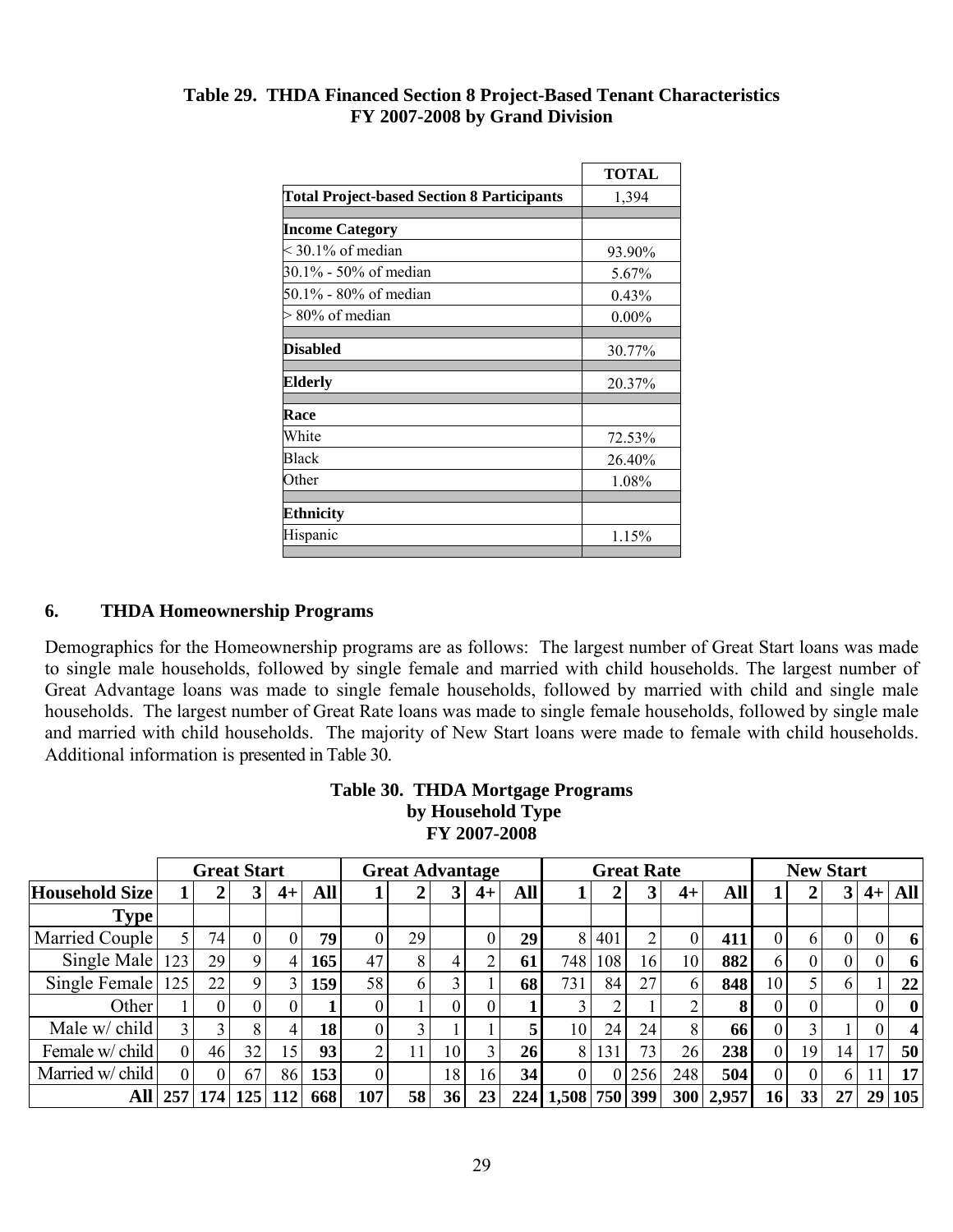Income levels averaged \$41,923 for the Great Start program, \$41,591 for the Great Advantage program and \$40,675 for the Great Rate program. Both Great Rate and Great Start are slightly higher compared with last year. The highest average income in the Great Start, Great Rate and Great Advantage programs is married couple with child. The highest average income in the New Start program is female with child.

|                  | <b>Great Start</b>     |                | <b>Great Advantage</b> |               | <b>Great Rate</b> |               | <b>New Start</b>  |               |  |
|------------------|------------------------|----------------|------------------------|---------------|-------------------|---------------|-------------------|---------------|--|
| <b>Household</b> | Total #                | <b>Average</b> | Total #                | Average       | Total #           | Average       | Total #           | Average       |  |
|                  | <b>Type Households</b> | <b>Income</b>  | <b>Households</b>      | <b>Income</b> | <b>Households</b> | <b>Income</b> | <b>Households</b> | <b>Income</b> |  |
| Married Couple   | 79                     | \$45,377       | 29                     | \$43,453      | 411               | \$43,997      |                   | \$21,541      |  |
| Single Male      | 165                    | \$38,575       | 61                     | \$40,179      | 882               | \$38,886      | 6                 | \$10,820      |  |
| Single Female    | 159                    | \$38,081       | 68                     | \$40,460      | 848               | \$38,272      | 22                | \$21,298      |  |
| Other            |                        | \$45,180       |                        | \$40,613      | 8                 | \$39,826      |                   | \$0           |  |
| Male w/ child    | 18                     | \$41,138       |                        | \$42,135      | 66                | \$43,454      |                   | \$23,032      |  |
| Female w/child   | 93                     | \$39,184       | 26                     | \$42,394      | 238               | \$37,577      | 50                | \$24,778      |  |
| Married w/ child | 153                    | \$49,480       | 34                     | \$44,133      | 504               | \$46,250      | 17                | \$22,838      |  |
| <b>All</b>       | 668                    | \$41,923       | 224                    | \$41,591      | 2,957             | \$40,675      | 105               | \$22,686      |  |

## **Table 31. THDA Mortgage Programs Average Income by Household Type - FY 2007-2008**

The following two tables present mortgage program data by race/ethnicity and age. During the reporting period, 82.3% of all mortgages were made to non-minorities and 17.7% were made to minorities. Households age 29 and younger accounted for 56.9% of all mortgages.

| Table 32. THDA Mortgage Programs by<br>Race/Ethnicity FY 2007-2008 |          |          | Table 33. THDA Mortgage Programs by Age<br>FY 2007-2008 |          |          |  |  |  |
|--------------------------------------------------------------------|----------|----------|---------------------------------------------------------|----------|----------|--|--|--|
| Race                                                               | # Served | % Served | <b>Age Group</b>                                        | # Served | % Served |  |  |  |
| White                                                              | 3,253    | 82.3%    | $\leq$ 25                                               | 1,054    | 26.7%    |  |  |  |
| <b>Black</b>                                                       | 635      | 16.1%    | $25-29$                                                 | 1,194    | 30.2%    |  |  |  |
| Asian/Pacific Islander                                             | 28       | 0.7%     | $30 - 34$                                               | 589      | 14.9%    |  |  |  |
| Amer. Indian/Alaskan Native                                        |          | 0.1%     | $35 - 39$                                               | 349      | 8.8%     |  |  |  |
| Native American                                                    | 12       | 0.3%     | $40 - 44$                                               | 221      | 5.6%     |  |  |  |
| Other                                                              | 21       | 0.5%     | $45 +$                                                  | 547      | 13.8%    |  |  |  |
| All                                                                | 3.954    | 100.0%   | All                                                     | 3,954    | 100.0%   |  |  |  |
| <b>Ethnicity</b>                                                   | # Served | % Served |                                                         |          |          |  |  |  |
| Hispanic                                                           | 74       | 1.9%     |                                                         |          |          |  |  |  |

| 32. THDA Mortgage Programs by<br>Race/Ethnicity FY 2007-2008 |          |          | Table 33. THDA Mortgage Programs by Age<br>FY 2007-2008 |          |          |  |  |  |
|--------------------------------------------------------------|----------|----------|---------------------------------------------------------|----------|----------|--|--|--|
| <b>Race</b>                                                  | # Served | % Served | <b>Age Group</b>                                        | # Served | % Served |  |  |  |
|                                                              | 3,253    | 82.3%    | <25                                                     | 1,054    | 26.7%    |  |  |  |
|                                                              | 635      | 16.1%    | 25-29                                                   | 1,194    | 30.2%    |  |  |  |
| c Islander                                                   | 28       | 0.7%     | $30 - 34$                                               | 589      | 14.9%    |  |  |  |
| n/Alaskan Native                                             |          | 0.1%     | 35-39                                                   | 349      | 8.8%     |  |  |  |
| rican                                                        | 12       | 0.3%     | 40-44                                                   | 221      | 5.6%     |  |  |  |
|                                                              | 21       | 0.5%     | $45 +$                                                  | 547      | 13.8%    |  |  |  |
| All                                                          | 3,954    | 100.0%   | All                                                     | 3,954    | 100.0%   |  |  |  |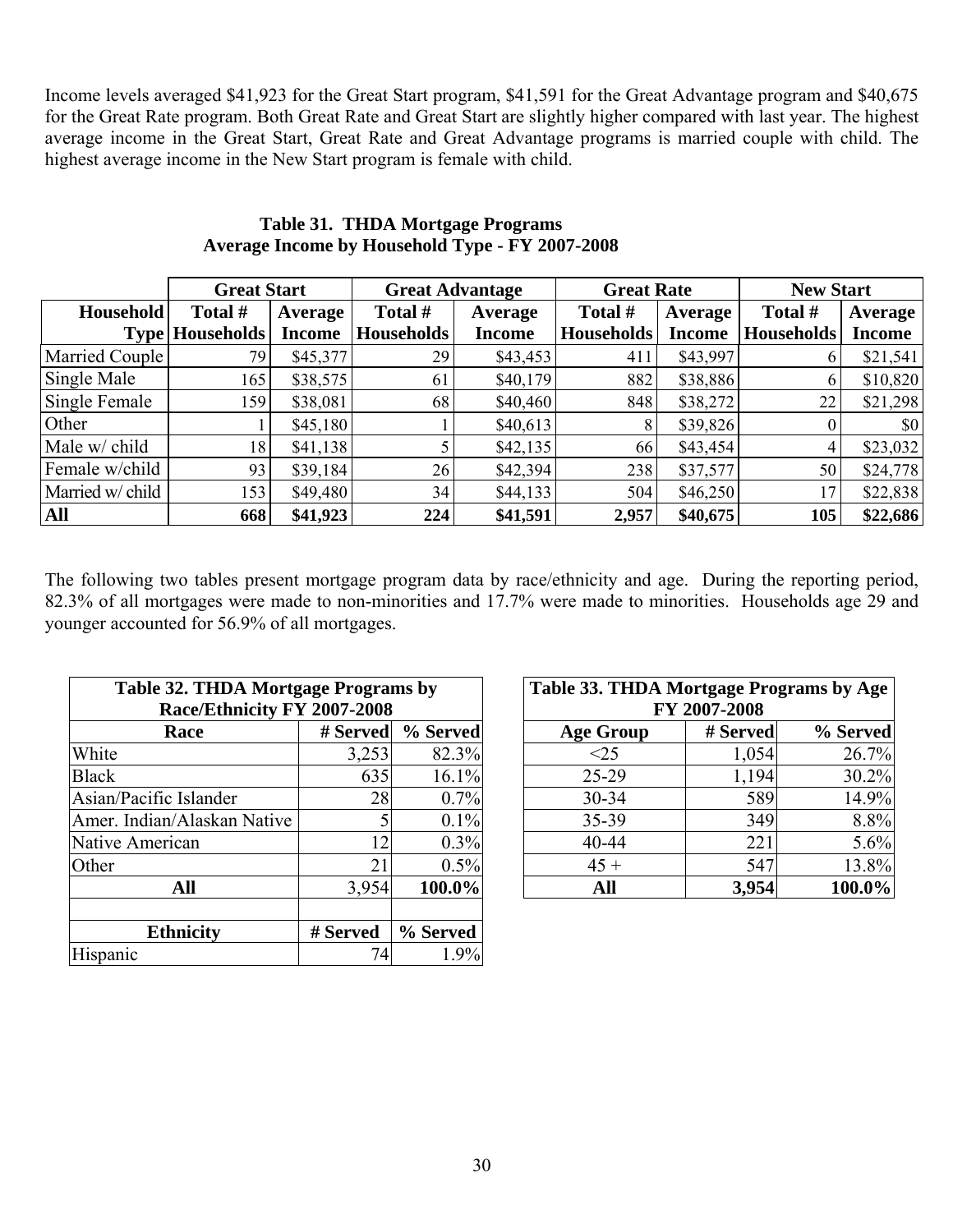# **7. THDA Rural Repair Program**

The THDA Rural Repair Grant program, a partnership with Rural Housing Services of the USDA, continued into this reporting period. Presented below is summary beneficiary data by grand division.

|                         | <b>EAST</b>           | <b>MIDDLE</b>         | <b>WEST</b>           | <b>TOTAL</b>          | $\frac{0}{0}$ |
|-------------------------|-----------------------|-----------------------|-----------------------|-----------------------|---------------|
| <b>INCOME</b>           |                       |                       |                       |                       |               |
| <b>VERY LOW</b>         | 93                    | 48                    | 56                    | 197                   | 100%          |
| <b>TOTALS</b>           | 93                    | 48                    | 56                    | 197                   | 100%          |
| <b>RACE</b>             |                       |                       |                       |                       |               |
| <b>WHITE</b>            | 76                    | 23                    | 44                    | 143                   | 73%           |
| <b>BLACK</b>            | 14                    | 17                    | 12                    | 43                    | 22%           |
| <b>ASIAN</b>            | $\overline{3}$        | 8                     | $\boldsymbol{0}$      | 11                    | $5\%$         |
| <b>TOTALS</b>           | 93                    | 48                    | 56                    | 197                   | 100%          |
| <b>ETHNICITY</b>        |                       |                       |                       |                       |               |
| <b>HISPANIC</b>         | $\boldsymbol{0}$      | $\boldsymbol{0}$      | $\boldsymbol{0}$      | $\boldsymbol{0}$      | $0\%$         |
| <b>TOTALS</b>           | $\boldsymbol{\theta}$ | $\boldsymbol{\theta}$ | $\boldsymbol{\theta}$ | $\boldsymbol{\theta}$ | 0%            |
| <b>HH SIZE</b>          |                       |                       |                       |                       |               |
| $\mathbf{1}$            | 51                    | 33                    | 37                    | 121                   | 61%           |
| $\overline{2}$          | 33                    | 13                    | 16                    | 62                    | 31%           |
| $\overline{\mathbf{3}}$ | $\overline{2}$        | $\overline{2}$        | $\mathbf{1}$          | 5                     | $3\%$         |
| $\overline{4}$          | $\overline{3}$        | $\boldsymbol{0}$      | $\overline{2}$        | 5                     | 3%            |
| $\overline{5}$          | $\overline{2}$        | $\boldsymbol{0}$      | $\boldsymbol{0}$      | $\overline{2}$        | $1\%$         |
| 6                       | $\overline{2}$        | $\mathbf{0}$          | $\boldsymbol{0}$      | $\overline{2}$        | $1\%$         |
| <b>TOTALS</b>           | 93                    | 48                    | 56                    | 197                   | 100%          |
| <b>HH TYPE</b>          |                       |                       |                       |                       |               |
| SINGLE/NON-ELDERLY      |                       | 1                     | $\boldsymbol{0}$      | $\overline{2}$        | 1.0%          |
| <b>ELDERLY</b>          | 75                    | 40                    | 53                    | 168                   | 85.3%         |
| <b>SINGLE PARENT</b>    |                       | $\boldsymbol{0}$      | $\boldsymbol{0}$      | 1                     | 0.5%          |
| <b>TWO PARENT</b>       |                       | $\boldsymbol{0}$      | $\boldsymbol{0}$      | 1                     | 0.5%          |
| <b>OTHER</b>            |                       | $\boldsymbol{0}$      | $\boldsymbol{0}$      | 1                     | 0.5%          |
| <b>DISABLED</b>         | 14                    | $\overline{7}$        | 3                     | 24                    | 12.2%         |
| <b>TOTALS</b>           | 93                    | 48                    | 56                    | 197                   | 100%          |

#### **Table 34. THDA Rural Repair Grant Program Selected Household Characteristics by Grand Division FY 2007-2008**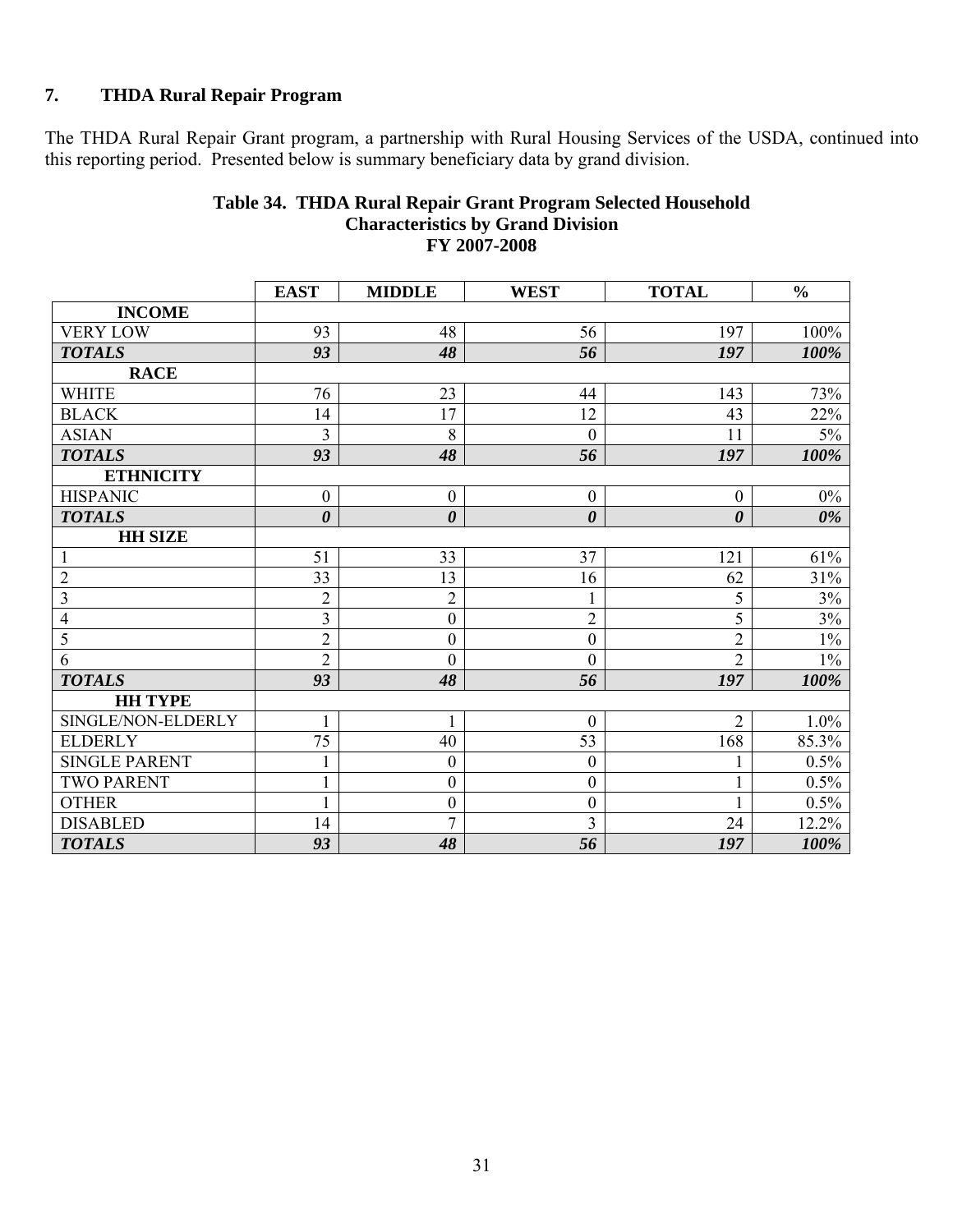# **8. Low Income Housing Tax Credit Program (LIHTC)**

Demographic information on actual tenants is not collected under this program. However, certain information is available from applications concerning size of units to be built/rehabilitated and percentage of units to be reserved for certain population groups. The following table is based on that information.

| <b>Total Units</b>                      | 4,867                   |
|-----------------------------------------|-------------------------|
|                                         |                         |
| <b>Household Size</b>                   | <b>Percent of Total</b> |
| 0 Bedroom                               | $0\%$                   |
| 1 Bedroom                               | 12%                     |
| 2 Bedrooms                              | 44%                     |
| $3+$ Bedrooms                           | 44%                     |
|                                         |                         |
| <b>Units Reserved for Income Groups</b> |                         |
| $\leq 60\%$ Area Median Income (AMI)    | 100%                    |
|                                         |                         |
| <b>Units Reserved for Special Needs</b> |                         |
| Elderly                                 | 20%                     |
| <b>Physically Disabled</b>              | 10%                     |

# **Table 35. LIHTC Units Authorized, CY 2007 Selected Information**

# **9. Tax-Exempt Multi-Family Bond Authority**

No demographic information is compiled for this program.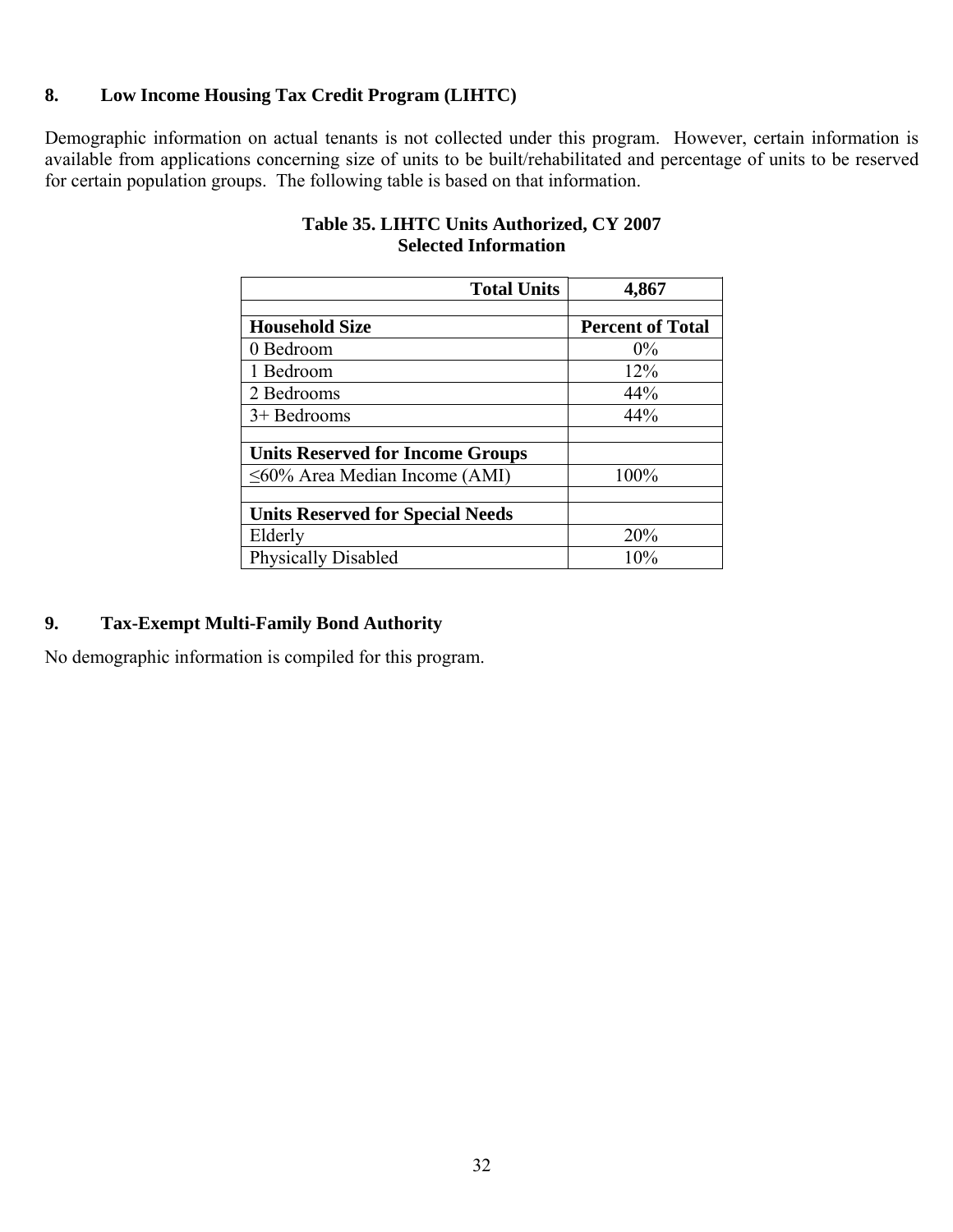#### **Summary**

Information on the numbers of families and persons assisted is maintained in different forms. Information for CDBG, and ESG is in the form of persons. HOPWA provided information both on individual beneficiaries and on family beneficiaries. Information on the remaining programs was in the form of households. Table 36 reflects these separately.

| <b>PROGRAM</b>                         | <b>NON-MIN</b> | <b>MIN</b> | <b>HH<sub>S</sub></b> | <b>PERSONS</b> | <b>FEMALE HH</b> |
|----------------------------------------|----------------|------------|-----------------------|----------------|------------------|
| PROGRAMS REQUIRED BY CONSOLIDATED PLAN |                |            |                       |                |                  |
| <b>CDBG</b>                            | 218,813        | 26,399     |                       | 245,212        | 44,624           |
| HOME(1)                                | 384            | 87         | 471                   |                |                  |
| <b>ADDI</b>                            | 42             | 7          | 49                    |                |                  |
| <b>ESG</b>                             | 25,100         | 7,641      |                       | 32,741         |                  |
| HOPWA(2)                               | 422            | 230        |                       | 652            |                  |
| <b>Total</b>                           | 244,761        | 34,364     |                       |                |                  |
| <b>OTHER PROGRAMS</b>                  |                |            |                       |                |                  |
| Section 8 RA                           | 2,939          | 4,063      | 7,002                 |                |                  |
| Section 8 CA                           | 15,585         | 14,365     | 29,950                |                |                  |
| Homeownership                          | 3,253          | 701        | 3,954                 |                |                  |
| Rural Repair Program                   | 143            | 54         | 197                   |                |                  |
| <b>LIHTC</b>                           | n/a            | n/a        | 4,867                 |                |                  |
| Multifamily Bond Authority $(3)$       | n/a            | n/a        | $\boldsymbol{0}$      |                |                  |
| <b>Total</b>                           | 21,920         | 19,183     |                       |                |                  |
| <b>Grand Total</b>                     | 266,681        | 53,547     | 46,490                | 278,605        | 44,624           |

# **Table 36. 2007-2008 Recap of Families and Persons Assisted All Programs**

(1) The HOME program reported 3 vacant units which are not included in this summary.

(2) HOPWA includes 290 beneficiary families and 362 individuals.

(3) To avoid double counting, 3,277 units are included with LIHTC.

Because the Non-minority and Minority columns may represent either households or persons, depending on the program, totals are not given.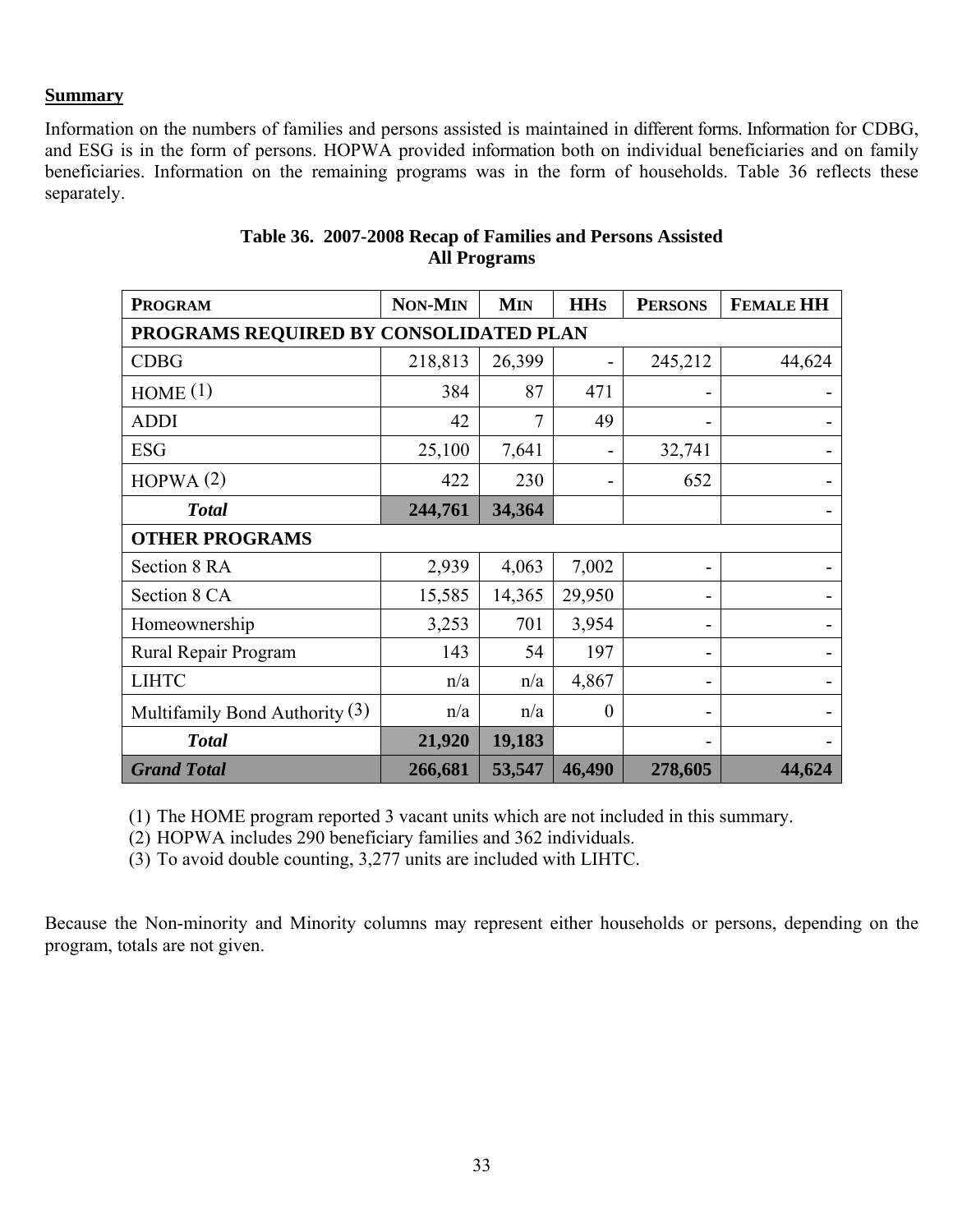# **E) ACTIONS TAKEN TO AFFIRMATIVELY FURTHER FAIR HOUSING**

The State of Tennessee carried out a variety of activities to affirmatively further fair housing as described below.

The *Tennessee Fair Housing Matters* conference, held in April, was the fifth year of the partnership involving Tennessee Housing Development Agency, Tennessee Department of Economic and Community Development, Tennessee Human Rights Commission, The City of Murfreesboro, Community Development Department, and two Metropolitan Nashville-Davidson County agencies: Metropolitan Development and Housing Agency (MDHA) and Metropolitan Human Relations Commission. Over 150 housing practitioners, advocates, and consumers from across the state gathered to hear presentations on a variety of issues and to participate in discussions of fair housing issues. Through the partnering process, the results of state and local agency activities to affirmatively further fair housing are amplified, and duplicative efforts are avoided.

The *Quad State Fair Housing & Equal Opportunity Conference* was established fifteen years ago with the purpose of bringing together civil rights practitioners and advocates related to housing equality, equal employment opportunity, diversity and inclusion and civil rights. A representative from Tennessee Housing Development Agency sat on the planning committee and made a presentation during the conference held in June, 2008.

The Department of Economic and Community Development continues to work with recipients of CDBG funds to update the Analysis of Impediments. At this time 57 counties have completed updates, and 17 are working toward completion. This process will continue.

The THDA Tennessee Homebuyer Education Initiative continued in this reporting period. West Tennessee Legal Services conducted the initial fair housing component of this effort and developed training materials for the trainers to use in their homebuyer education sessions. Homebuyer Education participants receive a manual that includes fair housing information. A Spanish language manual is also available.

The HOME program continues to distribute a guide to the Fair Housing Act to every grantee and every beneficiary of the program. In addition, HOME grantees were given fair housing information, written in Spanish, for beneficiaries. Both HOME and CDBG programs provide all grantees with the State list of minority and female contractors.

The Section 8 Rental Assistance Division works on a continuing basis with West Tennessee Legal Services to provide Fair Housing Training for staff and landlords.

THDA worked with the Office of the Governor to have April declared Fair Housing Month.

Through the Homeownership program, the State continued to target first time homebuyers, including minorities and women, in order to make homeownership available and to encourage non-concentration of minorities in certain census tracts. During the reporting period, 17.7% of loan recipients were minorities.

As a part of its ESG program, the State continues to give funding priority to those shelter grantees that make their facilities accessible to persons with physical disabilities. The program also required its grantees to do a self-study of Section 504 compliance to assure accessibility for persons with disabilities.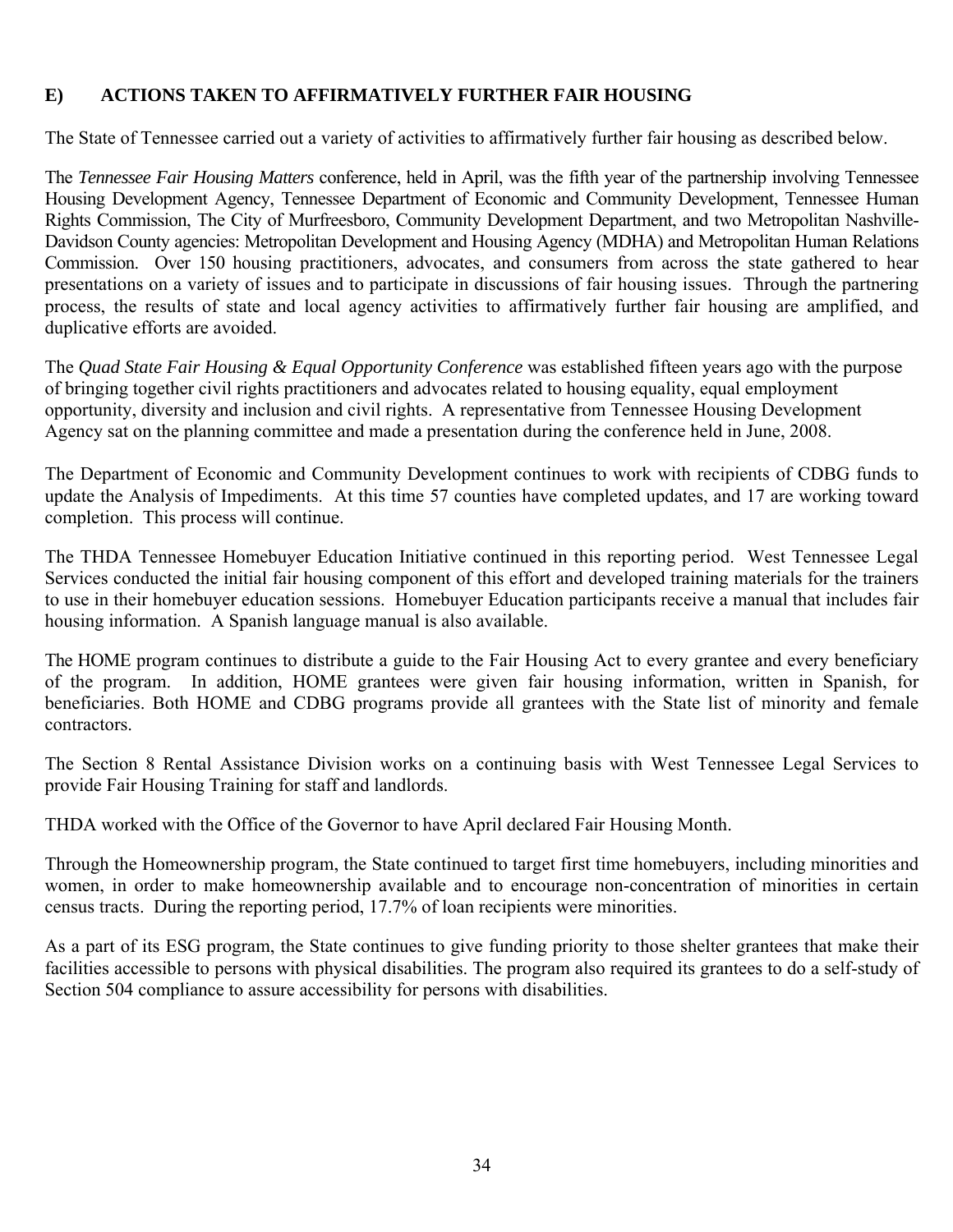#### **F) OTHER ACTIONS INDICATED IN THE STRATEGIC PLAN AND ACTION PLAN**

#### **Section 8 Family Self Sufficiency Program**

Family Self Sufficiency (FSS) is a requirement of the HUD Section 8 Housing Choice Voucher Program which began in 1990 as an effort to enable Section 8 participants to become self sufficient or independent of welfare assistance. The program is administered by the Rental Assistance Division of THDA with additional federal funds to support FSS staff.

Participants sign a five-year contract in which they agree to find employment and identify goals which they must reach for achieving financial independence. Staff assists participants in identifying goals and provides referrals for resources in the community. Participants are eligible for the establishment of an escrow account which is based on increased income as a result of employment. The funds in the escrow account may be accessed by the participant once the contract is fulfilled or the family is paying all their rent.

There are currently 214 families participating in the program across the state. Already 138 families have completed the program. Of the 138 who completed the program, 128 received escrow funds. At least 30 families used the escrow fund toward the purchase of a home.

#### **Section 8 to Homeownership Program**

The THDA Section 8 to Homeownership Program offers a mortgage subsidy to low-income families who are not able to afford to purchase a home through traditional financing. In the Housing Choice Voucher program, families typically pay 30% of their monthly-adjusted income (or the family's Total Tenant Payment) toward homeownership expenses, and THDA pays the difference between the family's Total Tenant Payment and the actual monthly mortgage payment. The mortgage assistance payment must be paid directly to the lender or loan servicing company, and not to the family. At the end of the reporting period, June 30, 2008, 51 home closings had occurred using this program.

#### **Lead-Based Paint**

Title X of the Federal Lead-Based Paint regulation became effective on September 15, 2000, and, on September 26, 2000, the Tennessee Department of Environment and Conservation (TDEC) developed a certification program and compiled a registry of certified lead inspectors, testing laboratories, contractors and training facilitators.

In April 2001, HUD and EPA issued a joint memorandum to clarify Title X requirements for rehabilitation of housing to clarify the definition of abatement under regulations issued by EPA and HUD and to assert that HUD and EPA regulations are complementary. On May 2, 2001, THDA and TDEC issued a joint memorandum that allows for the use of HUD regulations in rehabilitation projects. TDEC certified lead-based paint professionals must be used. These joint efforts have enabled rehabilitation efforts to resume.

THDA distributes to all grantees the Lead Chapter of the HOME operations manual, providing further guidance for compliance with HUD regulations.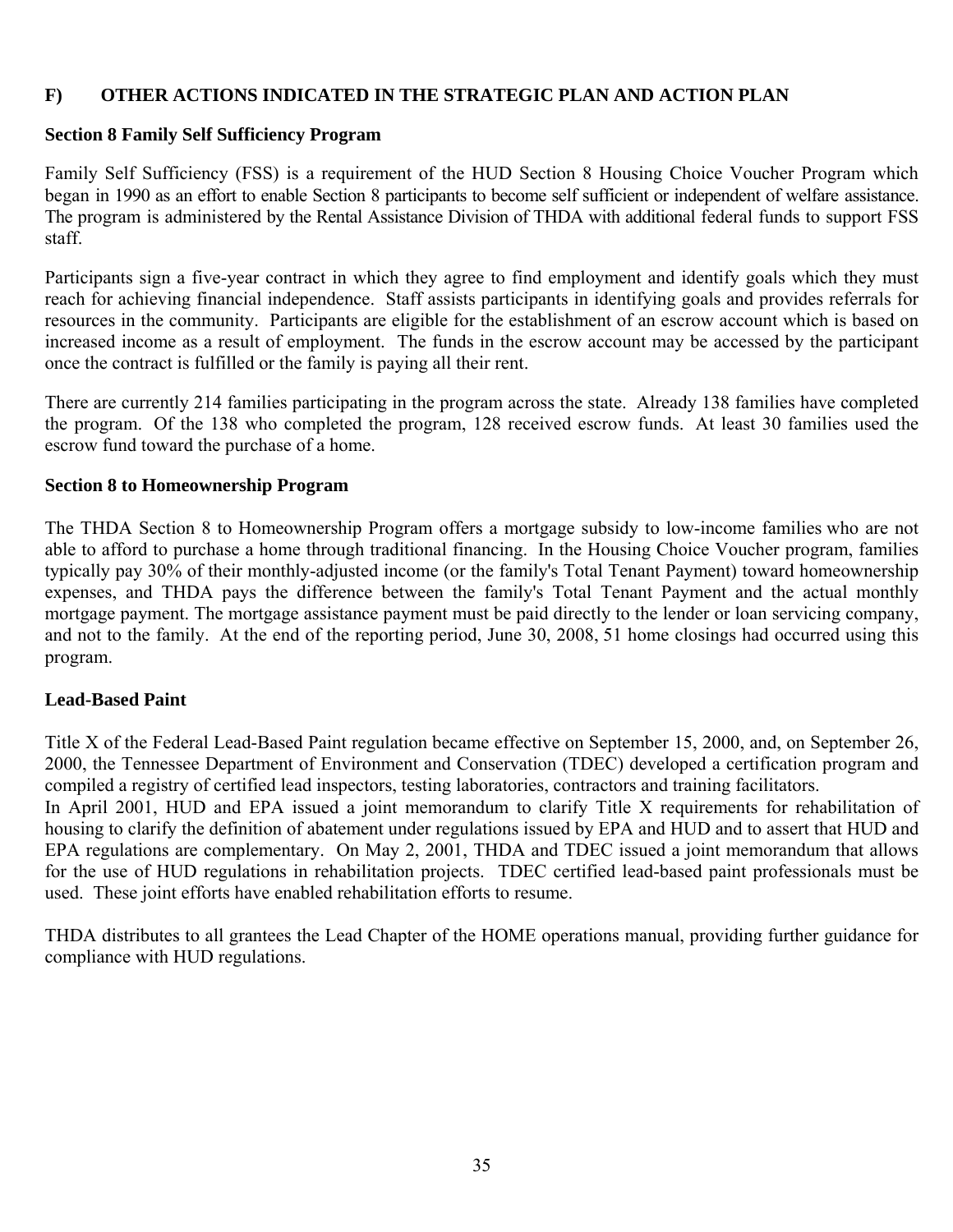# **Part II Assessment of Annual Performance**

The Consolidated Plan established two priorities:

1. Housing Priority: Low-and Moderate-Income Households

Tennessee will encourage that funding priority be given for housing that serves low- and moderate-income households. These are households whose income is 80 percent or less of the median family income for the particular area.

2. Community Development Priority: Serious and Resolvable Community Development Problems

Tennessee will encourage that funding priority be given to programs and projects that address serious and resolvable community development problems.

To address these priorities, the Consolidated Plan established four foundational goals and eleven policy initiatives, all of which are broad in scope and not easily measured. For purposes of discussion and assessment of annual performance, the focus will be on the four foundational goals. The foundation goals and policy initiatives are as follows:

## **Foundation Goals:**

- 1) Provide Decent Housing
- 2) Provide a Suitable Living Environment
- 3) Provide Expanded Economic Opportunities
- 4) Improve the Effectiveness of Programs

#### **Policy Initiatives:**

- 1) Increase the availability of affordable housing and preserve the affordable housing stock.
- 2) Help homeless persons and persons at risk of becoming homeless to obtain appropriate housing.
- 3) Increase the supply of supportive housing for persons with special needs.

4) Revitalize deteriorating or deteriorated neighborhoods and improve the safety and livability of neighborhoods and communities.

5) Reduce the isolation of persons by income or race within a community or area and increase the fair access to quality public and private facilities and services.

6) Restore and preserve properties of an historic, aesthetic, or architectural value and conserve energy resources.

7) Make mortgage financing available to low and moderate income persons at reasonable rates using nondiscriminatory lending practices.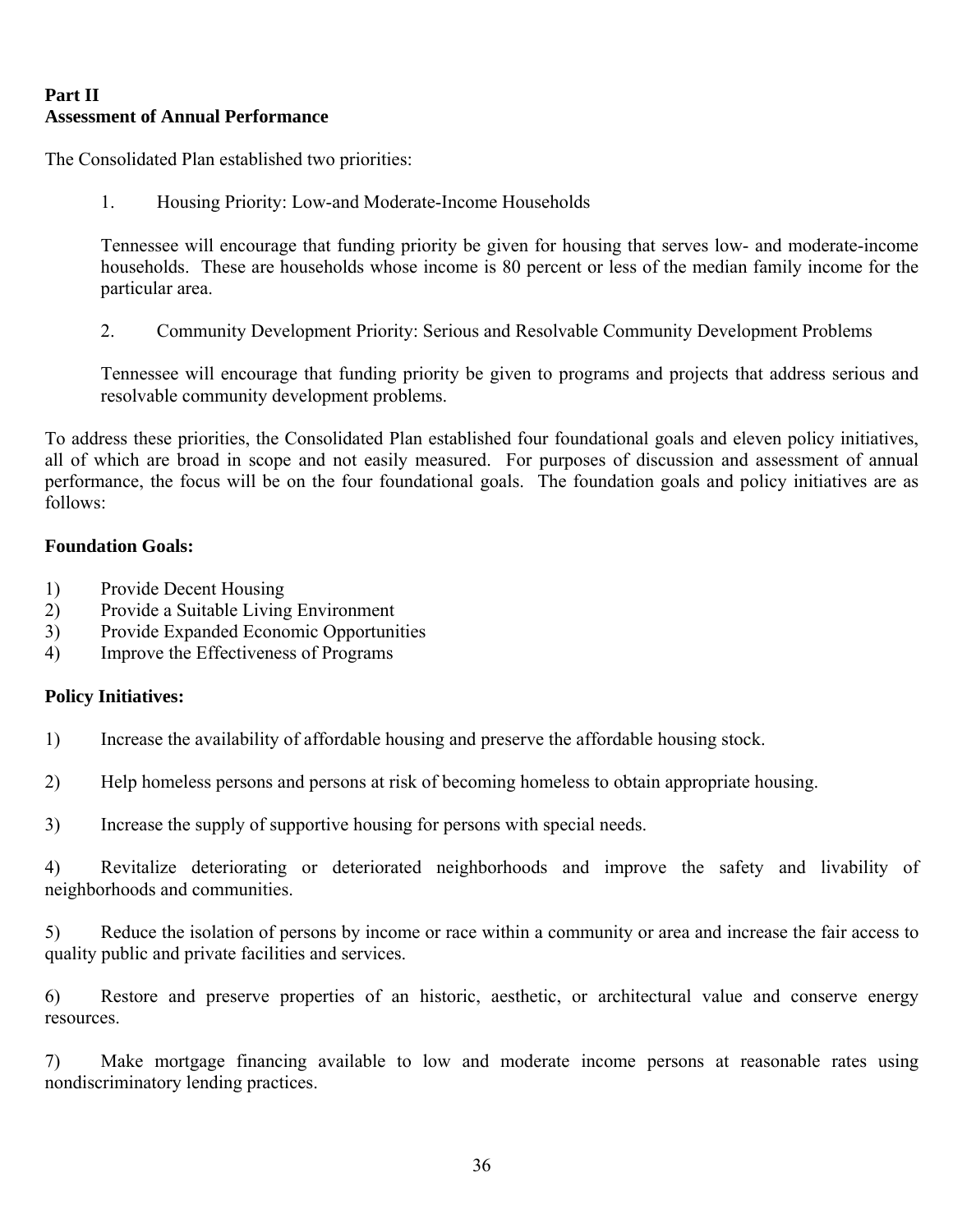8) Increase the access to capital and credit for community, economic, small business, and entrepreneurial development.

9) Increase the accessibility of jobs in relation to housing that is affordable to low-income persons.

10) Increase job training, skill development, education, empowerment, and self-sufficiency opportunities for low-income persons to reduce generational poverty.

11) Strengthen and extend the effectiveness of programs and public/private partnerships.

## **Assessment of Annual Performance**

1. Provide Decent Housing

The State of Tennessee showed significant performance in this area. The State increased the availability of affordable housing by making below market-rate mortgage loans to 3,954 low- to moderate-income first-time homebuyers. This was accomplished through the THDA homeownership programs. The ADDI program assisted 49 first-time homebuyers.

An increase in the availability of affordable rental housing was accomplished through the rehabilitation or new construction of rental housing utilizing the HOME and LIHTC funded programs. Grant awards and tax credit allocations were made in these programs that are expected to create 4,874 new or improved rental units, which include those units created through the Multi-Family Bond Authority program. No data was available on the number of new units actually completed during the reporting period. The HOME Special Needs set aside funded 29 units of housing.

The State preserved the affordable housing stock by utilizing the CDBG and HOME programs for owner-occupied rehabilitation projects. Information was available for HOME on the number of units funded, of which there were 273. Through the CDBG housing rehabilitation program, 215 low and moderate income home owners now live in safe, decent housing. Through the THDA Rural Repair Program 197 households received housing rehabilitation assistance.

This foundational goal also encompasses assisting homeless persons and persons at risk of becoming homeless. Through the State-administered ESG and HOPWA programs, 33,103 persons and 290 families were assisted. This number includes all persons reported as being served under the ESG program and those persons receiving assistance under HOPWA.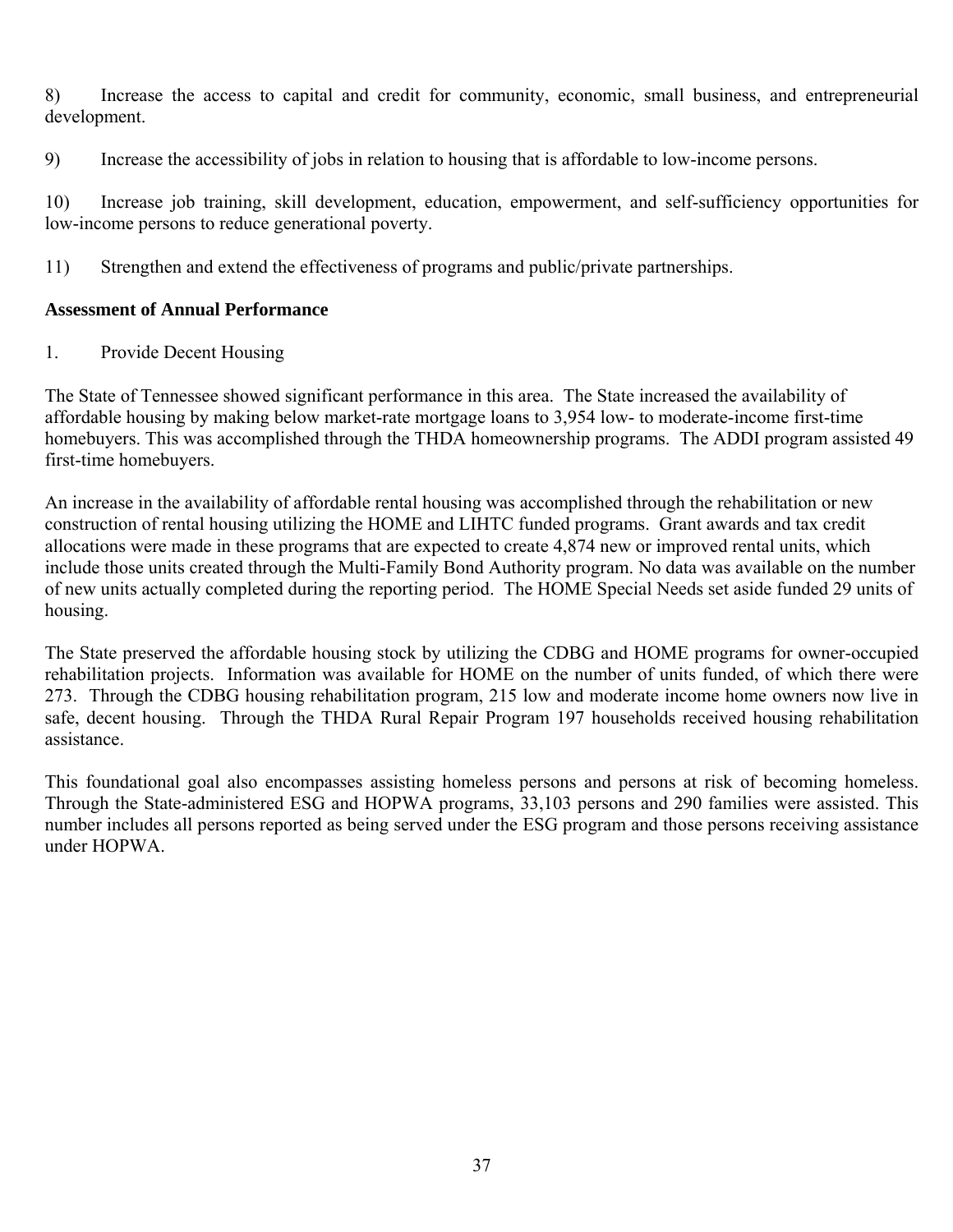#### 2. Provide a Suitable Living Environment

The HOME program provides funds for single family construction and rehabilitation which, when coupled with local neighborhood community programs, contribute to sustaining and building quality neighborhoods and communities. The American Dream Downpayment Initiative (ADDI), Home Buyer Education, Rental Assistance Section 8 to Homeownership, and Family Self Sufficiency (FSS) all help families and individuals invest in their personal futures and their communities.

The majority of CDBG program funding goes to public facility projects which improve or expand water, wastewater, and drainage and flood control systems, all of which contribute to the sustainability of a suitable living environment.

#### 3. Provide Expanded Economic Opportunities

Under this foundational goal in the Consolidated Plan, it was mentioned that mortgages should be offered at below market rates in every area of the State. THDA's homeownership programs continue to do this, and the ADDI program also addresses this goal.

Through ECD, the economic development component of the CDBG program resulted in new jobs for 6,116 who were determined to be low and moderate income persons prior to hiring.

Relative to increased accessibility to jobs, job training, etc., the THDA Rental Assistance Division continues to administer the Family Self Sufficiency Program.

Having a safe, affordable, decent place to call home is the foundation of economic well being for a family and is essential for community sustainability.

#### 4. Improve the Effectiveness of Programs

This year the representatives of the Consolidated Plan programs continued discussions and meetings in which the common visions and goals are established. The effectiveness of the programs should continue to improve.

This fiscal year represents a continuation of the 2005-2010 Consolidated Plan and we continue to work towards achieving implementation of performance measure systems.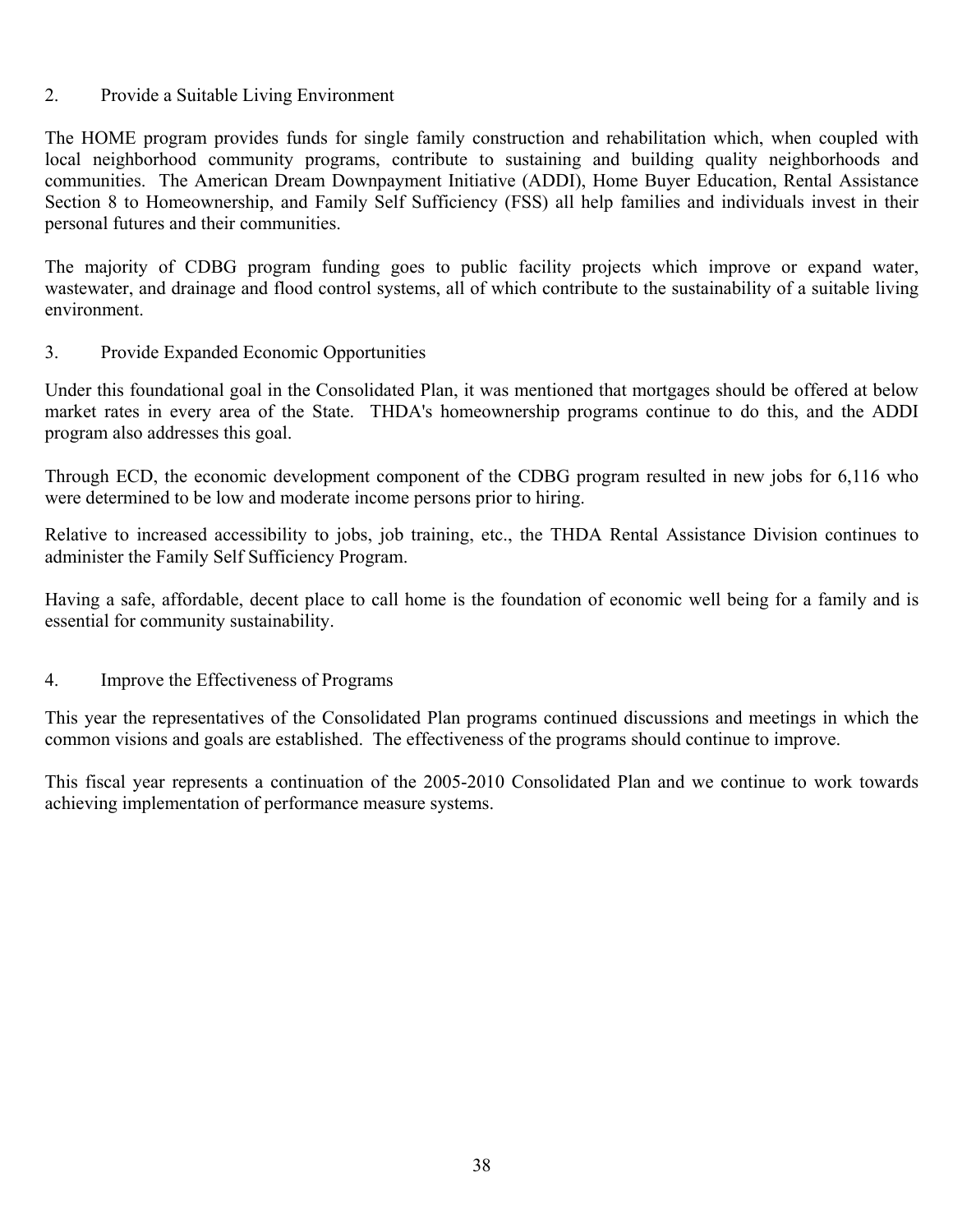#### **Future Actions**

The State of Tennessee will continue its efforts to implement the Consolidated Plan. We will continue working on implementing our current five-year plan; continue to work with public housing authorities as they adopt their longterm plans, and work to improve reporting in uniform ways. We will continue to work toward a truly consolidated program by exploring ways to make it easier for eligible entities to access federal and state funds to meet the housing needs of low- and moderate-income citizens throughout Tennessee. We will continue to report on the amount of dollars awarded, and activities funded in the CDBG, HOME, ESG and HOPWA programs. We also report on the ways in which the programs provide decent housing, a suitable living environment, and expanded economic opportunity. The state does not carry out these programs nor provide direct services, rather we make funds available to local governments as well as non-profit agencies who deliver services to local communities and individuals in need. We will continue our efforts toward utilization of performance measurement systems.

As we complete the report, officials of THDA and ECD have met to begin discussions of the implementation of the Neighborhood Stabliization Program (NSP) authorized by the Housing & Economic Recovery Act of 2008.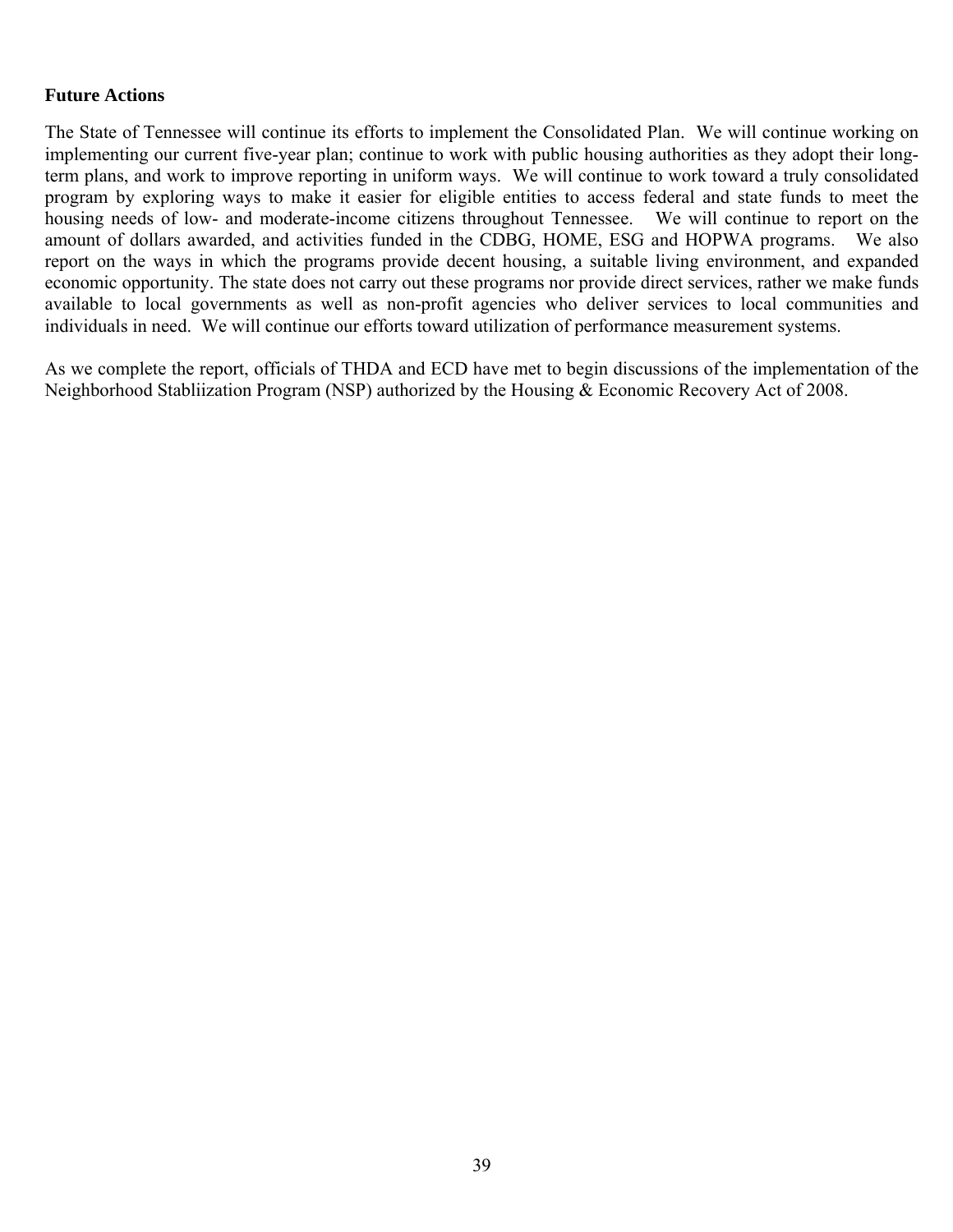# **A) EVALUATION OF THE JURISDICTION'S PROGRESS IN MEETING ITS SPECIFIC OBJECTIVE OF PROVIDING AFFORDABLE HOUSING**

## **Affordable Housing**

The State of Tennessee made considerable progress in providing affordable housing during this reporting period. Several policy initiatives stated in the Consolidated Plan were addressed through the housing activities discussed in this document. A brief evaluation of each program and the particular objective addressed appears below. A full evaluation of the State's progress in providing affordable housing is in Exhibit E, the CHAS Annual Performance Report.

## **1. Community Development Block Grant (CDBG) Small Cities Program**

Information provided in the PER showed the CDBG program assisting 215 low- and moderate-income homeowners with housing rehabilitation. This activity specifically addressed Policy Initiatives 1 and 4.

# **2. HOME Investments Partnership (HOME)**

The HOME program addressed affordable housing units through homeowner rehabilitation, rental rehabilitation, homeownership, and new construction, assisting 353 low-income households. The percentage of benefit to low-and moderate-income households is 100%. This activity specifically addressed Policy Initiatives 1, 3, and 4.

## **3. Housing Opportunities for Persons with AIDS (HOPWA)**

The HOPWA program provided housing assistance to 362 individuals plus 290 families. This activity specifically addressed Policy Initiatives 2 and 3.

## **4. Emergency Shelter Grants (ESG)**

The ESG program contributed to the addition of 1 shelter bed. This activity is specifically addressed in the Policy Initiatives 2, 3, and 5.

## **5. HUD Section 8 Tenant-Based and Project-Based Rental Assistance Program**

At the end of the reporting period, the Section 8 Tenant Based program provided rental assistance to 7,002 households and the Section 8 Project-Based program provided 29,059 rental units. In addition, the Family Self-Sufficiency Program continued. These activities specifically addressed Policy Initiatives 1, 2, 3, 9, and 10.

## **6. THDA Homeownership Programs**

THDA Homeownership program assisted 3,954 low- and moderate-income households in the purchase of their first home. The ADDI program assisted 49 first-time low- and moderate-income homebuyers. These activities specifically addressed Policy Initiatives 1 and 7.

# **7. THDA Rural Repair**

The Rural Repair program provided a total of 197 units of affordable housing; of these, 27% will assist minority households. These activities specifically addressed Policy Initiatives 1 and 4.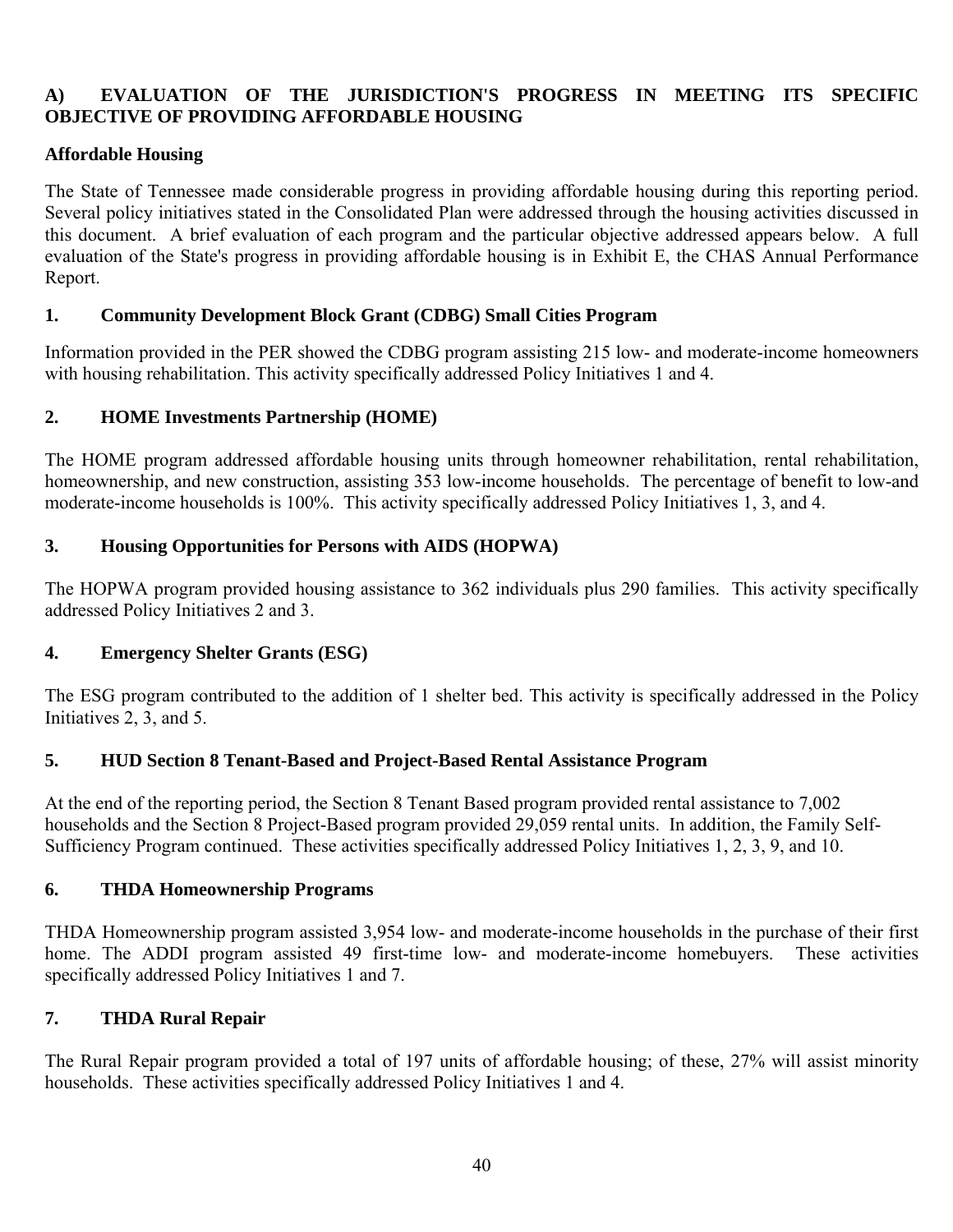# **8. Low Income Housing Tax Credit Program (LIHTC)**

During calendar year 2007, LIHTCs were allocated in 13 counties to be used to develop 4,867 units of affordable housing. This activity specifically addressed Policy Initiatives 1, 4, 9, and 11.

# **9. Multi-Family Bond Authority Program**

In CY 2007, the Multi-Family Bond Authority program allocation to local issuers will be used for the development of 3,277 units of multi-family rental housing, with units also receiving LIHTC allocations. This activity specifically addressed Policy Initiatives 1, 4, 9, and 11.

## **Summary - All Programs**

The numbers, demographics, and types of families assisted can be seen in various tables contained in Section D. Families and Persons Assisted Including Racial and Ethnic Status.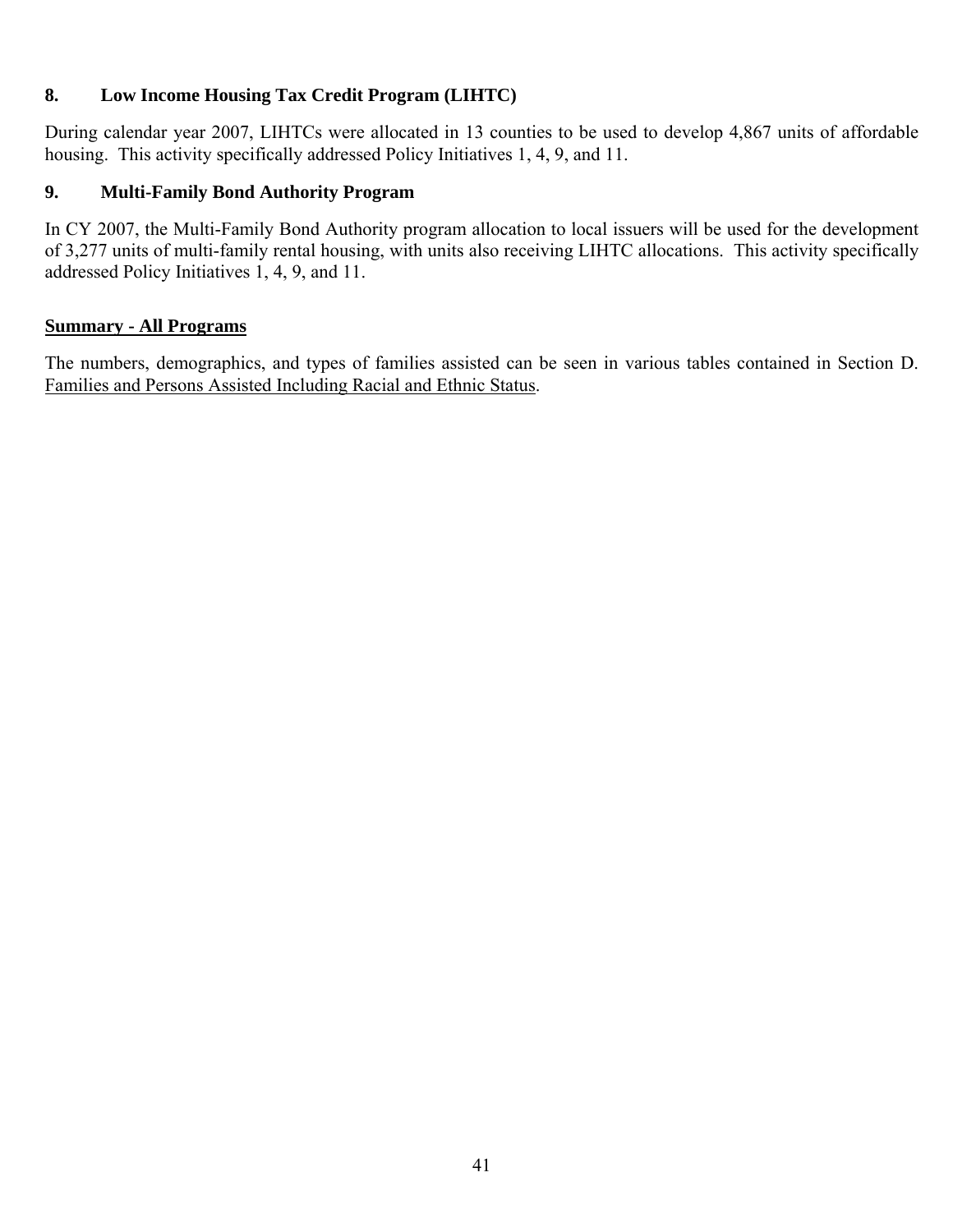# **B) ADDITIONAL INFORMATION**

## **1. Community Development Block Grant (CDBG) Small Cities Program**

Table 2 shows that under the CDBG program, the majority of funds, or 79.82%, were awarded for public facility activities. Installation and/or rehabilitation of water sewer systems were the primary use of funds in the public facilities category. Other activities included economic development, residential rehabilitation, acquisition/demolition, and relocation. These activities specifically addressed Policy Initiatives 1, 4, 5, 8, and 9.

# **2. HOME Investments Partnership (HOME)**

The HOME program awarded 42 grants assisting 353 housing units for low-income households. Results from onsite inspections and an assessment of jurisdiction's affirmative marketing actions and outreach to minority-owned and women-owned businesses are explained in Exhibit B. Owner and tenant characteristics are provided in Tables 20 through 24.

## **Public Comments**

The State of Tennessee published a notice in seven newspapers in the State inviting public comments on the Summary Annual Performance Report. The notice was published on September 8, 2008, allowing a 15-day comment period and instructing interested citizens on locations where they could review the Annual Performance Report as well as make comments. The notice appeared in the following publications:

Memphis Commercial Appeal Jackson Sun Nashville Tennessean Clarksville Leaf-Chronicle Chattanooga Free Press Knoxville News-Sentinel Johnson City Press

Copies of the Summary Annual Performance Report were distributed to the nine Development District offices throughout the State and posted to the THDA website. At the end of the public comment period, September 24, 2008, no public comments were received.